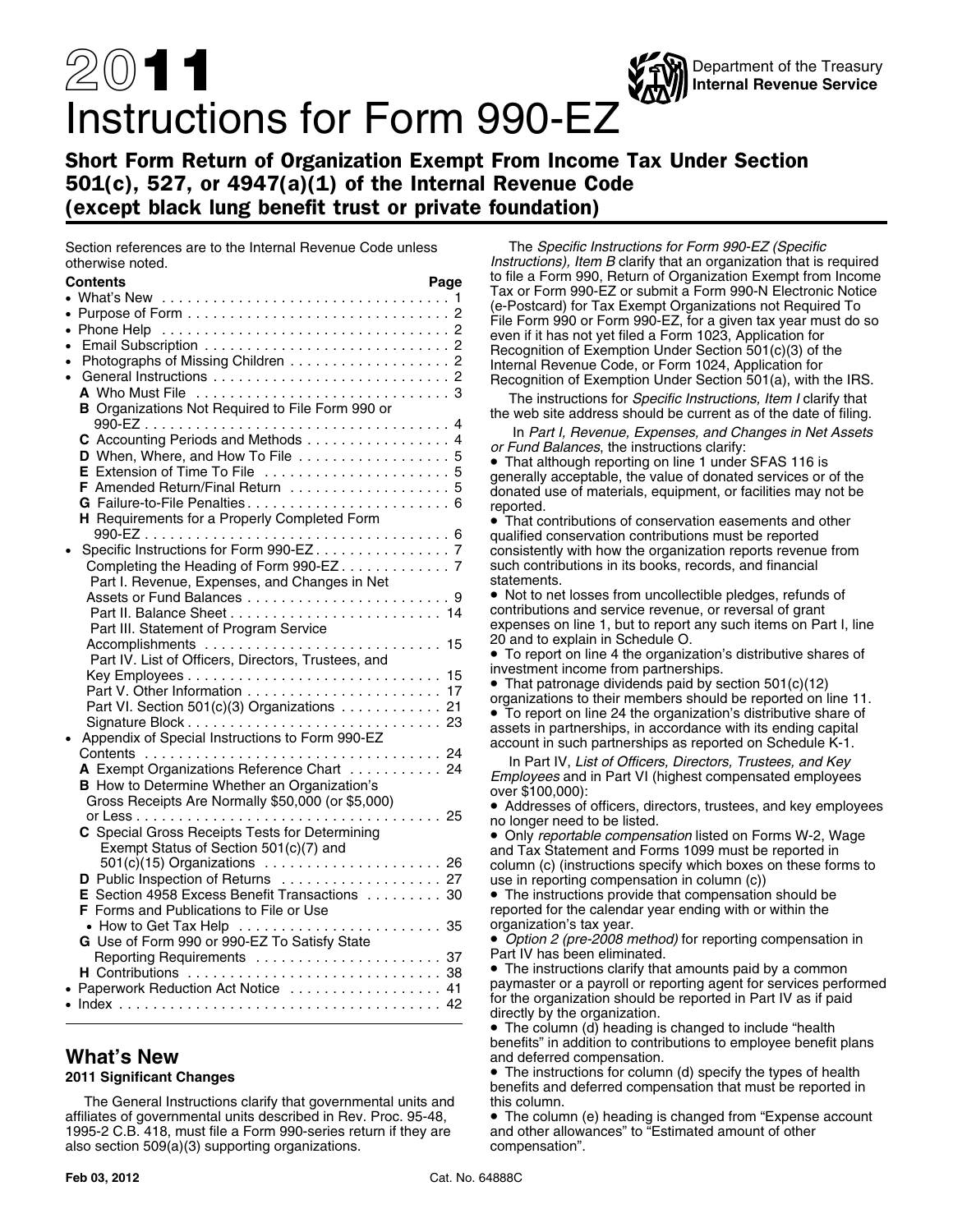• The column (e) instructions provide a new \$10,000-per-item 3. Form 990-EZ cannot be used by a private foundation exclusion from reporting for items of "other compensation" less required to file Form 990-PF, Return of Private Foundation or<br>Section 4947(a)(1) Nonexempt Charitable Trust Treated as a

 $\bullet$  The instructions clarify that for a short year return in which no Private Foundation. A section 501(c)(3) or section 4947(a)(1) calendar year ends, leave columns (c), (d), and (e) blank, organization should refer to the Instructions for Schedule A<br>(Form 990 or 990-EZ) to determine whether it is a private

A new line 35c is added to distinguish the unrelated foundation.<br>siness income reporting trigger for Eorm 990-T (lines 352-b) 4. Form 990 must be used to file a group return, not Form business income reporting trigger for Form 990-T (lines 35a-b)<br>from the 6033(e) notice, reporting and proxy tax reporting 990-EZ. See General Instruction A. from the 6033(e) notice, reporting and proxy tax reporting trigger for Schedule C, Part III (line 35c).

trigger for Schedule C, Part III (line 35c).<br>
The instructions for line 36 provide new examples of<br>
situations that are not considered significant dispositions of net<br>
assets, for purposes of Schedule N, Part II.<br>
The inst

The instructions for line 49 revise the definition of "related<br>organization" to include parents, subsidiaries, brother/sister<br>organizations, and section 509(a)(3) supporting and supported<br>The IRS has established

through (e) that reflect the column headings in Part IV, and the The IRS regarding exempt organization tax law and regulation<br>Line 50 instructions reference the Part IV instructions for what The varilable services, and oth Line 50 instructions reference the Part IV instructions for what available service<br>to report in those columns to report in those columns.

The instructions for Part VI, line 51 (independent **Photographs of Missing Children**<br>contractors) provide that compensation should be reported for The Internal Revenue Service is a proud par contractors) provide that compensation should be reported for<br>the calendar year ending with or within the organization's tax<br>year.<br>Photographs of missing children selected by the Center n

may sign original or amended returns by rubber stamp, You can help bring these children home by looking at the

The signature block instructions also provide that all paid preparers must enter their preparer's taxpayer identification number (PTIN).

tax rules that apply to tax-exempt organizations and donors **Overview of Form 990-EZ.** The Form 990-EZ is an annual

Forms 990 and 990-EZ are used by tax-exempt organizations, nonexempt charitable trusts, and section 527 political organizations to provide the IRS with the information required

An organization's completed Form 990 or 990-EZ, and a<br>section 501(c)(3) organization's Form 990-T, Exempt the effectial tax filings and requirements, and compensation paid to<br>Organization Business Income Tax Return, genera

the primary or sole source of information about a particular organization. How the public perceives an organization in such cases may be determined by the information presented on its Business Income Tax Return*, in addition to any required Form* return. Therefore, the return must be complete, accurate, and fully describe the organization's programs and **Helpful hints.** The following hints may help you more

1. Form 990-EZ can be filed by organizations with gross<br>
receipts of less than \$200,000 and total assets of less than<br>
\$500,000 and total assets of less than<br>
\$500,000 and total assets of less than<br>
\$500,000 and total asse

Section 4947(a)(1) Nonexempt Charitable Trust Treated as a  $(Form 990$  or 990-EZ) to determine whether it is a private

organizations, and section 509(a)(3) supporting and supported The IRS has established a subscription-based email service for tax professionals and representatives of tax-exempt Line 50 includes new column headings for columns (c) organizations. Subscribers will receive periodic updates from<br>ough (e) that reflect the column headings in Part IV and the the IRS regarding exempt organization tax law

<sup>ar.</sup><br>The signature block instructions provide that a paid preparer appear in instructions on pages that would otherwise be blar appear in instructions on pages that would otherwise be blank. mechanical device, or computer software program.<br>you recognize a child.<br>The signature block instructions also provide that all paid you recognize a child.

# A new Appendix H: Contributions, discusses certain federal **General Instructions**

information return required to be filed with the IRS by many organizations exempt from income tax under section 501(a), **Purpose of Form**<br>Forms 990 and 990-FZ are used by tax-exempt organizations trusts. Parts I through V of the form must be completed by all filing organizations (Part VI must be completed by section  $501(c)(3)$  organizations and section 4947(a)(1) nonexempt by section 6033.<br>charitable trusts), and require reporting on the organization's<br>exempt and other activities, finances, compliance with certain



Some members of the public rely on Form 990 or 990-EZ, as *Organizations that have total gross income from*<br>In imary or sole source of information about a particular **CAUTION**<br> **CAUTION** are required to file Form 990-T, Exempt Organization

accomplishments.<br> **accomplishments.** efficiently review these instructions and complete the form.<br>
Other nurnoses of Form 990 and 990-F7 include:<br>
1. Throughout these instructions, "the organization" and the

**Other purposes of Form 990 and 990-EZ include**: 1. Inroughout these instructions, "the organization" and the<br>H. Form 000 EZ can be filed by erganizations with grees **1.** "Hiling organization" both refer to the organizatio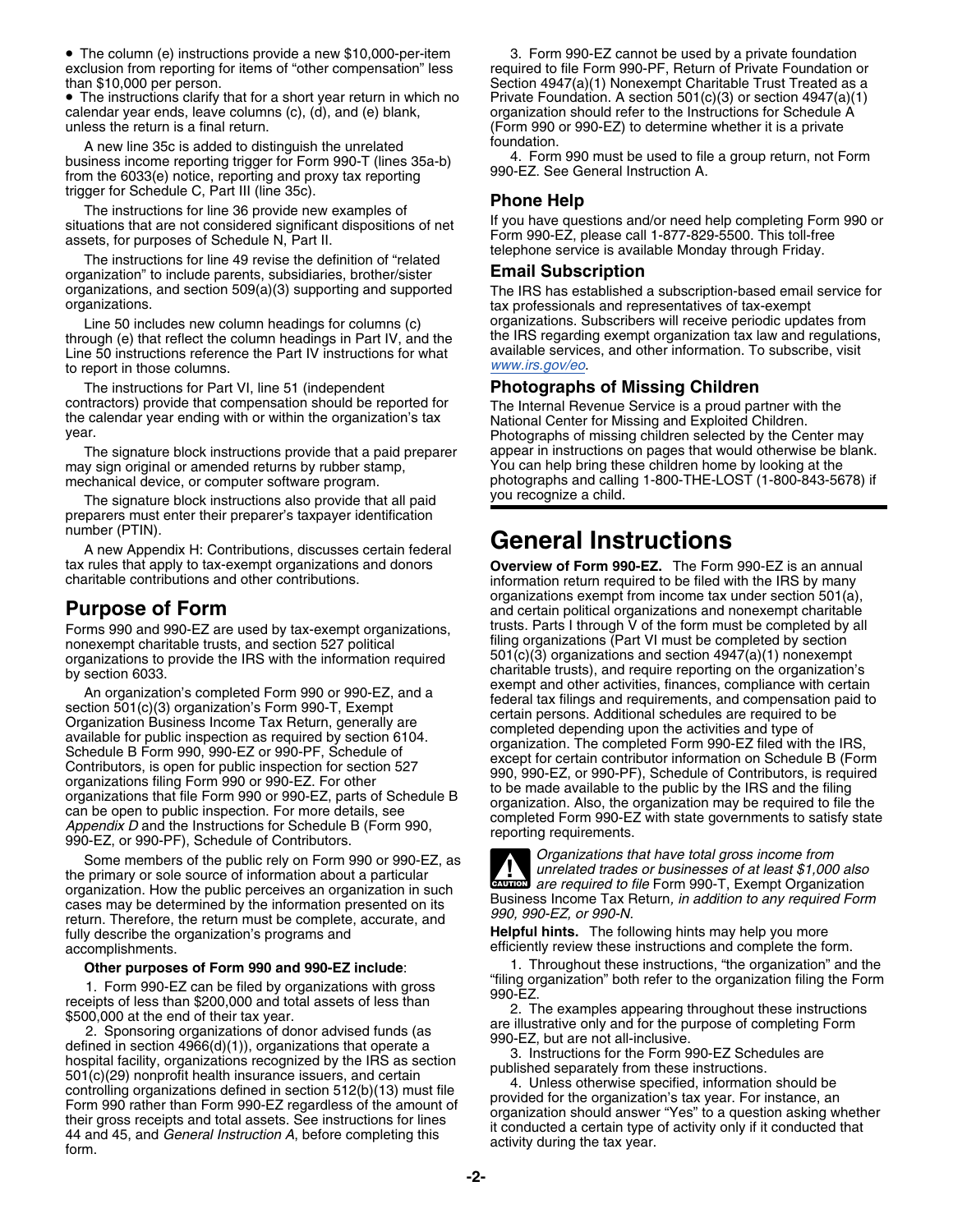Most organizations exempt from income tax under section Mortelling insurance issuers described in section 501(c)(29) must file Form 990 and not Form 990-EZ.<br>501(c)(29) must file Form 990 and not Form 990-EZ.<br>501(c)(29) mus depending upon the organization's gross receipts and total assets. described in section 512(b)(13), must file Form 990 and not

If an organization has gross receipts less than \$200,000 and<br>total assets at the end of the year less than \$500,000, it can file<br>Form 990-EZ if it is required to file an annual information return<br>for the year and if there *Controlling organizations described in section 512(b)(13)*, **Section 509(a)(3) supporting organizations.** A section *Organizations that operate one or more hospital facilities,* 509(a)(3) supporting organization must file Form 990 or *Organizations recognized by the IRS as section 501(c)(29) organizations of donor advised funds* (as defined in section 4966(d)(1)). 95-48, unless it qualifies as one of the following:

Form 990 (not 990-EZ or 990-N) must be filed by an<br>
organization exempt from income tax under section 501(a)<br>
(including an organization that has not yet applied for<br>
exclusively religious activities of a religious order, or equal to \$200,000 or total assets greater than or equal to<br>
\$500,000 at the end of the tax year. This includes the following:<br>
■ Organization is described in 3, then it must submit<br>
■ Organization is described in 3, th Organizations described in section 501(c)(3) (other than Form 990-N unless it voluntarily files Form 990 or Form 990-EZ. private foundations) and

• Organizations described in other section 501(c) subsections Organizations described in other section 501(c) subsections **Section 501(c)(7) and 501(c)(15) organizations.** Section

organization received from all sources during its annual<br>accounting period, without subtracting any costs or expenses.<br>See *Appendix B* for a discussion of gross receipts. Total assets<br>is the amount reported by the organiz is the amount reported by the organization on its balance sheet **Section 527 political organizations.** Tax-exempt political

For purposes of Form 990 or Form 990-EZ reporting, the term "section 501(c)(3)" includes organizations exempt under<br>sections 501(e) and (f) (cooperative service organizations),<br>501(j) (amateur sports organizations), 501(k) subject to section 4958 if it obtains a determination letter from **Section 4947(a)(1) non-exempt charitable trusts.** A the IRS stating that it is described in section 501(c)(3). The non-exempt charitable trust described un

**Form 990-N.** If an organization normally has annual gross (If It is not treated as a private foundation) is required to file<br>receipts of \$50,000 or less, it must submit Form 990-N, Form 990 or Form 990-EZ unless excepted Electronic Notice (e-Postcard) for Tax-Exempt Organizations 501(c)(3) organization for purposes of completing the form.<br>
Form 990 or Form 990-EZ (with exceptions described below for Section 4947(a)(1) trusts must complete all sections of the Form 990 or Form 990-EZ (with exceptions described below for Section 4947(a)(1) trusts must complete all sections of the<br>Certain section 509(a)(3) supporting organizations and for Form 990-EZ and schedules that 501(c)(3) o certain section 509(a)(3) supporting organizations and for<br>certain organizations described in *General Instruction B*). See complete. All references to a section 501(c)(3) organization in<br>Appendix B for a discussion of gro

organizations and U.S. possession organizations, as well as requirement and does not have to domestic organizations described above, must file Form 990 or Tax Return for Estates and Trusts. domestic organizations described above, must file Form 990 or 990-EZ unless specifically excepted under General Instruction B. Report amounts in U.S. dollars, and state what conversion<br>
B. Report amounts in U.S. dollars, and state what conversion<br>
order the organization on behalf of the subordinates in a group exemption<br>
outside the United Stat

**Organizations that operate one or more hospital facilities.** status. In such cases, the organization must check the Organizations that operated one or more hospital facilities "application pending" checkbox in Item B of the Form 990 or<br>during the tax year must file Form 990 and not Form 990-EZ, Form 990-EZ header (whether or not a Form during the tax year must file Form 990 and not Form 990-EZ, and complete Schedule H. A *hospital facility* is a facility that is 1024 has yet been filed) to indicate that the Form 990 or Form required to be licensed, registered, or similarly recognized by a 990-EZ is being filed in required to be licensed, registered, or similarly recognized by a 990-EZ is being filed in the belief that the organization is state as a hospital. See line 44b and the related instructions. exempt under section 501(a). state as a hospital. See line 44b and the related instructions.

**A. Who Must File Section 501(c)(29) nonprofit health insurance issuers.**

990-EZ) or submit an annual electronic notice (Form 990-N), **Controlling organizations described in section 512(b)(13).**

*nonprofit health insurance issuers*, and *Sponsoring*<br>*organizations of donor advised funds* (as defined in section or is an affiliate of a governmental unit described in Rev. Proc.

 $501(c)(7)$  and  $501(c)(15)$  organizations apply the same gross Gross receipts. Gross receipts are the total amounts the receipts test as other organizations to determine whether they<br>Croanization received from all sources during its annual must file a Form 990 or 990-EZ, but use a dif

(Form 990-EZ, Part II, column (B), line 25) as of the end of the organizations must file Form 990 or 990-EZ unless their annual<br>year, without reduction for liabilities.<br>For purposes of Form 990 or Form 990-EZ reporting the

non-exempt charitable trust described under section 4947(a)(1). (if it is not treated as a private foundation) is required to file Appendix B for a discussion of gross receipts.<br> **Electronic filing.** Organizations can file Form 990-EZ<br> **Electronic filing.** Organizations can file Form 990-EZ<br>
electronically. See *General Instruction D* for who must fil **Foreign and U.S. possession organizations.** Foreign exametail Form 990 or Form 990-EZ to meet its section 6012 filing reads or prequirement and does not have to file Form 1041, U.S. Income

**Returns when exempt status not established.** An organization is required to file Form 990 or 990-EZ in **Sponsoring organizations of donor advised funds.**<br>
Sponsoring organizations of donor advised funds accordance with these instructions if the organization claims<br>
section 4966(d)(1)) must file Form 990 and not Form 990-EZ.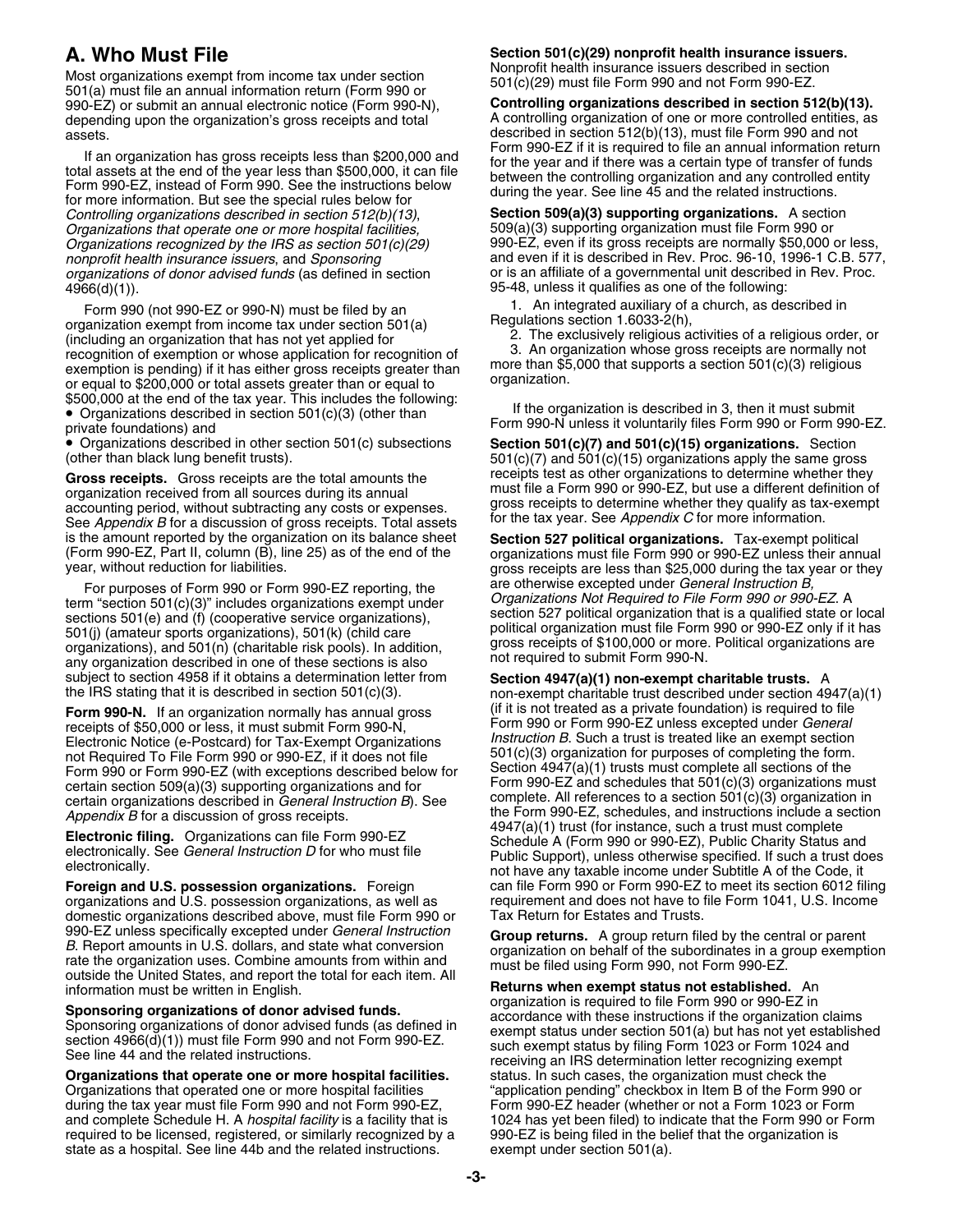# **B. Organizations Not Required To File** section 507(b)(1)(B) for tax years within its 60-month<br> **Fermination** period. If the section 507(b)(1)(B) organization

An organization described below does not have to file Form 990 final year of termination.<br>
or 990-EZ even if it has at least \$200,000 of gross receipts or [13. A black lung benefit trust described in section 501(c)(21). or 990-EZ even if it has at least \$200,000 of gross receipts or 13. A black lung benefit trust described in section 501(c)(21). \$500,000 total assets at the end of the tax year (except for Use Form 990-BL, Information and Initial Excise Tax Return section 509(a)(3) supporting organizations described in General Black Lung Benefit Trusts and Certain section 509(a)(3) supporting organizations described in *General Instruction A).* See *General Instruction A* for determining 14. A religious or apostolic organization described in section whether the organization can file Form 990-EZ instead of Form 501(d). Use Form 1065, U.S. Return of Partnership Incor<br>990. An organization described in item 10, 11, or 13 below is 15. A stock bonus, pension, or profit-shar 990. An organization described in item 10, 11, or 13 below is 15. A stock bonus, pension, or profit-sharing trust that<br>15. A stock bonus, pension, or profit-sharing trust individuals required to subming required to submit required to submit Form 990-N unless it voluntarily files Form qualifies under section 401. Use F<br>1990, Annual Report of Employee Benefit Plan. 990, 990-EZ, or 990-BL, as applicable.

1. A church, an interchurch organization of local units of a *are included in a group return filed for the tax year by* church, a convention or association of churches, or an *the central organization should not file a separate Form*<br>integrated auxiliary of a church as described in Regulations 990 or Form 990-EZ, or submit Form 990-N for th integrated auxiliary of a church as described in Regulations *990 or Form 990-EZ*, or submit Form 990-N for the tax year.<br>section 1.6033-2(h) (such as a men's or women's organization, **1.1.1.1.1.1.1.1.1.1.1.1.1.1.1.1.1.1.1** 

Engaged in managing iteration of maintaining retirement programs<br>and is described in Rev. Proc. 96-10. But see the filing<br>requirements for section 509(a)(3) supporting organizations in<br>A, Who Must File.<br>3. A school below

operated by a religious order, as described in Regulations **C. Accounting Periods and Methods** section 1.6033-2(g)(1)(vii).

4. A mission society sponsored by, or affiliated with, one or **Accounting Periods** more churches or church denominations, if more than half of the society's activities are conducted in, or directed at, persons **Calendar year.** Use the 2011 Form 990-EZ to report on the

described in Rev. Proc. 91-20, 1991-1 C.B. 524. 31.

6. A state institution whose income is excluded from gross

7. A governmental unit or affiliate of a governmental unit for section 509(a)(3) supporting organizations in *A. Who Must* File.

8. An organization described in section 501(c)(1). A section 501(c)(1) organization is a corporation organized under an act 501(c)(1) organization is a corporation organized under an act<br>of Congress that is an instrumentality of the United States, and<br>exempt from federal income taxes.<br>exempt from federal income taxes.<br>or the United States, and<br>

- 
- A state or local committee of a political party,
- $\bullet$  A political committee of a state or local candidate,  $\qquad \qquad$  file for such short year.
- A caucus or association of state or local officials, or

• Required to report under the Federal Election Campaign accounting period, it must file a Form 990-EZ for the short

engage in significant activity in the United States (other than investment activity). But if a foreign organization or organization **Accounting Methods** located in a U.S. Possession is required to file a Form 990 or Unless instructed otherwise, the organization should generally Form 990-EZ, then its worldwide gross receipts, as well as use the same accounting method on the return (including the assets, are taken into account in determining whether it Form 990-EZ and all schedules) to report reven qualifies to file Form 990-EZ. To determine what an expenses that it regularly uses to keep its books and records.

foundation, a section 4947(a)(1) nonexempt charitable trust method to comply with SFAS 116 (ASC 958), Accounting for<br>treated as a private foundation, and a private foundation Contributions Received and Contributions Made. terminating its status by becoming a public charity under 96-30, 1996-1 C.B. 378. An organization that makes a change

termination period. If the section 507(b)(1)(B) organization **Form 990 or 990-EZ** successfully terminates, then it files Form 990 or 990-EZ in its



**Certain religious organizations**<br>1. A church, an interchurch organization of local units of a<br>**TIP** are included in a group return filed for the tax year by

**TIP**

religious school, mission society, or youth group).<br>
2. A church-affiliated organization that is exclusively<br>
engaged in managing funds or maintaining retirement programs<br>  $\begin{array}{c} \begin{array}{c} \begin{array}{c} A \text{ public charity described in section 170(b)(1)(A)(iv) or \\ \hline \$ 

in foreign countries.<br>5. An exclusively religious activity of any religious order exercounting period begins on January 1 and ends on De accounting period begins on January 1 and ends on December

**Certain governmental organizations**<br>**Fiscal year.** If the organization has established a fiscal year<br>**6.** A state institution whose income is excluded from gross accounting period, use the 2011 Form 990-EZ to report on th income under section 115.<br>7. A governmental unit or affiliate of a governmental unit months later. A fiscal year accounting period should normally described in Rev. Proc. 95-48. But see the filing requirements coincide with the natural operating cycle of the organization. Be<br>for section 509(a)(3) supporting organizations in A. Who Must certain to indicate in the head *File*. organization's fiscal year began in 2011 and the date the fiscal

**Certain political organizations** terminates. If the organization's short year began in 2011 and 9. A political organization that is: ended before December 31, 2011 (not on or after December 31, 2011), it should use the 2010 Form 990-EZ or Form 990 to file for such short year.

Accounting period change. If the organization changes its Act of 1971 as a political committee (as defined in section period resulting from the change. Enter "Change of Accounting 301(4) of such Act).<br>Period" at the top of this short-period return. Period" at the top of this short-period return.

**Certain organizations with limited gross receipts**<br>
10. An organization whose gross receipts are normally<br>
\$50,000 or less. To determine what an organization's gross<br>
receipts "normally" are, see *Appendix B*.<br>
11. Foreig

Form 990-EZ and all schedules) to report revenue and organization's gross receipts "normally" are, see *Appendix B*. To be acceptable for Form 990-EZ reporting purposes, **Certain organizations that file different kinds of annual** however, the method of accounting must clearly reflect income. **information returns**<br>**Accounting method change.** Generally, the organization<br>**12.** A private foundation (including a private operating must file Form 3115, Application for Change in Accounting must file Form 3115, Application for Change in Accounting foundation) exempt under section 501(c)(3) and described in Method, to change its accounting method. An exception applies section 501(c) or Method. An exception applies section 501(c) or section 501(c) or section 501(c) or where a section 501(c) organization changes its accounting

Contributions Received and Contributions Made. See Notice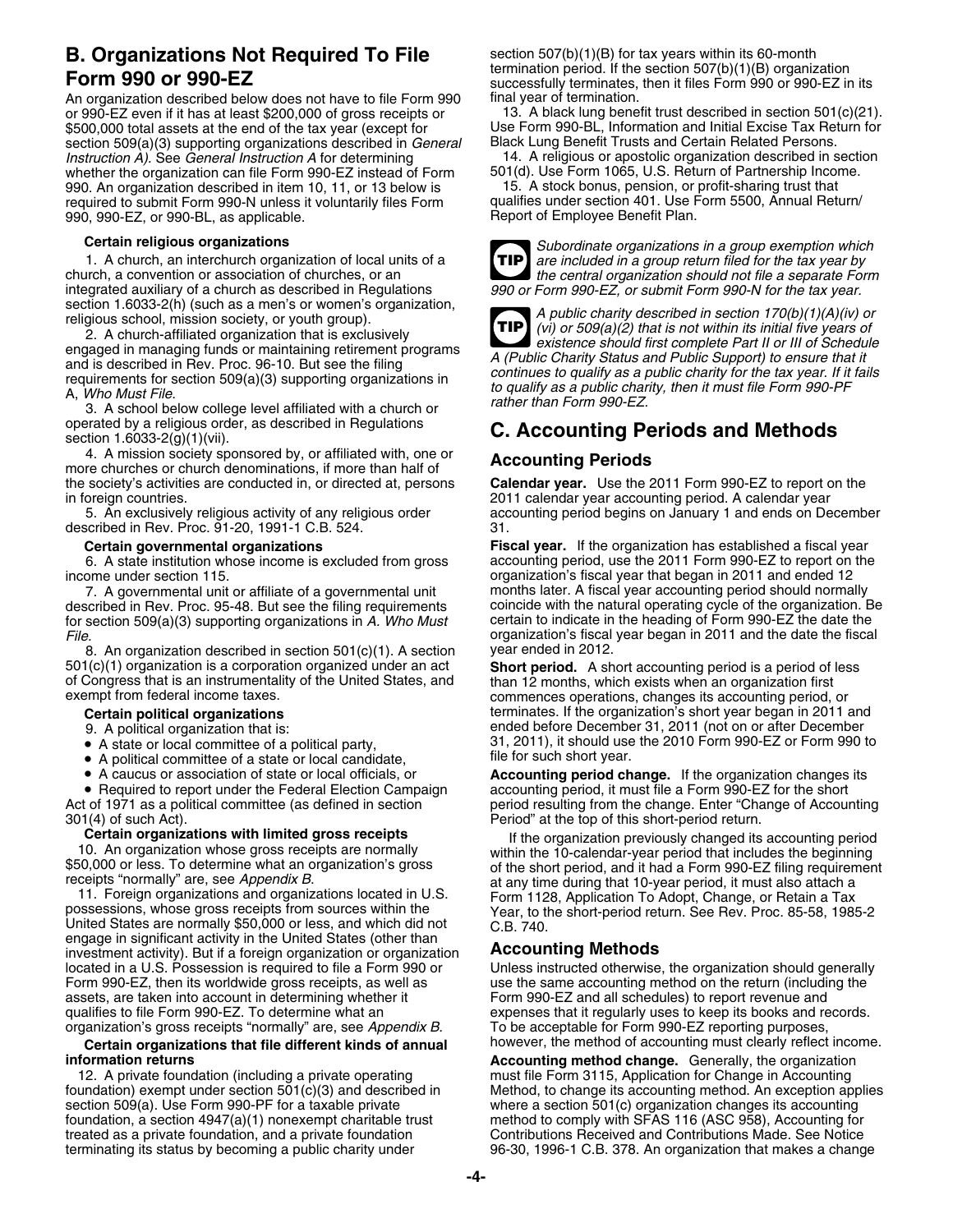in accounting method, regardless of whether it files Form 3115, The private delivery service can tell you how to get written and that has audited financial statements, must report any proof of the mailing date.<br>adjustment required by section 481(a) on Form 990-EZ, line 20 digital required by section For(a) on Form 350 EE, the Economic Private delivery services cannot deliver items to P.O.<br>adjustment made during the tax year. The organization must<br>digital term to an IDC B O. Boy. explain in Schedule O, Supplemental Information to Form 990 or 990-EZ, the change and net asset adjustment. The **Electronic filing.** The organization can file Form 990-EZ or adjustment must be identified as the effect of changing to the Form 990 and related forms, schedules, and attachments<br>Form 990 and related forms, schedules, and attachments method provided in SFAS 116 (ASC 958). The beginn method provided in SFAS 116 (ASC 958). The beginning of electronically. However, if an organization files at least 250<br>year statement of financial position (balance sheet) should not returns of any type during the calendar year statement of financial position (balance sheet) should not returns of any type during the calendar year ending with or<br>be restate d to reflect any prior period adjustments.<br>within the organization's tax year and has t

**State reporting.** Many states that accept Form 990-EZ in million or more at the end of the tax year, it must file Form 990 based on the accrual method of accounting. If the organization include information returns (for example, Forms W-2, Forms<br>prepares Form 990-EZ for state reporting purposes, it can file 1099), income tax returns, employment prepares Form 990-EZ for state reporting purposes, it can file 1099), income tax returns, employment tax returns (includin<br>an identical return with the IRS even though the return does not quarterly Form 941, Employer's QUA an identical return with the IRS even though the return does not quarterly Form 941, Employer's agree with the books of account, unless the way one or more Return, and excise tax returns. agree with the books of account, unless the way one or more items are reported on the state return conflicts with the

prepares a Form 990-EZ return for the state based on the the documents described in Specific Instructions, *Item B.*<br>accrual method. It could use that return for reporting to the IRS. Checkboxes. See Regulations section 30

**Example 2.** A state reporting requirement requires the organization to report certain revenue, expense, or balance organization to report certain revenue, expense, or balance<br>
sheet items differently from the way it normally accounts for<br>
them on its books. A Form 990-EZ prepared for that state is<br>
acceptable for the IRS reporting purp

differences between its books of account and the Form 990-EZ that is filed. **E. Extension of Time To File**



File Form 990-EZ by the 15<sup>th</sup> day of the 5<sup>th</sup> month after the<br>organization's accounting period ends (May 15 for a<br>cause for the additional time requested. See the Instructions for<br>calendar-year filer). If the regular du Sunday, or legal holiday, file on the next business day. A business day is any day that is not a Saturday, Sunday, or legal **F. Amended Return/Final Return**<br>holiday. To change the organization's return for any year, fi

organization's principal business, office, or agency is located in years original return to the date the date the original return was due to due the original return was due to due the original return was due to due to due a foreign country or U.S. possession, send the return to the:

**Private delivery services.** The organization can use certain<br>private delivery services designated by the IRS to meet the "Terminated" box in item B of the heading and complete<br>"timely mailing as timely filing/paying" rule

• DHL Express (DHL): DHL Same Day Service,

 $\bullet$  Federal Express (FedEx): FedEx Priority Overnight, FedEx  $\qquad \qquad$  Form 990-EZ return (or information provided to the IRS

• United Parcel Service (UPS): UPS Next Day Air, UPS Next A state can require an organization to file an amended Form Day Air Saver, UPS 2<sup>nd</sup> Day Air, UPS 2<sup>nd</sup> Day Air AM, UPS 990-EZ to satisfy state reporting requirements, even if the Worldwide Express.<br>Worldwide Express Plus, and UPS Worldwide Express. The original return was accepted Worldwide Express Plus, and UPS Worldwide Express.



*item to an IRS P.O. Box.*

within the organization's tax year and has total assets of \$10 place of their own forms require that all amounts be reported electronically (and not Form 990-EZ). "Returns" for this purpose based on the accrual method of accounting. If the organization include information returns (for

items are reported on the state return conflicts with the instructions is required to file a return electronically but<br>instructions for preparing Form 990-EZ for filing with the IRS.<br>**Example 1.** The organization maintains **Example 1.** The organization maintains its books on the return, even if a paper return is submitted, unless it is reporting cash receipts and disbursements method of accounting but a name change, in which case it must fil a name change, in which case it must file by paper and attach accrual method. It could use that return for reporting to the IRS. *Checkboxes*. See Regulations section 301.6033-4 for more proting requirement requires the **Example 2.** A state reporting requirement requires the **Example** 

*See Pub. 538, Accounting Periods and Methods, about* Use Form 8868, Application for an Extension of Time To File an **Exempt Organization Return to request an automatic 3-month** extension of time to file. Use Form 8868 also to apply for an additional (not automatic) 3-month extension if the original 3 **D. When, Where, and How to File** months was not enough time. To obtain this additional<br>File Ferm 990 EZ by the 15th day of the 5th month after the sextension of time to file, the organization must show reasonable

To change the organization's return for any year, file a new return including any required schedules. Use the version of If the organization is liquidated, dissolved, or terminated, file<br>the return including any required schedules. Use the version of<br>the return by the 15<sup>th</sup> day of the 5<sup>th</sup> month after liquidation,<br>dissolution, or terminati

Department of the Treasury The organization can file an amended return at any time to<br>Internal Revenue Service Center **The Contenting to the internation** reported on a previously filed change or add to the information reported on a previously filed Ogden, UT 84201-0027 return for the same period. It must make the amended return<br> **J.S. possession organizations**. If the **return is available for inspection for 3 years from** the date of filing or 3 **Foreign and U.S. possession organizations.** If the available for inspection for 3 years from the date of filing or 3 years from the date of tiling or 3 years from the date of tiling or 3 years from the date the original r

Internal Revenue Service Center<br>
P.O. Box 409101<br>
Ogden, UT 84409<br>
Vate delivery services The organization can use certain life the return is a final return, the organization must check the<br>
Vate delivery services The orga

following: **Amended returns and state filing considerations.** State law can require that the organization send a copy of an amended Standard Overnight, FedEx 2Day, FedEx International Priority, supplementing the return) to the state with which it filed a copy of Form 990-EZ originally to meet that state's filing requirement.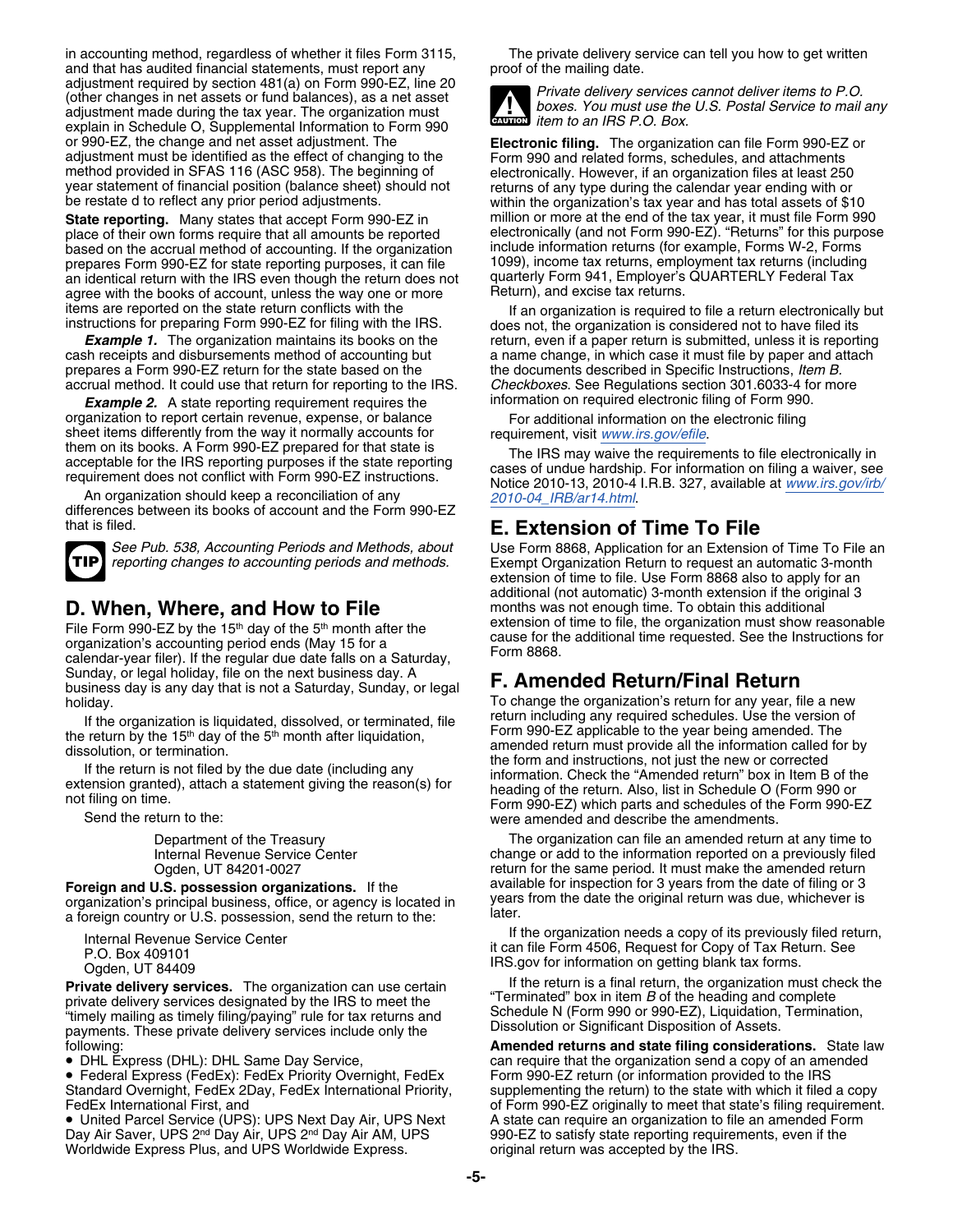**Against the organization.** Under section  $6652(c)(1)(A)$ , a<br>penalty of \$20 a day, not to exceed the smaller of \$10,000 or<br>5% of the gross receipts of the organization for the year, can be<br>charged when a return is filed late show that the late filing was due to reasonable cause.<br> **Recordkeeping.** The organization's records should be kept as<br>
Organizations with annual gross receipts exceeding \$1 million long as they can be needed for the admini Organizations with annual gross receipts exceeding \$1 million long as they can be needed for the administration of any<br>are subject to a penalty of \$100 for each day failure continues provision of the Internal Revenue Code. are subject to a penalty of \$100 for each day failure continues provision of the Internal Revenue Code. Usually, records that<br>(with a maximum penalty for any one return of \$50,000). The support an item of income, deduction (with a maximum penalty for any one return of \$50,000). The support an item of income, deduction, or credit must be kept and the return is due or filed,  $\frac{1}{100}$  penalty applies on each day after the due date that the r penalty applies on each day after the due date that the return is not filed.

Tax-exempt organizations which are required to file<br>electronically but do not are deemed to have failed to file<br>electronically but do not are deemed to have failed to file the<br>return. This is true even if a paper return is

Also, this penalty can be imposed if the organization's return appropriate) on all lines requiring an amount or other contains incorrect information. For example, an organization information to be reported. Do not leave an contains incorrect information. For example, an organization information to be reported. Do not leave any applicable lines<br>that reports contributions net of related fundraising expenses blank, unless expressly instructed t that reports contributions net of related fundraising expenses blank, unless expressly instructed to skip that line. If answering<br>a line is predicated on a "Yes" answer to the preceding line. and<br>a line is predicated on a

its responsibility to file a complete return.

file a complete return or does not furnish correct information, Schedule O if the allotted space in the form or other sched<br>the IRS will send the organization a letter that includes a fixed insufficient, or if a "Yes" or " the IRS will send the organization a letter that includes a fixed insufficient, or if a "Yes" or "No" answer is<br>time to fulfill these requirements. After that period expires, the organization wishes to explain its answer. time to fulfill these requirements. After that period expires, the

not filing returns and for filing fraudulent returns and statements

**years.** The law requires most tax-exempt organizations, other<br>than churches, to file an annual Form 990, 990-EZ, or 990-PF<br>with the IRS, or to submit a Form 990-N e-Postcard to the IRS.<br>If an organization fails to file an details, go to *[www.irs.gov/eo](http://www.irs.gov/eo)*. **Inclusion of activities and items of disregarded entities and**

through V of the Form 990-EZ, and any required schedules and attachments. Section  $501(c)(3)$  organizations must also complete Part VI. If an organization is not required to file Form 990-EZ but chooses to do so, it must file a complete return and disregarded entity or a joint venture as its own activities in the provide all of the information requested, including the required appropriate parts and sche provide all of the information requested, including the required

**Public inspection.** In general, all information the organization reports on or with its Form 990-EZ, including schedules and attachments, will be available for public inspection. Note, described in the form or instructions. The following is a list of however, the special rules for Schedule B (Schedule of the Form 990-EZ schedules that the organi Contributors), a required schedule for certain organizations that complete. file Form 990-EZ. Make sure the forms and schedules are clear • Schedule A, Public Charity Status and Public Support. See<br>enough to photocopy legibly. For more information on public *Part V, Other Information*. enough to photocopy legibly. For more information on public

**G. Failure-to-File Penalties** inspection requirements, see *Appendix D* and Pub. 557,<br>Tax-Exempt Status of Your Organization.

whichever is later. Keep records that verify the organization's

item or a required part of a schedule. To avoid penalties and<br>having to supply missing information later:<br>**Rounding off to whole dollars.** The organization must round<br>off cents to whole dollars on the returns and schedules 1. Complete all applicable line items;<br>
2. Unless instructed to skip a line, answer each question on<br>
the return;<br>
3. Make an entry (including a zero when appropriate) on all<br>
lines requiring an amount or other information

a line is predicated on a "Yes" answer to the preceding line, and Use of a paid preparer does not relieve the organization of if the organization's answer to the preceding line was "No," then<br>responsibility to file a complete return.

**Against responsible person(s).** If the organization does not In general, answers can be explained or supplemented in file a complete return or does not furnish correct information, Schedule O if the allotted space in the

person failing to comply will be charged a penalty of \$10 a day.<br>The maximum penalty on all persons for failures for any one<br>return shall not exceed \$5,000.<br>There are also penalties (fines and imprisonment) for willfully i in a penalty being assessed to your account. For tips on filing complete returns, go to *www.irs.gov/charities*.

with the IRS (sections 7203, 7206, and 7207). States can<br>impose additional penalties for failure to meet their separate<br>filing requirements.<br>In the organization, such as<br>**Automatic revocation for nonfiling for three consec** 

**joint ventures.** An organization must report in its Form **H. Requirements for a Properly** 990-EZ all of the revenues, expenses, assets, liabilities, and net **assets or funds of the revenues, expenses, assets, liabilities, and assets or funds of a disregarded entity of which it is the sole member, and must report in its Form 990-EZ its distributive All organizations filing Form** share of all such items of a joint venture or other investment or arrangement treated as a partnership for federal income tax purposes. This includes passive investments. In addition, the organization generally must report the activities of a

schedules.<br>**Public inspection.** In general, all information the organization organization may be required to file one or more of Schedules A, B, C, E, G, L, N, or O, or various other attachments as the Form 990-EZ schedules that the organization may have to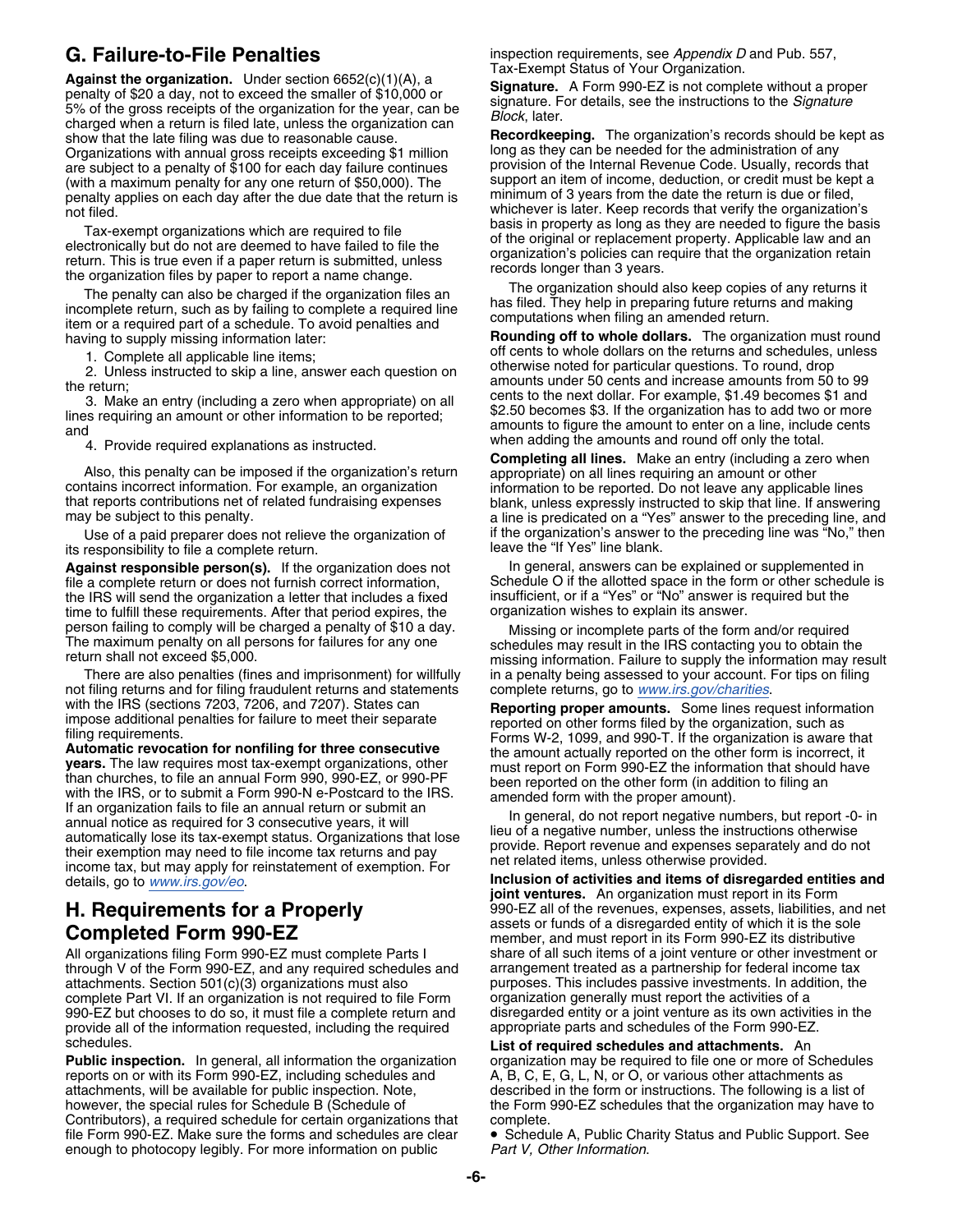- Schedule B, Schedule of Contributors. See *Item H,* **IF the organization is: THEN attach:** *Requirements for a Properly Completed Form 990-EZ.*<br>• Schedule C, Political Campaign and Lobbying Activities, Part
- 
- III. See Line 35c (6033(e) notice and proxy tax requirements).
- **Schedule C, Political Campaign and Lobbying Activities, Part** I. See Line 46 (political campaign activities).
- Schedule C, Political Campaign and Lobbying Activities, Part and the metal agreement signed by the trustee.
- 
- Schedule E, Schools. See Line 48 (schools).<br>**•** Schedule G, Supplemental Information Regarding

• Schedule L, Transactions with Interested Persons, Part I.

See *Line 40b (Section 4958 excess benefit transactions)*.

• Schedule L, Transactions with Interested Persons, Part II. See *Line 38, (loans to or from officers, directors, trustees, and key employees)* filed a Form 990, 990-PF, 990-T, or 990-N. .

• Schedule N, Liquidation, Termination, Dissolution or

Before filing the Form 990-EZ, assemble the package of forms, had its exemption revoked during the tax schedules and attachments in the following order:<br>Schedules and attachments in the following order:<br>Schedule N (Form 99 schedules, and attachments in the following order:

3. Attachments, completed as applicable. These include (a) parts, schedules, or attachments of the Form 990-EZ were<br>ne change amendment to organizing document required by amended and describe the amendments. See *General* name change amendment to organizing document required by Item B of the heading on page 1 of the return; (b) reasonable *Instruction F* for more information.<br>
cause explanation for a late-filed return; and (c) articles of



**CAUTION** *attached to an e-filed return prevents the IRS from opening the* 

# **Specific Instructions for Form**<br> **Specific Instructions for Form** Enter the organization's legal name in the "Name of **a** name

The instructions that follow are keyed to items in the heading for alternate name of the organization. If multiple a.k.a. names will<br>Form 990-EZ.<br>The box, list them in Schedule O. However, if the

File the 2011 return for calendar year 2011 and fiscal years that Include the suite, room, or other unit number after the street began in 2011 and ended in 2012. For a fiscal year return, fill in address. If the Post Office does not deliver mail to the street the tax year space at the top of page 1. See *General Instruction* address and the organization has a P.O. box, enter the box *C* for additional information about accounting periods. number instead of the street address.

**Item B. Checkboxes**<br> **Example.** Check this box if the organization<br>
changed its address and has not reported such a change on its<br>
most recently filed Form 990, 990-EZ, or 990-N, or in<br>
correspondence to the IRS.<br>
For for

**Name change.** Check this box if the organization changed<br>its legal name (not its 'doing business as' name) and has not<br>reported such change on its most recently filed Form 990 or<br>in the address. Please do not abbreviate t 990-EZ or in correspondence to the IRS. If the organization If a change of address occurs after the return is filed, use changed its name, file Form 990-EZ by paper and attach the Form 8822, Change of Address, to notify the IRS of the new<br>following documents (see line 34 instructions): entitled address. following documents (see line 34 instructions):

| • Schedule B, Schedule of Contributors. See Item H,<br>Requirements for a Properly Completed Form 990-EZ.<br>• Schedule C, Political Campaign and Lobbying Activities, Part<br>III. See Line 35c (6033(e) notice and proxy tax requirements).<br>• Schedule C, Political Campaign and Lobbying Activities, Part<br>l. See Line 46 (political campaign activities).<br>• Schedule C, Political Campaign and Lobbying Activities, Part<br>II. See Line 47 (lobbying activities).<br>• Schedule E, Schools. See Line 48 (schools).<br>• Schedule G, Supplemental Information Regarding<br>Fundraising Events or Gaming Activities, Parts II and III. See<br>Lines 6a through 6d, Gaming and Fundraising Events.<br>e, Oskaslula II. Tuomaastisma uutta listousetaal Doussina, Dout I. | IF the organization is:       | <b>THEN attach:</b>                                                                                                                                              |
|------------------------------------------------------------------------------------------------------------------------------------------------------------------------------------------------------------------------------------------------------------------------------------------------------------------------------------------------------------------------------------------------------------------------------------------------------------------------------------------------------------------------------------------------------------------------------------------------------------------------------------------------------------------------------------------------------------------------------------------------------------------------------------|-------------------------------|------------------------------------------------------------------------------------------------------------------------------------------------------------------|
|                                                                                                                                                                                                                                                                                                                                                                                                                                                                                                                                                                                                                                                                                                                                                                                    | A corporation                 | Amendments to the articles of<br>incorporation with proof of filing<br>with the state of incorporation.                                                          |
|                                                                                                                                                                                                                                                                                                                                                                                                                                                                                                                                                                                                                                                                                                                                                                                    | A trust                       | Amendments to the trust<br>agreement signed by the trustee.                                                                                                      |
|                                                                                                                                                                                                                                                                                                                                                                                                                                                                                                                                                                                                                                                                                                                                                                                    | An unincorporated association | Amendments to the articles of<br>association, constitution, bylaws,<br>or other organizing document,<br>with the signatures of at least two<br>officers/members. |

**Initial return.** Check this box if this is the first time the organization is filing a Form 990-EZ and it has not previously

<ul>\n<li> Schedule N, Liquidation, Termination, Dissolution or Signification and U (significant Disposition) and U (significant discussion) and U (significant discussion). See Line 36 (Jquidation, 36 (Jquidation, 37 (Jquidation, 38 (Jquidation, 38 (Jquidation, 38 (Jquidation, 38 (Jquidation, 38 (Jquidation, 38 (Jquidation, 38 (Jquidation, 38 (Jquidation, 38 (Jquidation, 38 (Jquidation, 38 (Jquidation, 38 (Jquidation, 38 (Jquidation, 38 (Jquidation, 38 (Jquidations, 38 (Jquidations, 38 (Jquidations significant disposition of the assets).<br>• Schedule O, Supplemental Information to Form 990 or Form significant disposition of net assets. An organization that checks<br>1990-EZ. See Lines 8, 10, 16, 20, 24, 26, 31, 33, 34, an **Assembling Form 990-EZ, schedules, and attachments.** operations, dissolved, merged into another organization, or has attach<br>Refore filing the Form 990-EZ, assemble the package of forms had its exemption revoked during the

1. Core form with all parts completed (Parts I–V, Part VI by **Amended return.** Check this box if the organization previously section 501(c)(3) organizations, Signature Block), filed a return with the IRS for the same tax year and is now filing<br>2. Schedules A, B, C, E, G, L, N, and/or O, completed as another return for the same tax year to amend another return for the same tax year to amend the previously applicable, filed in alphabetical order, and filed return. Explain in Schedule O (Form 990 or 990-EZ) which

cause explanation for a late-filed return; and (c) articles of<br>merger or dissolution, resolutions, and plans of liquidation or<br>merger required by Schedule N (Form 990 or 990-EZ).<br>Do not attach materials not authorized in organization must complete all parts of the Form 990-EZ and *To facilitate the processing of your return, do not* any required schedules. An organization that is required to file *password protect or encrypt PDF attachments.* an annual information return (Form 990 or Form 990-EZ) or *Paragering a Paragering a PDF is submit an annual electronic notice (Form 990-N) for a given tax year (see General Instruction A. Who Must File) must do so attachment.* even if it has not yet filed a Form 1023 or 1024 with the IRS, if it claims tax-exempt status.

### **Item C. Name and Address**

organization " box. If the organization operates under a name<br>different from its legal name, identify its alternate name, after<br>Completing the Heading of Form 990-EZ .<br>the legal name, by writing "a.k.a." (also known as) an **Completing the Heading of Form 990-EZ** . the legal name, by writing "a.k.a." (also known as) and the The instructions that follow are keyed to items in the heading for alternate name of the organization. If multiple a.k.a not fit in the box, list them in Schedule O. However, if the organization has changed its legal name, follow the instructions in *Item B. Checkboxes* for reporting the name change. **Item A. Accounting Period**

For foreign addresses, enter information in the following order: city, province or state, and the name of the country.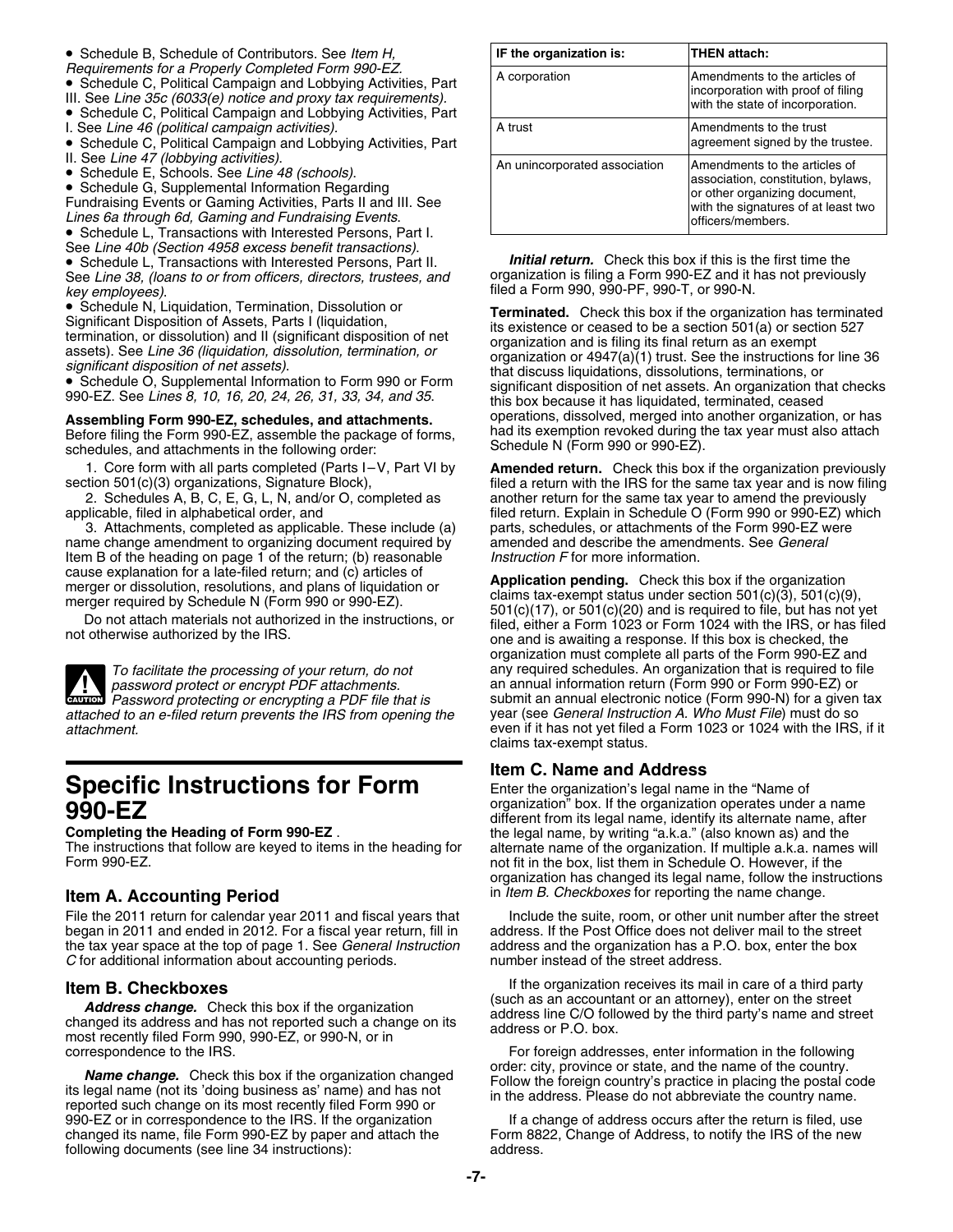### **Item D. Employer Identification Number (EIN)**

State what EINs the organization has, the name and address to which each number was assigned, and the address of the **Section 501(c)(7), (8), or (10) Organizations** organization's principal office. The IRS will advise the organization which number to use.





### **Item E. Telephone Number**

Enter a telephone number of the organization that members of<br>the public and government personnel can use during normal<br>business hours to obtain information about the organization's Rule) finances and activities. If the organization does not have a telephone number, enter the telephone number of an organization official who can provide such information.

**Them The Group Exemption Number<br>Forganization Exemption Number if the organization Enter the four-digit group exemption B. Enter the four-digi** is included in a group exemption. The group exemption number (GEN) is a number assigned by the IRS to the central/parent



*should file Form 990-EZ only if the organization is not* information. *included in a group return filed by the central/parent organization for the tax year.* **Item I. Website**



Whether or not the organization enters any amount on line 1 of *Organization Reference Chart*. The term section 501(c)(3)<br>Form 990-EZ, the organization must either check the box in includes organizations exempt under secti Form 990-EZ, the organization must either check the box in includes includes organization must either check the box in includes in the metal unit. The metal unit. The metal organization organization 5010 (m), and (n), (m), Item H or attach Schedule B (Form 990, 990-EZ, or 990-PF). Failure to either check the box in Item H or file Schedule B will<br>result in a determination that the return is incomplete. See the **Item K. Gross Receipts of \$50,000 or Less**<br>Instructions for Schedule B for more informati

**TIP** *section 509(a)(2), contributors also include governmental units.* 

# **Guidelines for Meeting the Requirements of Schedule B** *Section 527 political organizations have different gross*

| Item D. Employer Identification Number (EIN)<br>Use the employer identification number (EIN) provided to the<br>organization for filing its Form 990-EZ and federal tax returns.<br>The organization must have only one EIN. If the organization<br>has more than one EIN and has not been advised which to use,<br>notify the: | lf               | A section $501(c)(3)$ organization that met the $33\frac{1}{3}\%$<br>support test of the regulations under section<br>$509(a)(1)$ and section $170(b)(1)(A)(vi)$ did not receive<br>a contribution of the greater of \$5,000 or 2% of the<br>amount on line 1 of Form 990-EZ from any one<br>contributor.* |
|---------------------------------------------------------------------------------------------------------------------------------------------------------------------------------------------------------------------------------------------------------------------------------------------------------------------------------|------------------|------------------------------------------------------------------------------------------------------------------------------------------------------------------------------------------------------------------------------------------------------------------------------------------------------------|
| Department of the Treasury<br>Internal Revenue Service Center                                                                                                                                                                                                                                                                   | Then             | The organization should check the box in Item H to<br>certify that it is not required to attach Schedule B.                                                                                                                                                                                                |
| Ogden, UT 84201-0027                                                                                                                                                                                                                                                                                                            | <b>Otherwise</b> | Complete and attach Schedule B.                                                                                                                                                                                                                                                                            |

| organization´s principal office. The IRS will advise the                                                                                                                                                                              |                  |                                                                                                                                                                                                                                                                                                                                                                                 |
|---------------------------------------------------------------------------------------------------------------------------------------------------------------------------------------------------------------------------------------|------------------|---------------------------------------------------------------------------------------------------------------------------------------------------------------------------------------------------------------------------------------------------------------------------------------------------------------------------------------------------------------------------------|
| organization which number to use.<br>A subordinate organization in a group exemption that is<br>TIP] filing an individual Form 990-EZ return must use its own<br>EIN, not that of the central organization or of the group<br>return. |                  | A section $501(c)(7)$ , (8), or (10) organization<br>received neither (1) any contribution or bequest for<br>use exclusively for religious, charitable, scientific,<br>literary, or educational purposes, or the prevention of<br>cruelty to children or animals, nor (2) any<br>contribution of \$5,000 or more not exclusively for<br>such purposes from any one contributor, |
| A section $501(c)(9)$ voluntary employees' beneficiary<br><b>TIP</b> association must use its own EIN and not the EIN of its<br>sponsor.                                                                                              | Then             | The organization should check the box in Item H to<br>certify that it is not required to attach Schedule B.                                                                                                                                                                                                                                                                     |
|                                                                                                                                                                                                                                       | <b>Otherwise</b> | Complete and attach Schedule B.                                                                                                                                                                                                                                                                                                                                                 |

| lf               | The organization did not receive a contribution of<br>\$5,000 or more from any one contributor* (reportable<br>on line 1 of the Form 990-EZ), |
|------------------|-----------------------------------------------------------------------------------------------------------------------------------------------|
| Then             | The organization should check the box in Item H to<br>certify that it is not required to attach Schedule B.                                   |
| <b>Otherwise</b> | Complete and attach Schedule B.                                                                                                               |

organization of a group that has a group exemption letter. \* To determine if the organization received a contribution of Contact the central/parent organization to ascertain the GEN \$5,000 or more from a contributor during the year, add all direct assigned. and indirect gifts, grants, or contributions of \$1,000 or more in If the organization is covered by a group exemption<br>letter as a subordinate organization, the organization<br>contributions. See Instructions for Schedule B for more

The central/parent organization of a group ruling cannot<br>file a group return with Form 990-EZ but must use Form<br>naintain a website, enter "N/A" (not applicable).

**Item J. Tax-Exempt Status**<br>Indicate the organization's tax-exempt<br>Indicate the method of accounting used in preparing this return. status. If the organization is exempt under section 501(c), check Indicate the method of accounting used in preparing this return. status. If the organization is exempt under section 501(c), check<br>See General Instruction C. the 501(c) box and insert the appropriate subsection number within the parentheses (for example, "4" for a 501(c)(4) **Item H. Schedule B** organization). See the chart in *Appendix A: Exempt* 

supporting organization or a section 527 organization; and its *For purposes of Schedule B,* contributors *include* gross receipts are normally \$50,000 or less but the organization *individuals, fiduciaries, partnerships, corporations,* chooses to file Form 990-EZ. If the organization's annual gross *associations, trusts, and exempt organizations. For* receipts are normally not greater than \$50,000, it may be<br>vations described in section 170(b)(1)(A)(iv) or (vi) or required to submit the Form 990-N (e-Postcard) if it *organizations described in section 170(b)(1)(A)(iv) or (vi) or* required to submit the Form 990-N (e-Postcard) if it does not to section 509(a)(2), contributors also include governmental units. the Form 990 or Form 990-EZ file Form 990-EZ, be sure to file a complete return. See<br>Appendix B for a discussion of gross receipts and General *Instruction H* for a discussion of a complete return.

**Section 501(c)(3) Organization Meeting the 1/3**<br>**Support Test of 170(b)(1)(A)(vi)**<br>**Support Test of 170(b)(1)(A)(vi) CAUTION** *required to submit Form 990-N. See* Section 527 **!** political organizations *instructions*, earlier, for more information.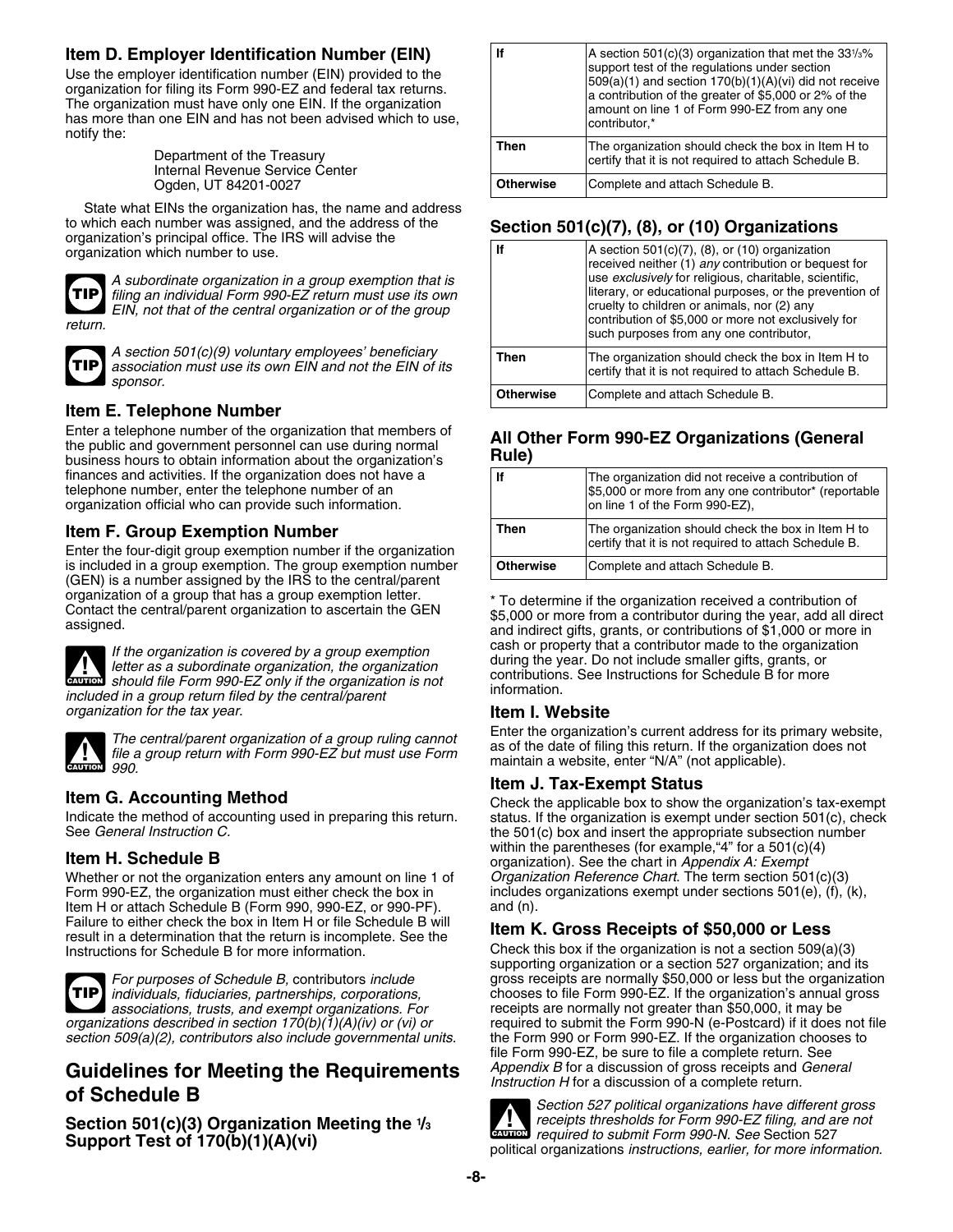

*different definitions of gross receipts to determine* explain in Schedule O. **CAUTION** *whether they qualify for tax exemption for the year.* **!**

Only those organizations with gross receipts of less than line 6a.<br>\$200,000 and total assets of less than \$500,000 at the end of



*501(c)(7) or 501(c)(15) exemption purposes (discussed* value, even though this might produce a profit. **in 1999** *in 2016 C*)(7) or 501(c)(15) exemption purposes (discussed value, even though this might produce a profit.<br> **Example.** An organization holds a dinner, charging \$400 **Example.** An organization holds a dinner, c

All organizations filing Form 990-EZ with the IRS or any state the retail value of the dinner, is reported on line 1 and again on<br>must complete Part I. Some states that accept Form 990-EZ in line 6b (within the parentheses must complete Part I. Some states that accept Form 990-EZ in line 6b (within the parentheses). The revenue received (\$1<br>place of their own forms may require additional information. See retail value of the dinner) is report place of their own forms may require additional information. See retail value of the dinner) is reported on line 6b. Exp<br>Appendix G.

# **Amounts Received Rev. Rul. 67-246, 1967-2 C.B. 104, explains this principle in**

### **A. What is included on line 1** Charitable Contributions.

• Report amounts received as voluntary contributions; for • Heport amounts received as voluntary contributions; for<br>example, payments, or the part of any payment, for which the<br>payer (donor) does not receive fair market value (FMV) from the<br>gay should advise patrons of the amount recipient (donee) organization. Contributions are reported on<br>
line 1 regardless of whether they are deductible by the<br>
contributions Substantiation and Disclosure Requirements.<br>
■ Enter the gross amounts of contributions

• Report all related expenses on lines 12 through 16. Enter on line 13 professional fundraising fees relating to the gross Benefits have a nominal or insubstantial value if the<br>amounts of contributions collected in the charity's name by organization informs patrons how much of their p amounts of contributions collected in the charity's name by deductible contribution, and either: fundraisers.

(ASC 958), Accounting for Contributions Received and the payment is not more than 2001)<br>Contributions Made, generally is acceptable (though not whichever is less, or Contributions Made, generally is acceptable (though not whichever is less, or<br>required) for Form 990 and Form 990-EZ purposes, but the 2. The payment is \$48.50 or more and the only benefits required) for Form 990 and Form 990-EZ purposes, but the<br>value of donated services or use of materials, equipment, or<br>facilities may not be reported. However, state law may require<br>it. An organization that receives a grant

conservation easements and other qualified conservation contributions consistently with how it reports revenue from such<br>contributions in its books, records, and financial statements.<br>encourage an organization receiving the grant to carry on

*Section 501(c)(7) and 501(c)(15) organizations use changes in net assets or fund balances* on Part I, line 20, and

A **1. Contributions can arise from fundraising events**<br>Appendix C defines gross receipts for the purpose of<br>determining the exempt status of organizations described in<br>sections 501(c)(7) and 501(c)(15). Do not use the defi **Item L. Determining Gross Receipts**<br>Add lines 5b, 6c, and 7b to line 9 to determine gross receipts.<br>See *Appendix B* and *Appendix C* for discussion of gross<br>receipts.<br>receipts.<br>receipts.<br>and *Appendix C* for discussion o

\$200,000 and total assets of less than \$500,000 at the end of<br>the tax year can use the Form 990-EZ. If the organization does<br>not meet these requirements, it must file Form 990, unless<br>excepted under *General Instruction B Do not use the definition of gross receipts for section* receive contributions and not to sell the merchandise at its retail *501(c)(7) or 501(c)(15) exemption purposes (discussed* value, even though this might produce a

per person for the meal. The dinner has a retail value of \$160. **Part I. Revenue, Expenses, and Changes** A person who purchases a ticket is really purchasing the dinner<br> **Part I. A. The contribution of**<br> **Part I. A. The contribution of in Net Assets or Fund Balances**  $$240$ , which is the difference between the buyer's payment and

Appendix G.<br>
Check the box in the heading of Part I if Schedule O (Form<br>
990 or 990-EZ) contains any information pertaining to this part.<br> **Revenue:**<br> **Revenue:**<br> **Revenue:**<br> **Revenue:**<br> **Revenue:**<br> **Revenue:**<br> **Revenue:**<br> detail. See also the instructions for line 6 and Pub. 526,



**CAUTION**<br> **CAUTION**<br> **Should advise patrons of the amount deductible for** 

• Enter the gross amounts of contributions, gifts, grants, and<br>bequests that the organization received from individuals, trusts,<br>corporations, estates, affiliates, foundations, public charities,<br>and other exempt organizati • Report the value of noncash contributions at the time of the entire amount received for such benefits as a contribution<br>
• Report the value of noncash contributions at the time of the<br>
donation. For example, report the g

Reporting line 1 amounts in accordance with SFAS 116 1. The FMV of all of the benefits received in connection with<br>SC 958), Accounting for Contributions Beceived and<br>SC 958), Accounting for Contributions Beceived and

increments to the unpaid grant should also be reported on line 1 **A3. Contributions in the form of membership dues.**<br>Include on line 1 membership dues and assessments to the<br>The organization must report any contributions o extent they are contributions and not payments for benefits received. (See the instruction for *Line 3. C1*.)

Do not net losses from uncollectible pledges, refunds of programs or activities that further the grant recipient's exempt contributions and service revenue, or reversal of grant purposes are grants that are equivalent to contributions. Report expenses on line 1. Rather, report any such items as *Other* them on line 1. The grantor can specify them on line 1. The grantor can specify which of the recipient's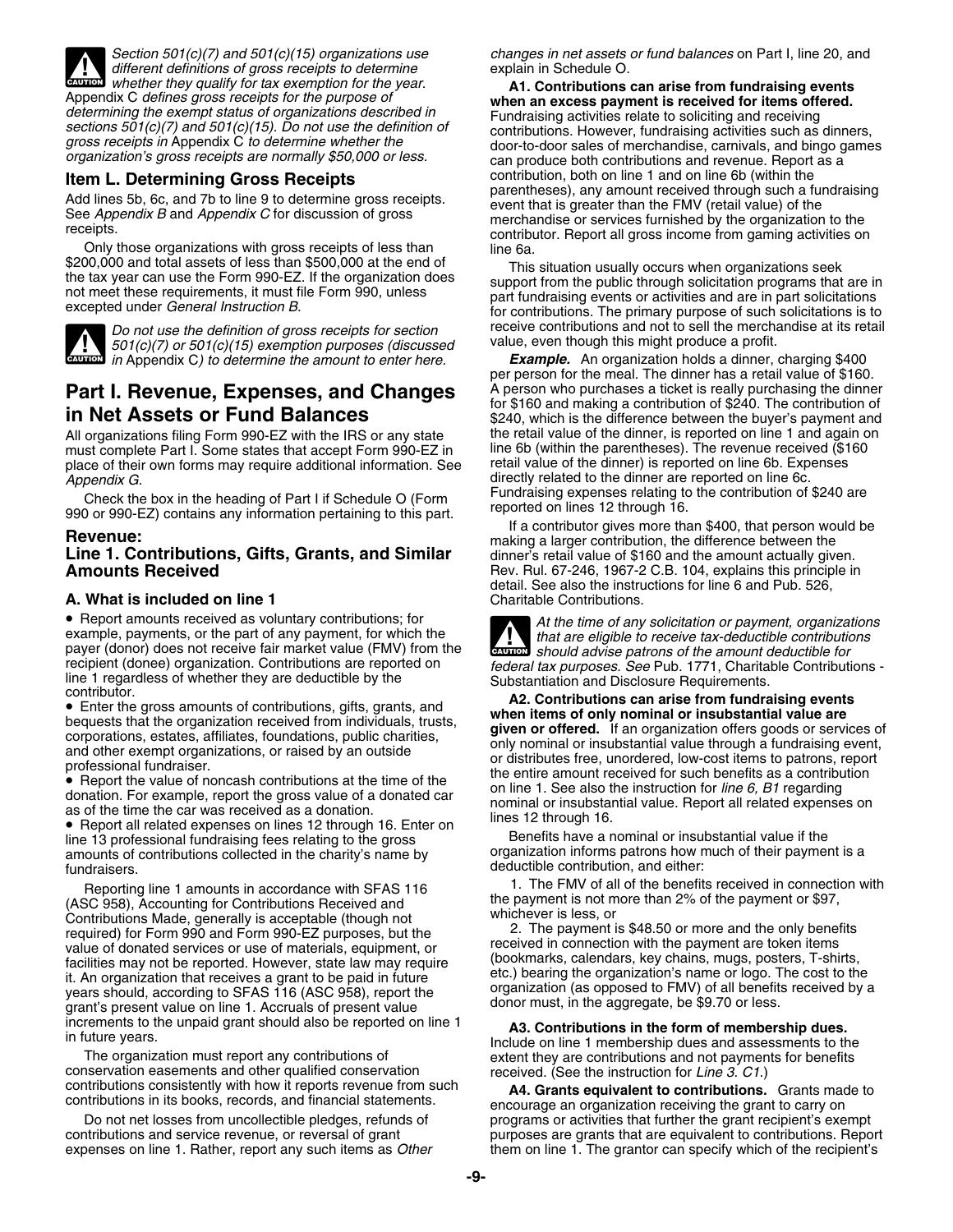program or a disaster relief project. Services in Part III.

benefits the grantor incidentally (but see the instruction for *Line 1. B1.* below).

A5. Contributions or grants from governmental units. Travel, Entertainment, Gift, and Car Expenses.<br>hether a payment from a governmental unit is labeled a **B3. Section 501(c)(9), (17), and (18) organizations.** Whether a payment from a governmental unit is labeled a **B3. Section 501(c)(9), (17), and (18) organizations.**<br>"grant" or a "contract" does not determine where the payment Section 501(c)(9) organizations provide participan "grant" or a "contract" does not determine where the payment Section 501(c)(9) organizations provide participants with life,<br>should be reported in Part VIII. Rather, a grant or other sick, accident, or other similar benefi should be reported in Part VIII. Rather, a grant or other sick, accident, or other similar benefits. Section 501(c)<br>payment from a government units treated as a grant equivalent organizations provide participants with supp payment from a government units treated as a grant equivalent organizations provide participants with supplemental<br>to a contribution if its primary purpose is to enable the recipient unemployment benefits, and sickness and to a contribution if its primary purpose is to enable the recipient unemployment benefits, and sickness and accident benefits<br>to provide a service to, or maintain a facility for, the direct subordinate to supplemental unem to provide a service to, or maintain a facility for, the direct benefit of the public rather than to serve the direct and immediate needs of the grantor (even if the public pays part of and similar benefits. When such an organization receives

The following are examples of governmental grants and strather than on line 1 as contributions.<br>En payments that are treated as contributions and reported **C. How to value noncash contributions.** Report noncash other payments that are treated as contributions and reported on line 1: contributions on line 1 at FMV. If FMV cannot be readily

• Payments by a governmental unit for the construction or maintenance of library or museum facilities open to the public,

• Payments by a governmental unit to nursing homes to • Payments by a governmental unit to nursing homes to<br>provide health care to their residents (but not Medicare,<br>Medicaid, and other similar payments on behalf of specific<br>individuals under the line 2 instructions), and<br>• P

provide vaccinations to the general public is a contribution<br>
reported on line 1. A payment by a governmental agency to a<br>
medical clinic to provide vaccinations to employees of the<br>
agency is program service revenue repor

• A payment by a governmental agency to an organization to<br>provide job training and placement for disabled individuals is a<br>contribution reported on line 1. A payment by a governmental<br>agency to the same organization to op

**B1. Grants that are payments for services are not** affiliated organization on line 2. contribution, when the terms of the grant provide the grantor business activities (other than fundraising activities that are not with a specific service, facility, or product, rather than providing regularly carried on) t a benefit to the general public or that part of the public served by the grant recipient. The recipient organization would report report as program service revenue the fees it charges both such a grant as income on line 2 (program service revenue). The members and nonmembers for the use

**B2. Donations of services or use of property.** Do not golf course.<br>lude the value of services donated to the organization (such **D. Government fees and contracts.** Program service include the value of services donated to the organization (such as the value of donated advertising space or broadcast air revenue includes income earned by the organization for time), or of the free use of property (materials, equipment, or expresiving a government agency with a service, facility, or facility, or  $\frac{1}{2}$  providing a government agency with a service, facility, or facilities) as

activities the grant may be used for, such as an adoption reporting of those amounts, see the instructions for donated

A grant is still equivalent to a contribution if the grant **Any unreimbursed expenses of officers**, employees, or<br>
Any unreimbursed expenses of officers, employees, or produces a work product, that volunteers do not belong recipient performs a service, or produces a work product, that volunteers do not belong on the Form 990-EZ. See the<br>benefits the grantor incidentally (but see the instruction for *Line* explanations of charitable contribut expenses in Pub. 526, Charitable Contributions, and Pub. 463,

 $501(c)(18)$  organizations provide participants with pension(s) the expense of providing the service or facility). (See the payments from participants, or their employers, to provide these instruction for Line 2. D., later.) benefits, report the payments on line 2 as program service

determined, use an appraised or estimated value. See also the instructions for Part II of Schedule B.

**Payments by a governmental unit to child placement or child preparing the support schedule in Part II or III of** guidance organizations under government programs to better **properior** *preparing the support schedule in* **TIP** guidance organizations under government programs to better Schedule A (Form 990 or 990-EZ), Public Charity Status and serve children in the community.<br>The following examples illustrate the distinction between Public Suppor

### government payments reportable on lines 1 and 2. **Line 2. Program Service Revenue Including**<br>• A payment by a governmental agency to a medical clinic to **Government Fees and Contracts** • A payment by a governmental agency to a medical clinic to **Government Fees and Contracts**

reported on line 2.<br>A Contributions received through other fundraising school; revenue from admissions to a concert or other

A6. Contributions received through other fundraising<br>
public through schools revenue from admissions to a concert or other<br>
public through solicitation carpaigns of federated fundraising<br>
public through solicitation carpai

marriaght of use the recipient organization shall in a sales<br>
promotion campaign, such as where the outside organization<br>
agrees to contribute 2% of all sales proceeds to the<br>
organization.<br> **B. What is not included on lin** purposes of this return, report all rental income from an

**contributions.** A grant is a payment for services, and not a **C. Unrelated trade or business activities.** Unrelated trade or regularly carried on) that generate fees for services can also be program service activities. A social club, for example, should members and nonmembers for the use of its tennis courts and

product that benefited that government agency directly rather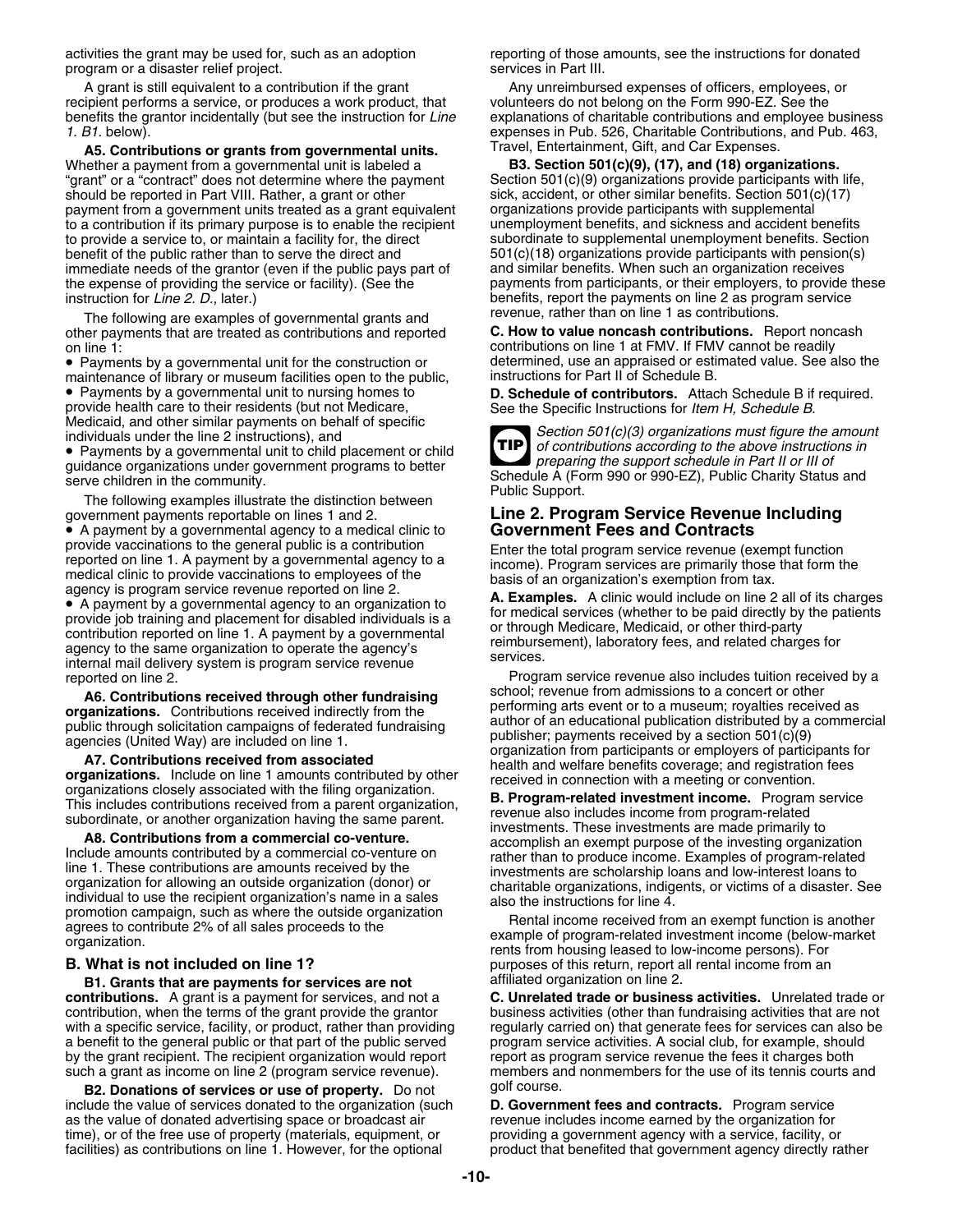than benefiting the public as a whole. See line 1, instruction A5, a partnership for federal tax purposes. Also include royalties for reporting guidelines when payments are received from a received by the organization from licensing the ongoing use of government agency for providing a service, facility, or product its property to others (other than r for the primary benefit of the general public. the organization's exempt function, such as royalties received

**A.** What is included on line 3?<br> **A1.** Dues and assessments received that compare<br>
right to exploit natural resources on the property, such as oil,<br>
reasonably with the benefits of membership. When the<br>
organization recei organization receives dues and assessments the value of which compare reasonably with the value of benefits provided to **B1. Capital gains dividends and unrealized gains and** the members), report such dues and assessments on line 3.

**benefits.** Organizations described in section 501(c)(5), (6), or

**B. Examples of membership benefits.** These include exempt function (program service). Report these amounts on<br>subscriptions to publications: newsletters (other than one about line 2 as program service revenue. Report expe subscriptions to publications; newsletters (other than one about the 2 as program service revenue. Report expenses relate<br>the organization's activities only); free or reduced-rate this income on lines 12 through 16.<br>admiss organization's facilities; and discounts on articles or services exempt purpose is to provide low-rental housing to persons with that both members and nonmembers can buy. In figuring the low income receives exempt function income from such rental<br>value of membership benefits, disregard such intangible An organization receives exempt function income value of membership benefits, disregard such intangible An organization receives exempt function income if it rents or<br>benefits as the right to attend meetings, vote, or hold office in sublets rental space to a tenant whos benefits as the right to attend meetings, vote, or hold office in sublets rental space to a tenant whose activities are related to the organization, and the distinction of being a member of the tiling organization's exempt the organization, and the distinction of being a member of the

**support.** If a member pays dues primarily to support the organization's activities, and not to obtain benefits of more than nominal or insubstantial monetary value, those dues are a **Lines 5a through 5c. Gains (or Losses) From** contribution to the organization includible on line 1.

**Example.** M is an organization whose primary purpose is to<br>support the local symphony orchestra. Members have the<br>privilege of purchasing subscriptions to the symphony's annual<br>concert series before they go on sale to the must pay the same price as any other member of the public. partnership interests) as well as sales of all other non-inventory<br>They also are entitled to attend a number of repearsels each assets (program-related investments

**A. What is included on line 4?**<br> **A. What is included on line 4?**<br> **A1. Interest on savings and temporary cash**<br> **investments.** Include the amount of interest received from<br> **investments** and emporary cash<br>
investments, s

**A2. Dividends and interest from securities.** Include<br>dividends from equity securities (stocks), and interest income<br>from debt securities and notes and loans receivable, other than Do not include on line 5 any unrealized g from debt securities and notes and loans receivable, other than Do not include on line 5 any unrealized gains or losses on<br>program-related investments, Include amounts received from securities that are carried in the books program-related investments. Include amounts received from securities that are carried in the books payments on securities loans as defined in section 512(a)(5) value. See the instructions for line 20. payments on securities loans, as defined in section 512(a)(5).

**A3. Gross rents.** Include gross rental income received **C. Books and records** during the year from investment property (other than The organization should m

organization's distributive share of investment income from a were not readily available. The recorded information should joint venture, limited liability company, or other entity treated as include:

its property to others (other than royalties generated as part of **Line 3. Membership Dues and Assessments**<br>
Enter members' and affiliates' dues and assessments that are<br>
not contributions.<br>
A What is included on line 32<br>
A What is included on line 32<br>
A What is included on line 32<br>
a wh

losses. Do not include on this line any capital gains dividends.<br>They are reported on line 5. Also do not include unrealized **A2. Organizations that generally match dues and** gains and losses on investments carried at market value. See<br>nefits Craanizations described in section 501(c)(5) (6) or the instructions for line 20.

(7) generally provide benefits with a reasonable relationship to **B2. Exempt function revenue (program service).** Do not dues, although benefits to members can be indirect.<br> **B. Examples of membership benefits.** These include exempt function (program service). Report these amounts on

admissions to events sponsored by the organization; use of the **Exempt function rental income.** An organization whose organization.<br>
received in these instances on line 2 and not on line 4. Only for<br>
purposes of completing this return, treat income from renting **C. What is not included on line 3?**<br>C1. Dues or assessments received that exceed the value<br>of available membership benefits. Dues received by an<br>revenue.

organization, to the extent they exceed the monetary value of<br>the **net program-related investments.** Investment income<br>tremembership benefits available to the dues payer, are a<br>contribution that should be reported on line investments. Gains or losses from the sale of program-related investment assets are reported on line 5.

They also are entitled to attend a number of rehearsals each<br>season without charge. Under these circumstances, M's<br>receipts from members are contributions reported on line 1.<br>Line 4. Investment Income<br>liability company, or liability company, or other entity treated as a partnership for federal tax purposes, and capital gains distributions from trusts.

during the year from investment property (other than The organization should maintain books and records to program-related investments reported on line 2). Substantiate information regarding any securities or other **A4. Other investment income.** Include, for example, the assets sold for which market quotations were not published or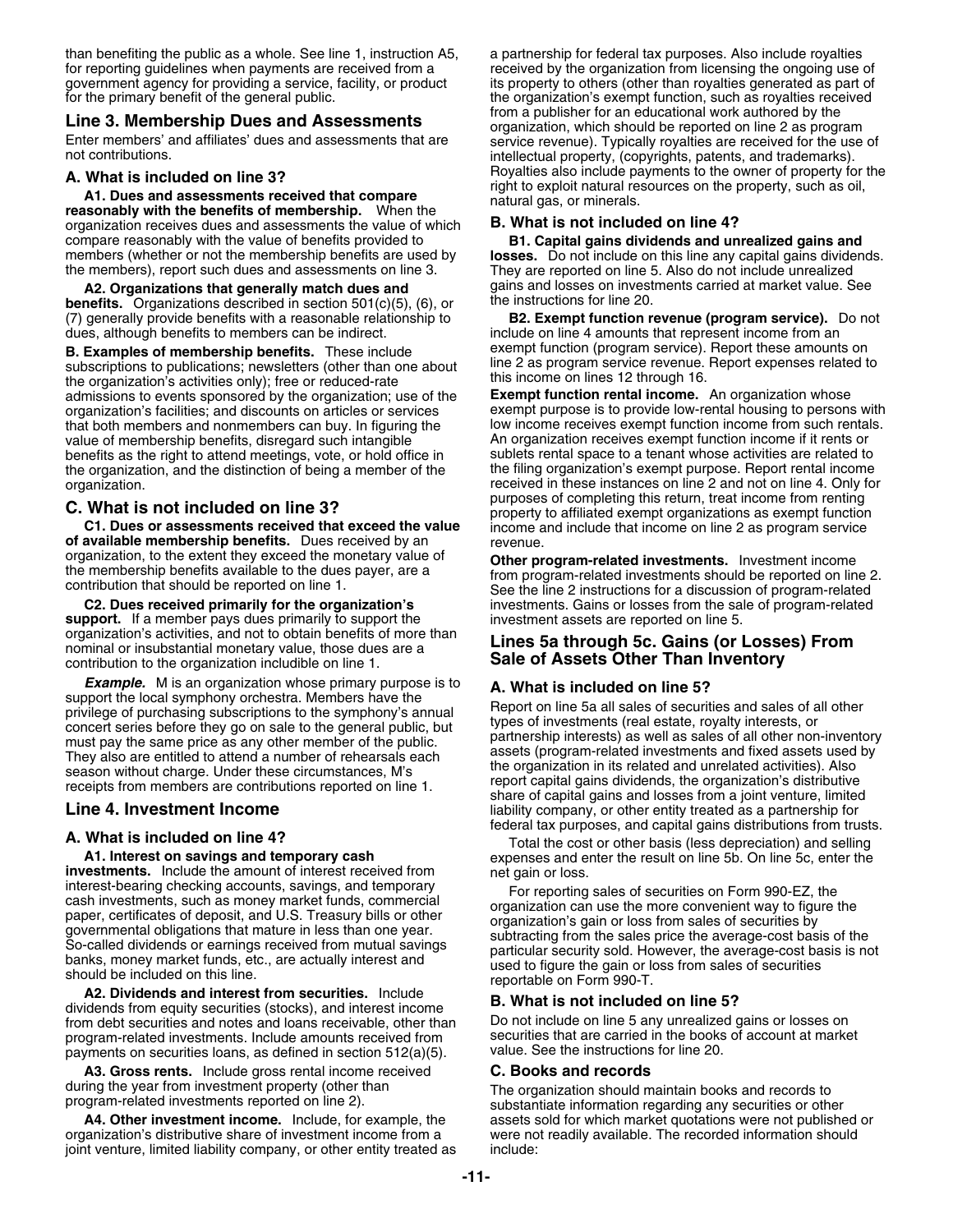- A description of the asset,
- Date acquired,
- •
- Date sold and to whom sold, 990-EZ.
- Gross sales price,
- 
- 
- 
- Depreciation since acquisition, if depreciable property.

**Example 68.** Carrying the sample of the sample of the organization<br>
Report gross income from gaming in line 6a if the organization<br>
conducted directly, or through a promoter, any amount of<br>
gaming during the year. Report gaming activities (other than gaming that is incidental to a 1. As gross revenue, on line 6b (in the right-hand column),  $\frac{1}{2}$  and  $\frac{1}{2}$  and  $\frac{1}{2}$  and  $\frac{1}{2}$  and  $\frac{1}{2}$  and  $\frac{1}{2}$  and  $\frac{1}{2}$  and  $\frac$ fundraising event such as a dinner/dance), whether or not

Gaming includes (but is not limited to), bingo, pull tabs, value of the goods or services given.<br>
instant bingo (including satellite and progressive bingo), Texas<br>
Hold-Em Poker and other card games, raffles, scratch-offs, Hold-Em Poker and other card games, raffles, scratch-offs,<br>charitable gaming tickets, break-opens, hard cards, banded<br>tickets, jar tickets, pickle cards, Lucky Seven cards, Nevada<br>Club tickets, casino nights/Las Vegas nigh coin-operated gambling devices. Coin-operated gambling **B. What is not included on line 6b?**

Many games of chance are taxable. Income from bingo include all of the receipts as contributions on line 12 through 16.<br>The related expenses on lines 12 through 16. games is generally not subject to the tax on unrelated business income if the games meet the legal definition of bingo. For a

A wagering game that does not meet the legal definition of for prizes.<br>bingo does not qualify for the exclusion from unrelated business Where bingo does not qualify for the exclusion from unrelated business<br>income, regardless of its name. For example, "instant bingo" in<br>which a player buys a pre-packaged bingo card with pull-tabs<br>that the player removes to deter Income of Exempt Organizations; Pub. 3079, Tax-Exempt **Fundraising events.** An activity that generates only contributions<br>Organizations and Gaming; and Form 990-T, Exempt **fundraising events.** An activity that generates on

Line 6b. Fundraising events. Enter the gross income from all<br>fundraising events and activities, such as dinners, dances,<br>carnivals, concerts, sports events, auctions, and door-to-door<br>carnivals, concerts, sports events, au sales of merchandise. **C. Attach Schedule G, Parts II and III**

accomplish an exempt purpose. Their sole or primary purpose must complete Part III (Gaming) of Schedule G (Form 990 or is to raise funds to finance the organization's exempt activities. 990-EZ), Supplemental Information Regarding Fundraising or<br>They do not include events or activities that substantially further Gaming Activities. If the su They do not include events or activities that substantially further Gaming Activities. It the sum of the organization's gross including the<br>the organization's exempt purpose even if they also raise funds. and contributions the organization's exempt purpose even if they also raise funds. and contributions from fundraising events (including the<br>They do not include activities regularly carried on. Fundraising amounts reported on line 6b and in They do not include activities regularly carried on. Fundraising

**Example.** An organization formed to promote and preserve folk music and related cultural traditions holds an annual folk **Activities**). music festival featuring concerts, handicraft demonstrations, **Lines 6c-d. Direct expenses and net income or (loss) from** and similar activities. Because the festival directly furthers the **gaming and fundraising events.** Report on line 6c direct expenses organization's exempt purpose, income from ticket sales should expenses related to gamin organization's exempt purpose, income from ticket sales should be reported on line 2 as program service revenue. attributable to the organization's provision of goods or services

contributions reportable on line 1 and revenue reportable on To calculate net income or (loss) on line 6d, add lines 6a

The fact that tickets, advertising, or solicitation materials Date acquired,<br>Whether acquired by donation or purchase,<br>Mhether acquired by donation or purchase,<br>Download the refer to a required payments should be reported on Form not control how these payments should be reported on Form

Gross sales price,<br>Cost, other basis, or if donated, value at time acquired, The gross income from fundraising events must be reported • Cost, other basis, or if donated, value at time acquired, in the right-hand column on line 6b without reduction for cash or •Expense of sale and cost of improvements made after noncash prizes, cost of goods sold, compensation, fees, or acquisition, and  $\frac{1}{2}$  and  $\frac{1}{2}$  other expenses.

regularly carried on, in line 6a.<br>
2. As a contribution, on both line 1 and line 6b (within the<br>
parentheses), any amount received that exceeds the retail

devices include slot machines, electronic video slot or line **B1. Sales or gifts of goods or services of only nominal**<br>games, video poker, video blackjack, video keno, video bingo,<br>video pull tab games, etc.<br>Many games of

income if the games meet the legal definition of bingo. For a<br>bingo game to meet the legal definition of bingo, wagers must<br>be placed, winners must be determined, and prizes or other<br>property must be distributed in the pre

Organization Business Income Tax Return. Contributions, such as a solicitation campaign by mail, is not a<br>Line Ch. Eventations, such as a solicitation campaign by mail, is not a<br>Line Ch. Eventations such a solicitation cam

Fundraising events and activities only incidentally **If the organization reports more than \$15,000** on line 6a, then it<br>complish an exempt purpose. Their sole or primary purpose must complete Part III (Gaming) of Schedule events do not include gaming, gross income from which is is greater than \$15,000, then it must complete Schedule G, Part<br>Il (Fundraising Events). Organizations filing Form 990-EZ are II (Fundraising Events). Organizations filing Form 990-EZ are<br>not required to complete Schedule G, Part I (Fundraising

Fundraising events and activities raise funds by offering<br>goods or services that have more than a nominal or<br>insubstantial value (compared to the price charged) for a<br>payment that is more than the direct cost of those good

and 6b, then subtract line 6c.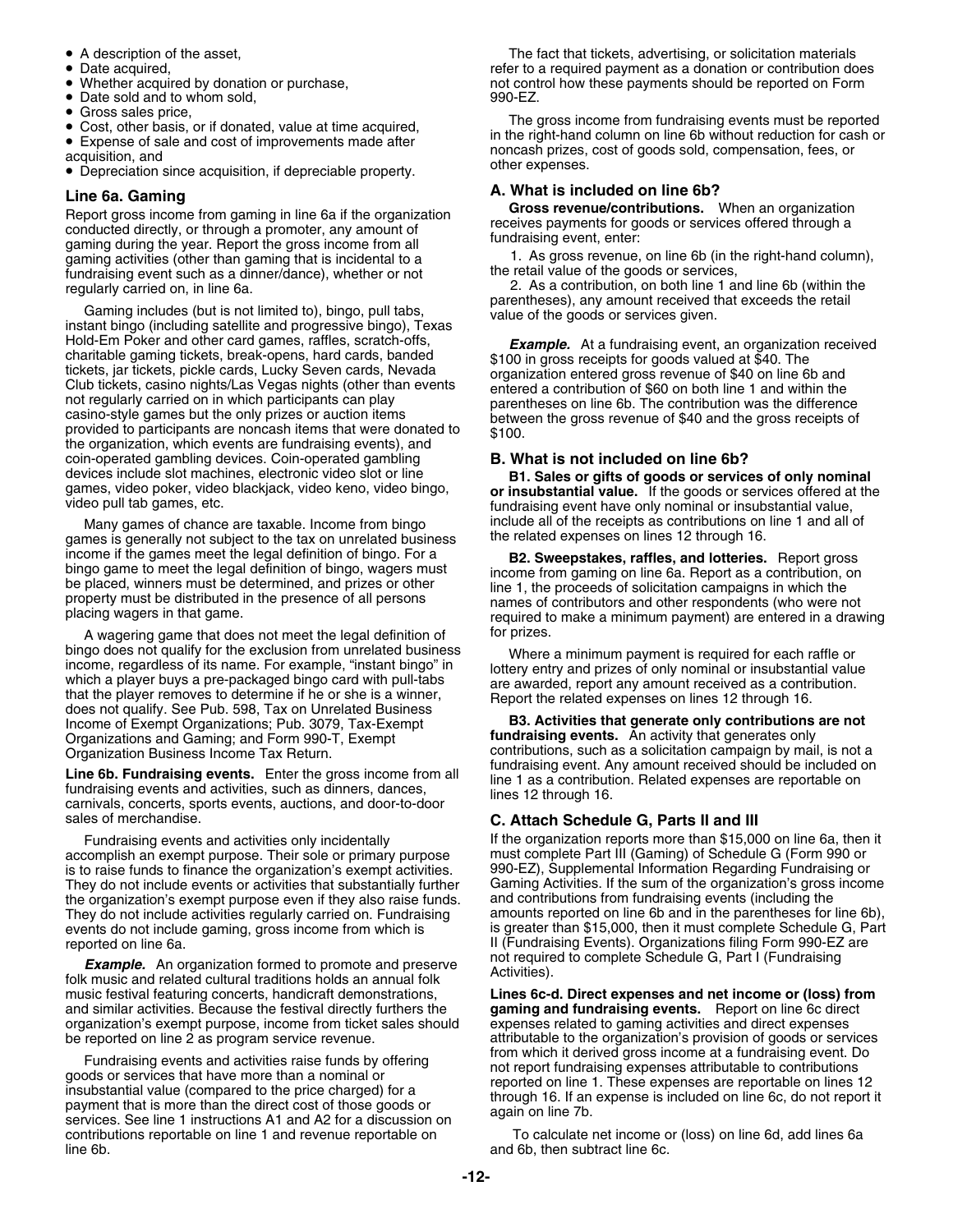**Line 7a. Sales of inventory.** Include on line 7a the gross sales (less returns and allowances) of inventory items, whether the sales activity is an exempt function or an unrelated trade or • • The relationship of the gran She is an above the subsettions and above the subsettions and above the subsettivity is an exempt function or an unrelated trade or<br>business. Inventory items are goods the organization makes to<br>sell to others, or that it b appreciation and sale; report sales of these investments on line *If the individual grantee is related to a grantor or* 5.

**Line 7b. Cost of goods sold.** On line 7b, report the cost of goods sold related to sales of such inventory. The usual items *persons generically as "grantee" and as "grantor" or* included in cost of goods sold are direct and indirect labor, *materials and supplies consumed, freight-in, and a proportion of* 

Enter the total income from all sources not covered by lines 1 through 7. Examples of line 8 income are interest on notes receivable not held as investments or as program-related for nursing services; fellowships; and payments for food,<br>investments (defined in the line 2 instructions); interest on loans shelter, or medical services for indige investments (defined in the line 2 instructions); interest on loans to officers, directors, trustees, key employees, and other

### **Line 10. Grants and Similar Amounts Paid**

Enter the amount of actual grants and similar amounts paid to measures an award or grant by the property's FMV, also show<br>individuals and organizations selected by the filing organization. on this schedule: individuals and organizations selected by the filing organization. on this schedule:<br>Include scholarship, fellowship, and research grants to **A** description of the property Include scholarship, fellowship, and research grants to **•**  $\bullet$  **•** individuals.

A1. Specific assistance to individuals. Include on this <sup>•</sup> How the book value was determined<br>• the amount of payments to or for the benefit of particular • How the FMV was determined, and line the amount of payments to, or for the benefit of, particular  $\bullet$  How the FMV was determined and line of the pift. clients or patients, including assistance by others at the organization's expense. Any difference between a property's FMV and book value

Include on line 10 certain types of payments to organizations affiliated with (closely related to) the filing organization. These affiliated with (closely related to) the filling organization. These **Line 11. Benefits Paid To or For Members**<br>
payments include predetermined quota support and dues<br>
For an organization that gives benefits to members or payments by local organizations to their state or national organizations.



If the organization uses Form 990-EZ for state reporting<br>
If the organization uses Form 990-EZ for state reporting<br>
purposes, distinguish on Schedule O between payments<br>
to affiliates and awards and grants. See Appendix G. **COLOGY** to affiliates and awards and grants. See Appendix G.

# **B. What is not included on line 10?** (c) other benefits, including patronage dividends paid by<br>501(c)(12) organizations to their members.

**B1. Administrative expenses.** Do not include on this line

not report the cost of goods or services purchased from **Line 12. Salaries, C**<br>affiliates on line 10. Report these expenses on lines 12 through **Employee Benefits** affiliates on line 10. Report these expenses on lines 12 through 16. Enter the total salaries and wages paid to all officers and

**B3. Membership dues paid to another organization.** employees and payments made to directors and trustees, port me<br>port membership dues that the organization pays to another including compensation reported on Forms W-2 and organization (other than an affiliated organization) for general membership benefits, such as regular services, publications, organization during the year, such as the employer's share of and materials, on line 16.

List on Schedule O each grantee organization or individual to contributions to employee benefit programs (such as insurance, whom the organization made grants (or paid similar amounts) in health, and welfare programs) that are not an incidental part of excess of \$5,000 during the organization's tax year. For each a pension plan. grantee, list:

• Each class of activity,

• The grantee's name and address (for grantee organizations, *Employee Benefit Plan, if the organization is required to* not grantee individuals), *file it. file it.* 

**Lines 7a through 7c. Gross Sales of Inventory** • The amount given (aggregate amount of grants and payments to or for the benefit of the grantee during the

# **CAUTION**<br> **CAUTION**<br> **CAUTION**<br> **CAUTION**<br> **CAUTION**<br> **CAUTION**<br> **CAUTION**<br> **CAUTION**<br> **CAUTION**<br> **CAUTION**<br> **CAUTION**<br> **CAUTION**<br> **CAUTION**

materials and supplies consumed, reight-in, and a proportion of<br>overhead expenses. Marketing and distribution expenses are<br>not includible in cost of goods sold but are reported on lines 12<br>through 16.<br>through 16.

**Line 8. Other Revenue**<br> **Enter the total income from all sources not covered by lines 1** Using broad terms as charitable, educational, religious, or scientific. For example, identify payments to affiliates; payments for nursing services; fellowships; and payments for food,

to officers, directors, trustees, key employees, and other<br>employees; and royalties that are not investment income or<br>program service revenue.<br>include in Schedule O a statement that (a) groups each type of **Expenses:**<br>**I ine 10 Grants and Similar Amounts Paid** who received the aid; and (c) specifies the aggregate dollar amount.

**A. What is included on line 10?** If an organization gives property other than cash and

- 
- The book value of the property,
- How the book value was determined,
- 
- 

**A2. Payments, voluntary awards, or grants to affiliates.** Should be recorded in the organization's books of account and<br>Jude on line 10 certain types of nayments to organizations on line 20.

dependents (such as organizations exempt under section  $501(c)(8)$ , (9), or (17)), enter the amounts paid for or paid to

- 
- (b) unemployment compensation benefits; and
- 
- 

expenses made in selecting recipients or monitoring<br>
compliance with the terms of a grant or award. Enter those<br>
expenses on lines 12 through 16.<br> **B2. Purchases of goods or services from affiliates.** Do<br>
not report the co

Report membership dues that the organization pays to another including compensation reported on Forms W-2 and 1099.<br>Corganization (other than an affiliated organization) for general linclude all other forms of income and b deferrals (for unfunded plans) and contributions the<br>organization paid to qualified and nonqualified pension and **C. Grantee list on Schedule O**<br>C. Grantee list on Schedule organization or individual to<br>Contributions to employee benefit programs (such as insura



Complete Form 5500, Annual Return/Report of<br>**Employee Benefit Plan, if the organization is required to**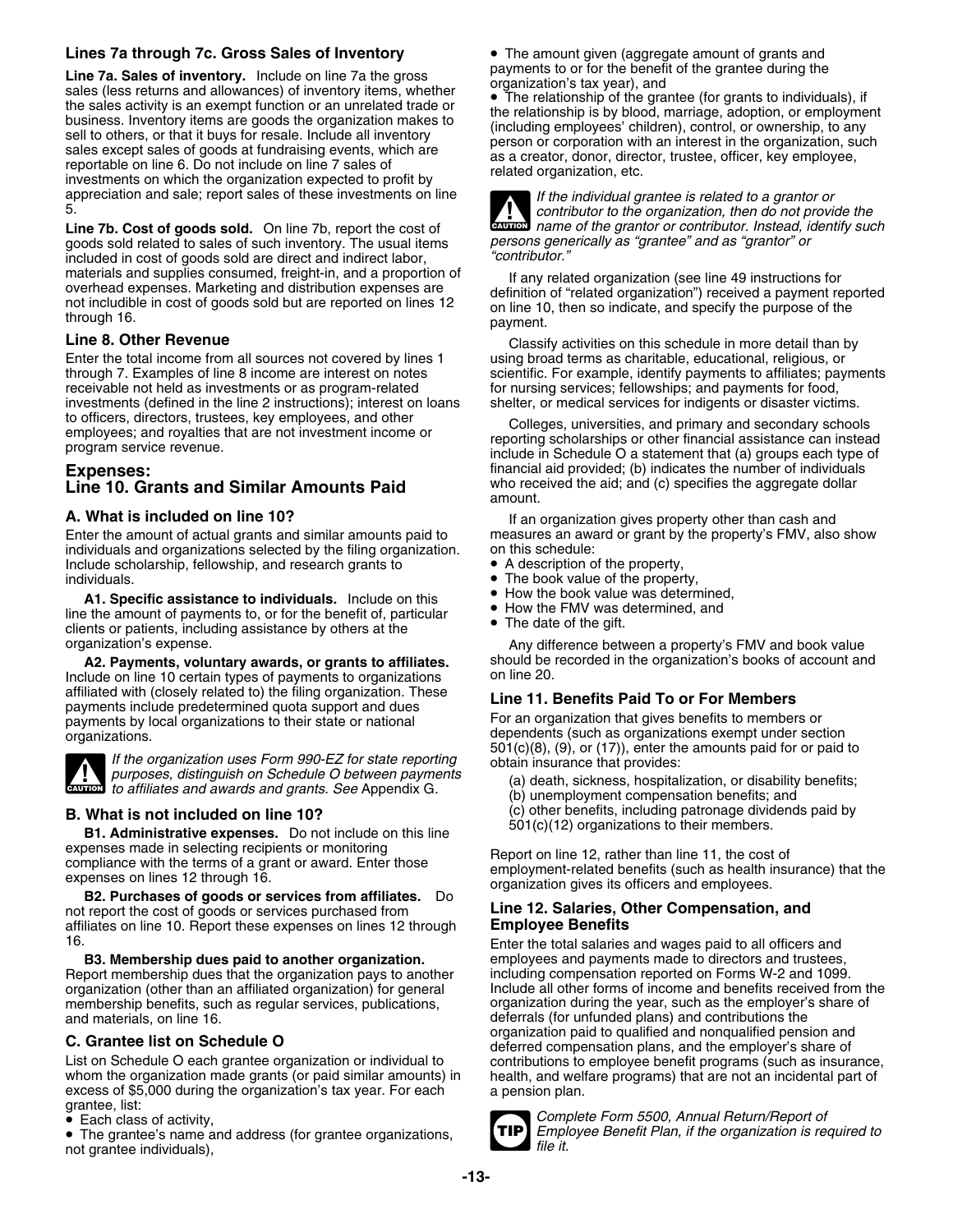state, and local payroll taxes for the year that are imposed on such as salaries, for which a separate line is provided. the organization as an employer. This includes the employer's share of social security and Medicare taxes, Federal **Line 16. Other Expenses** unemployment tax (FUTA), state unemployment compensation Report expenses here that are not reportable on lines 10<br>
tax, and other state and local payroll taxes. Taxes withheld from through 15. Include here such expenses as employees' salaries and paid over to the various governmental units (such as Federal and state income taxes and the employees' share of social security and Medicare taxes) are part of the employees' salaries included on line 12. Report part of the employees' salaries included on line 12. Report expenses for conferences, conventions, and meetings. Do not expenses paid or incurred for employee events such as a picnic report on this line payments made by or expenses paid or incurred for employee events such as a picnic report on this line payments made by organizations exempt<br>under section 501(c)(8), (9), or (17) to obtain insurance bene

**TIP**

Compensation for line 12 is reported based on the accounting method and tax year used by the *Officers, Directors, Trustees, and Key Employees and Part VI, lines 50 and 51 (compensation of highest compensated employees and independent contractors) is reported for the* **Net Assets:** *calendar year ending with or within the organization's fiscal* **Line 18. Excess or (Deficit) for the Year** *year.*

# Enter 13. Professional Fees and Other Payments to<br>
Independent Contractors<br>
Enter the difference in parentheses.<br> **Inter the difference in parentheses.**<br> **Line 19. Net Assets or Fund Balances at Beginning of**

Enter the total amount of legal, accounting, auditing, other **LINE**<br>1981 - Professional fees (such as fees for fundraising or investment professional fees (such as fees for fundraising or investment services) and related expenses charged by outside firms and individuals who are not employees of the organization. The on the prior year's return.

Do not include any penalties, fines, or judgments imposed<br>
against the organization as a result of legal proceedings; report<br>
and identify those expenses on line 16. Report on line 12 fees<br>
paid to directors and trustees. paid to directors and trustees. Also report on line 12 Explain in Schedule O any changes in net assets or fund<br>compensation to employees that provide fundraising Jegal balances between the beginning and end of the organiza compensation to employees that provide fundraising, legal,<br>accounting, or other professional services as part of their tax year that are not accounted for by the amount on line 18. accounting, or other professional services as part of their that are not accounting, or other professional services as part of their  $\frac{1}{\text{rank}}$  and line 18. employment. Report broker fees/commissions as sales expenses on line 5b. • Adjustments of earlier years' activity (such as losses on

**TIP**

*In some cases the organization can be required to* service revenue, and reversal of grant expenses);<br>
report payments to an independent contractor on Form **.** Unrealized gains and losses on investments can **1099-MISC, Miscellaneous Income.** market value;

Enter the total amount paid or incurred for the use of office See *General Instructions C, Accounting Periods and Methods*, space or other facilities, including rent or mortgage interest; regarding the reporting of a section 481(a) adjustment to heat, light, power, and other utilities; outside janitorial services; conform to SFAS 116 (ASC 958). heat, light, power, and other utilities; outside janitorial services; real estate taxes and property insurance attributable to rental property; and similar expenses.

These expenses relate to real property actually occupied by<br>the organization that files Form 990-EZ must complete<br>the organization, whether as tenant or owner, or used in the<br>conduct of exempt functions (such as low-income used for investment purposes. If the organization occupies part to report in column (A), Beginning of year, enter a zero in that of the property and leases a part to others, then expenses must column. be reasonably allocated between occupancy-related and investment-related expenses, and reported accordingly on lines Check the box in the heading of Part II if Schedule O (Form 990 or 990-EZ) contains any information pertaining to this part. 14 and 16.

occupies, enter the total for the year. For an explanation of more information about completing a Form acceptable methods for computing depreciation, see Pub. 946. With any state or local government agency. acceptable methods for computing depreciation, see Pub. 946, How to Depreciate Property.

Report on line 14 or 16 rental expenses for rental income **Line 22. Cash, Savings, and Investments** reported on lines 2 and 4. Do not decrease rental expenses linclude all interest and non-interest bearing accounts (petty reported on line 14 or 16 by any rental income received from cash funds, checking accounts, savings reported on line 14 or 16 by any rental income received from renting or subletting rented space. See the instructions for lines renting or subletting rented space. See the instructions for lines market funds, commercial paper, certificates of deposit, U.S.<br>2 and 4 to determine if the income is reportable as exempt Treasury bills, and other governme function income or investment income. The book value of securities held as investments, and all other

Enter the printing and related costs of producing the filing organization's own newsletters, leaflets, films, and other **Line 23. Land and Buildings** informational materials as well as the cost of outside mailing Enter the book value (cost or other basis less accumulated services on line 15. Also include the cost of any purchased depreciation) of all land and buildings owned by the publications as well as postage and shipping costs not organization and not held for investment. publications as well as postage and shipping costs not

Also include in the total on Line 12 the amount of federal, reportable on line 5b, 6c, or 7b. Do not include any expenses,

through 15. Include here such expenses as penalties, fines, and judgments; unrelated business income taxes; insurance, interest, depreciation, and real estate taxes not reported as occupancy expenses; travel and transportation costs; and under section 501(c)(8), (9), or (17) to obtain insurance benefits for members. Report those expenses on line 11.

Some states that accept Form 990-EZ in satisfaction of their *organization, whereas compensation for Part IV, List of* filing requirements may require that certain types of

Enter on line 19 the end-of-year amount from the balance sheet

uncollectible pledges, refunds of contributions and program

• Unrealized gains and losses on investments carried at

• Any difference between FMV and book value of property Any difference between FMV and book value of property **Line 14. Occupancy, Rent, Utilities, and Maintenance** given as an award or grant.

### **Part II. Balance Sheet**

If the organization records depreciation on property it Some states require more information. See *Appendix G* for<br>supies, enter the total for the year. For an explanation of more information about completing a Form 990-EZ

Treasury bills, and other government obligations). Also include investment holdings including land and buildings held for<br> **Shipping**<br>
4; report income from program-related investments on line 2.<br>
4; report income from program-related investments on line 2.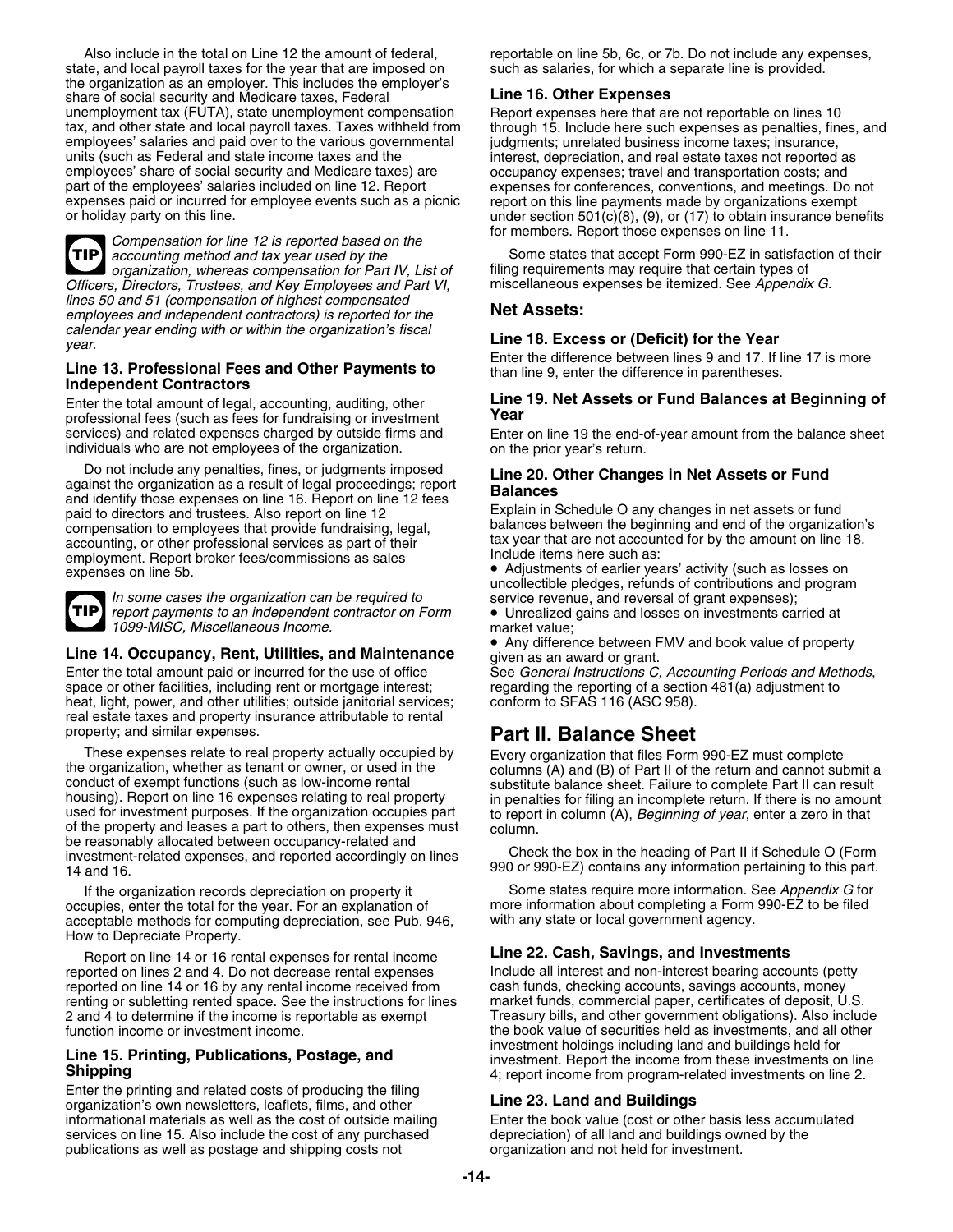### **Line 24. Other Assets Step Step Action**

inventories, prepaid expenses, and the organization's services.<br>
distributive share of assets in any joint ventures, limited liability **and the detailed information required for the three largest** distributive share of assets in any joint ventures, limited liability **•** The detailed information required for the three companies, and other entities treated a partnership for federal services is not necessary for this s companies, and other entities treated a partnership for federal services is not necessary for this schedule.<br>
tax purposes, in accordance with its ending capital account in **a services is not necessary for this schedule** tax purposes, in accordance with its ending capital account in **• However, section 501(c)(3) and (4) organizations**<br>such partnerships, as reported on Schedule K-1. Also, include a **•** must show the expenses and grants attr such partnerships, as reported on Schedule K-1. Also, include a must show the expense<br>description of the assets. their program services.

Liabilities include such items as accounts payable, grants • Do not inc<br>
payable mortgages or other loans payable, and deferred in Part III. payable, mortgages or other loans payable, and deferred in Part III.<br> **ightarrow of Part III.**<br>
• See the instructions for line 1, B2, regarding

### **Line 27. Net Assets or Fund Balances**

Subtract line 26 (total liabilities) from line 25 (total assets) to determine net assets. Enter this net asset amount on line 27.

Trustees, and Key Employees<br>asset or fund balance amount on line 21.<br>States that accept Form 990-EZ as their basic report form<br>may require a separate statement of changes in net assets.<br>See *Appendix G*.<br>See *Appendix G*.<br>

# **Part III. Statement of Program Service** the organization's tax year, even if they did not receive any compensation from the organization.<br>**Accomplishments computed to** *Officer.* An officer is a person elected or appo

A program service is a major (usually ongoing) objective of<br>an organization are determined by referrice to its organization<br>an organization, such as adoptions, recreation for the elderly,<br>rehabilitation, or publication of

- 
- services (as measured by total expenses incurred).
	- •
	-
	-
	- Avoid attaching brochures, newsletters, newspaper
- **3** Public interest law firm. A public interest law firm exempt compensation or other compensation was under section 501(c)(3) or 501(c)(4) must list in Schedule or deferred for payment to a future year.<br>O all the cases in during the year. For each case, describe the matter in by each listed officer, director, trustee, and key employee, dispute and explain how the litigation will benefit the public whether paid currently or deferred. dispute and explain how the litigation will benefit the public generally. Also enter the fees sought and recovered in If the organization pays any other person, such as a<br>each case. See Rev. Proc. 92-59, 1992-2 C.B. 411. The management services company, for the services provident
- **<sup>4</sup> Expenses and Grants.** For each program service any of the organization's officers, directors, trustees, or key organizations must enter, in the "Expenses" column, the as if the organization had paid the organization had paid the organization had paid the organization had paid the organization had paid the organization had paid the total expenses included on line 17 for that program service. These organizations also must enter, in the A failure to fully complete Part IV can subject both the grants, check the box to the left of the "Expenses" column.

- Enter total of other assets such as accounts receivable, **<sup>5</sup>** Describe in Schedule O the organization's other program
	-
	-
- **Line 25. Total Assets**<br> **Enter amount of total assets.** If the end-of-year total assets<br>
entered in column (B) are \$500,000 or more, Form 990 must be<br>
filed instead of Form 990-EZ.<br>
entered in column (B) are \$500,000 or m
	- services, etc., on the lines for the narrative
- **Line 26. Total Liabilities** description of the appropriate program service.
- revenue (revenue received but not yet earned).<br> **•** See the instructions for line 1, B2, regarding the instructions of services or use of property.

# Part IV. List of Officers, Directors,

*Officer.* An officer is a person elected or appointed to manage the organization's daily operations, such as a Check the box in the heading of Part III if Schedule O (Form manage the organization's daily operations, such as a<br>990 or 990-EZ) contains any information relating to this part. President, vice-president, secretary, or tre 990 or 990-EZ) contains any information relating to this part. president, vice-president, secretary, or treasurer. The officers of particle is experimed by reference to its organizing

**Step Action Action**<br>**1** Enter the organization's primary exempt purpose. voting rights. The governing body is the group of persons **1** Enter the organization's primary exempt purpose.<br>**2** All organizations must describe their program service authorized under state law to make governance decisions authorized under state law to make governance decisions on accomplishments for each of their three largest program behalf of the organization and its shareholders or members, if<br>services (as measured by total expenses incurred). applicable. The governing body is, generally speakin Describe program service accomplishments through board of directors (sometimes referred to as board of trustees) measurements such as clients served, days of care, of a corporation or association, or the board of trustees of a number of sessions or events held, or publications trust (sometimes referred to simply as the trustees, or trustee, if<br>only one trustee).

• Describe the activity's objective, for both this time *Key employee.* A key employee is any person having period and the longer-term goal, if the output is responsibilities or powers similar to those of officers, directors, intangible, such as in a research activity. or trustees. The term includes the chief management and intangible, such as in a research activity. • Give reasonable estimates for any statistical administrative officials of an organization (such as an executive information if exect figures are not readily available director or chancellor). A chief financial officer an information if exact figures are not readily available.<br>
Indicate that this information is estimated.<br>
Be clear, concise, and complete in the description.<br>
Avaid attaching broadures powerlytog powerlytog powers if they hav

articles about the organization, etc.<br> **Enter a zero in columns (c), (d), and (e) if no reportable**<br> **Enter a zero in columns (c), (d), and (e) if no reportable**<br> **interest law firm** A public interest law firm exempt compe

Enter all forms of cash and noncash compensation received

each case. See Rev. Proc. 92-59, 1992-2 C.B. 411. management services company, for the services provided by<br> **Expenses and Grants.** For each program service any of the organization's officers, directors, trustees, or key reported on lines  $28-31$ , section  $501\overline{c}$ )(3) and  $501\overline{c}$ )(4) employees, report the compensation and other items in Part IV organizations must enter in the "Expenses" column the as if the organization had paid th

"Grants" space for each program service, the total grants organization and the individuals responsible for such failure to and similar amounts reported on line 10 for that program penalties for filing an incomplete return. See *General Instruction* service. If the amount of grants entered includes foreign *G.* In particular, entering the phrase on Part IV, "Information<br>grants check the box to the left of the "Expenses" column available upon request," or a similar phr

For all other organizations, entering expenses and grants Form 941 must be filed to report income tax withholding and<br>and checking the foreign grants box is optional.<br>social security and Medicare taxes. The organization mu social security and Medicare taxes. The organization must also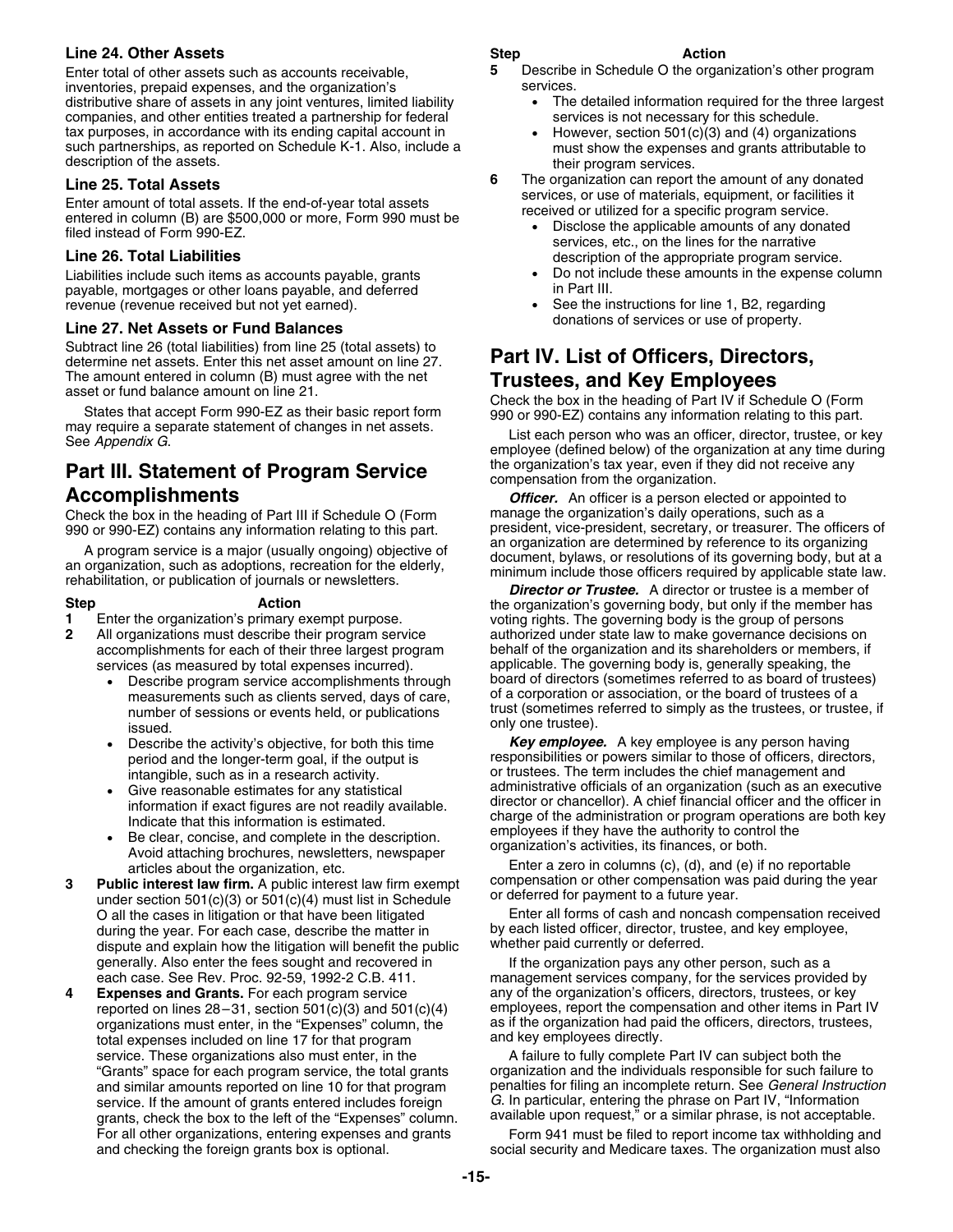file Form 940, Employer's Annual Federal Unemployment *independent contractors, not employees, and director* (FUTA) Tax Return, to report Federal unemployment tax, *compensation, if any, generally is required to be reported on* unless the organization is not subject to these taxes. See Pub.

amounts paid or accrued under a deferred compensation plan,<br>or held by a deferred compensation trust, that is established,<br>sponsored, or maintained by the organization.<br>**Column (d).** Report the following deferred compensat

amounts paid by a common paymaster (as defined in the appoint of Regulations section 31.3121(s)-1(b)(2)) or a payroll or reporting<br>agent (which is or should be appointed by the organization on<br>Forms 2678, Employer/Payer Ap directly, and report these amounts in the appropriate columns in<br>Part IV.<br>Part IV.

### **Column (a)** and

For each person required to be listed, enter the name in the top<br>of each row and the person's address (which may be a<br>business address) in the bottom of the row. List persons in the<br>following order: individual trustees or

For each person listed in column (A), list the person's title or<br>position with the organization. If the person had more than one<br>title or position, list all (for instance, president and director).<br>Also report an estimate o Also report an estimate of the average hours per week the non-qualified defined benefit plan, whether or not funded benefit plan, where the non-qualified defined as upstantial risk of forfeiture. person devoted to the organization during the year. Entry of a specific number of hours per week is required for a complete<br>answer. Enter "-0-" if applicable. Do not include statements<br>such as "as needed," "as required," or "40+." If the average is<br>less than one hour per week, then th

All compensation reporting is based on the calendar year 2. Expense reimbursements and allowances under an ending with or within the organization's tax year. For example, if accountable plan described in Regulations sectio a fiscal-year organization's tax year is the 12-month period and compensation for the calendar year ending December 31, 2011.

than one column of Part IV for the calendar year ending with or

be reported in box 7 of Form 1099-MISC (plus box 1 or 5 of



15 (Circular E) Employer's Tax Guide for more information. For employees, such as certain members of the clergy and<br> **Amounts paid or accrued by the filing organization.** Treat<br>
as paid, accrued, or held directly by the or

medical reimbursement and flexible spending programs,

• the value of health coverage (rather than actual benefits

**Column (b)**<br>For each person listed in column (A) list the person's title or contribution plan, whether or not such plans are vested or

accountable plan described in Regulations section 1.62-2(c)(2),

3. De minimis fringe benefits described in section 132(e).<br>Include amounts that the recipients must report as income on Note: Do not report the same item of compensation in more their separate income tax returns. Examples include amounts<br>In one column of Part IV for the calendar year ending with or for which the recipient did not account to within the tax year.<br>
within the tax year.<br>
Column (c) Enter the payce of servicing the compensation organization. Include payments made under indemnification **Column (c).** Enter the person's reportable compensation.<br>
Reportable compensation is:<br>
The Form M-2 (whichever amounts required to<br>
the reported in box 1 or 5 of Form M-2 (whichever amount is<br>
the reported for the organi be reported in box 1 or 5 of Form W-2 (whichever amount is<br>greater);<br>• For directors and individual trustees – amounts required to<br>herefits. See Pub. 525, Taxable and Nontaxable Income, for<br>herefits with the scheme of the

Form W-2 (whichever amount is greater) if also compensated **\$10,000-per-item exception.** The organization may as an officer or employee); and exclude from reporting in column (e) any item of "other • exclude from reporting • For institutional trustees (such as banks or trust companies)<br>
- fees for services paid under a contractual agreement or<br>
statutory entitlement.<br>
If the organization did not file a Form 1099-MISC because<br>
the amounts pa

*Corporate officers are considered employees for* short year, leave columns (c), (d), and (e) blank, unless the *Corporate officers are considered employees for* return is a final return. If the return is a final return, r *column (d) the compensation that is reportable compensation services as officers, or perform only minor services and* on Forms W-2 and Forms 1099 for the short year, from both the Forms W-2 or Forms 1099 have been filed yet to report such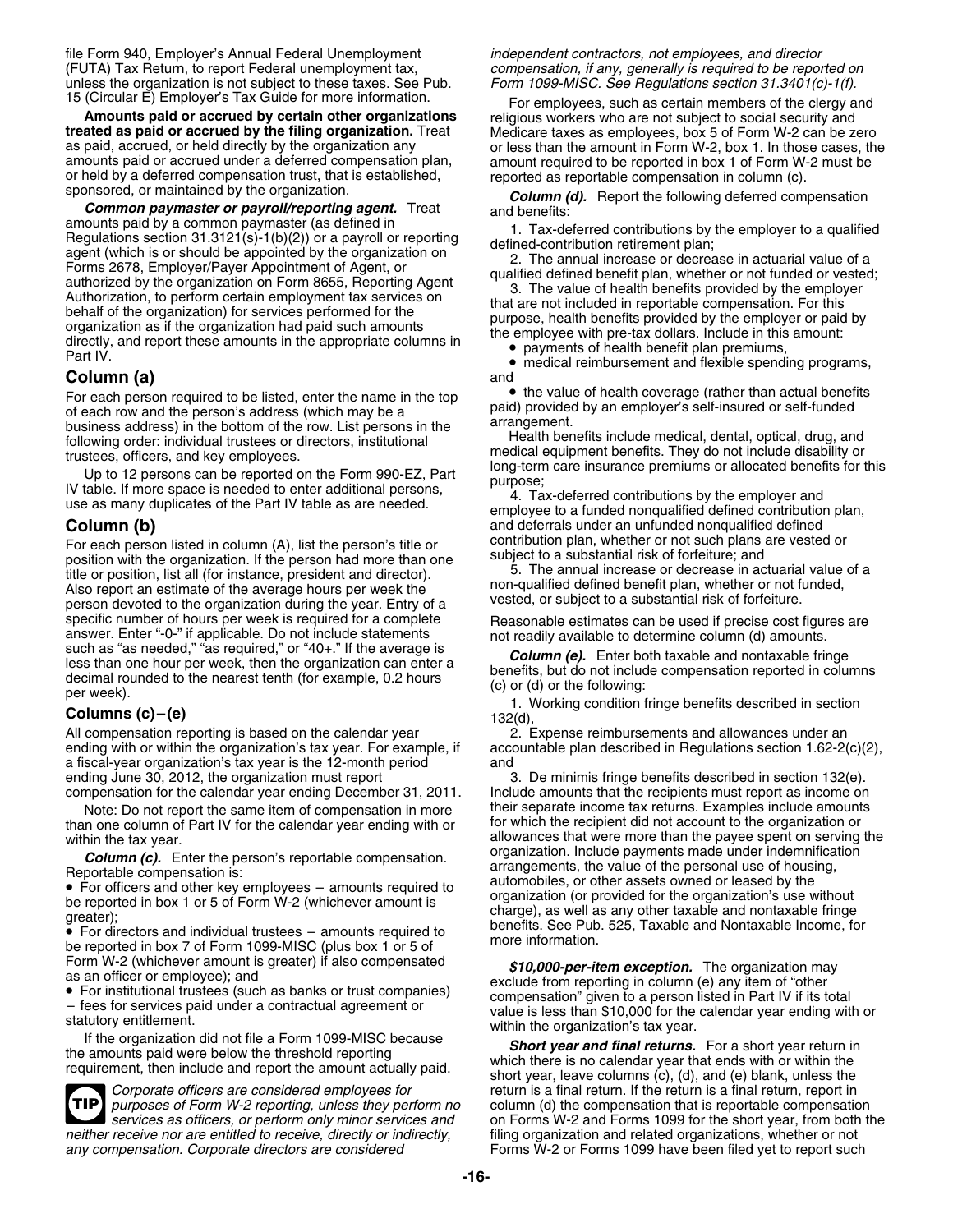compensation. Report health benefits, contributions to • The policies or procedures contained within the organizing employee benefit plans, and other deferred compensation for documents or bylaws regarding compensation of officers,<br>the short year in column (d), and other compensation for the directors, trustees, or key employees, confli the short year in column (d), and other compensation for the short year in column (e). whistleblowers, or document retention or destruction; and

A personal benefit contract is generally any life insurance,<br>annuity, or endowment contract that benefits, directly or<br>indirectly, the transferor, a member of the transferor's family, or<br>any other person designated by the any other person designated by the transferor (other than an organization described in section  $170(c)$ ). See section 170(f)(10); Notice 2000-24, 2000-1 C.B. 952; and Announcement 2000-82, 2000-2 C.B. 385. exemption.

Describe in Schedule O any significant activities begun during<br>the past 3 years that were not previously reported to the IRS on<br>Form 990-EZ or Form 990. Also describe significant activities<br>to answer this question.<br>that we

**TIP** services or significant changes in how it conducts Form 990 or 990-EZ), rather than in a letter to the<br>
IRS Exempt Organization Determinations of the Cost of goods sold. See Pub. 598 for a description of<br>
IRS Exempt Organization Determinations of Organization Sofice ("EO<br>

# **Line 34. Changes in Organizing or Governing** file a Form 990-T.

The organization must report significant changes to its<br>
organizing or enabling document by which it was created<br>
(articles of incorporation, association, or organization; trust<br>
instrument: constitution: or similar docume instrument; constitution; or similar document), and to its rules Neither Form 990-T nor Form 990-EZ is a substitute for the<br>governing its affairs, (bylaws, regulations, operating agreement, dther, Items of income and expen governing its affairs, (bylaws, regulations, operating agreement, other. Items of income and expense reported on Form 990-T<br>or similar document), Report changes made since the prior must also be reported on Form 990-EZ (an or similar document). Report changes made since the prior must also be reported on Form 990-EZ (and v<br>Form 990-EZ was filed, or that were not reported on any prior the organization is required to file both forms. Form 990-EZ was filed, or that were not reported on any prior Form 990, and that were made before the end of the tax year. *All tax-exempt organizations must pay estimated taxes*

governing documents include changes to:

- The organization's name;
- The organization's exempt purposes or mission;

•

The number, composition, qualifications, authority, or duties

•The role of the organization's members in governance;

•

• The provisions to amend the organizing or enabling • The provisions to amend the organizing or enabling political expenditures potentially subject to the proxy tax.<br> **Section 6033(e) notice and reporting requirements are** 

• The quorum, voting rights, or voting approval requirements of **proxy tax.** Section 6033(e) requires certain section 501(c)(4), the governing body members or the organization's stockholders 501(c)(5), and 501(c)(6) organizations to tell their members the<br>portion of their membership dues that were allocable to the

• The composition or procedures of an audit committee **Part V. Other Information** contained within the organizing document or bylaws.

**Required Statements** Examples of insignificant changes made to organizing or governing documents that are not required to be reported here 1. **Schedule A.** Section 501(c)(3) organizations must<br>
complete and attach Schedule A (Form 990 or Form 990-EZ),<br>
Public Charity Status and Public Support.<br>
2. **Statement regarding personal benefit contract**. If, in<br>
2. **S** 

2. **Statement regarding personal benefit contract.** If, in<br>connection with a transfer to or for the use of the organization,<br>the organization directly or indirectly pays premiums on any<br>personal benefit contract, or there Forthurs, the organization must do the following.<br>
■ Attach a statement describing the organization's<br>
attachments required in the event of a change in the<br>
organization's name, which attachments must be conformed<br>
■ orga

Associated With Certain Personal Benefit Contracts, the<br>
premiums that the organization paid, and the premiums paid by<br>
others but treated as paid by the organization; and<br>
• Report and pay an excise tax, equal to premiums Form 4720, Return of Certain Excise Taxes Under Chapters 41<br>and 42 of the Internal Revenue Code.<br>original documents. Photocopies of articles of incorporation<br>original documents. Photocopies of articles of incorporation

as from a trust to a corporation, the new legal entity must file a new exemption application to establish that it qualifies for

### **Line 33. Change in Activities Lines 35 a-b. Unrelated Business Income**

An organization must report new, significant program<br>
Services or significant changes in how it conducts<br>
program services in Part III of Form 990-EZ and in<br>
program services in Part III of Form 990-EZ and in<br>
the cost of

**Documents If the organization had income from business activities, such and income from business activities, such and income from business activities, such and income from business activities, such and income from busin** 



Examples of significant changes to the organizing or *on their unrelated business income if they expect their* **CAUTION** *tax liability to be \$500 or more. Use Form 990-W,* **Estimated Tax on Unrelated Business Taxable Income for** The organization's exempt purposes or mission; *Tax-Exempt Organizations, to compute these amounts.*<br>The number, composition, qualifications, authority, or duties **in a 350 Sontion 6033(o) Tax for Lobbying** 

# • The number, composition, qualifications, authority, or duties **Line 35c. Section 6033(e) Tax for Lobbying**<br>of the governing body's voting members; authority or duties **Expenditures**

of the organization's officers or key employees; If the organization checks "No" to line 35c, it is certifying that it<br>• The role of the organization's members in governance:<br>• The role of the organization's members in gov The distribution of assets upon dissolution; section 6033(e) and that the organization had no lobbying and

Section 6033(e) notice and reporting requirements and portion of their membership dues that were allocable to the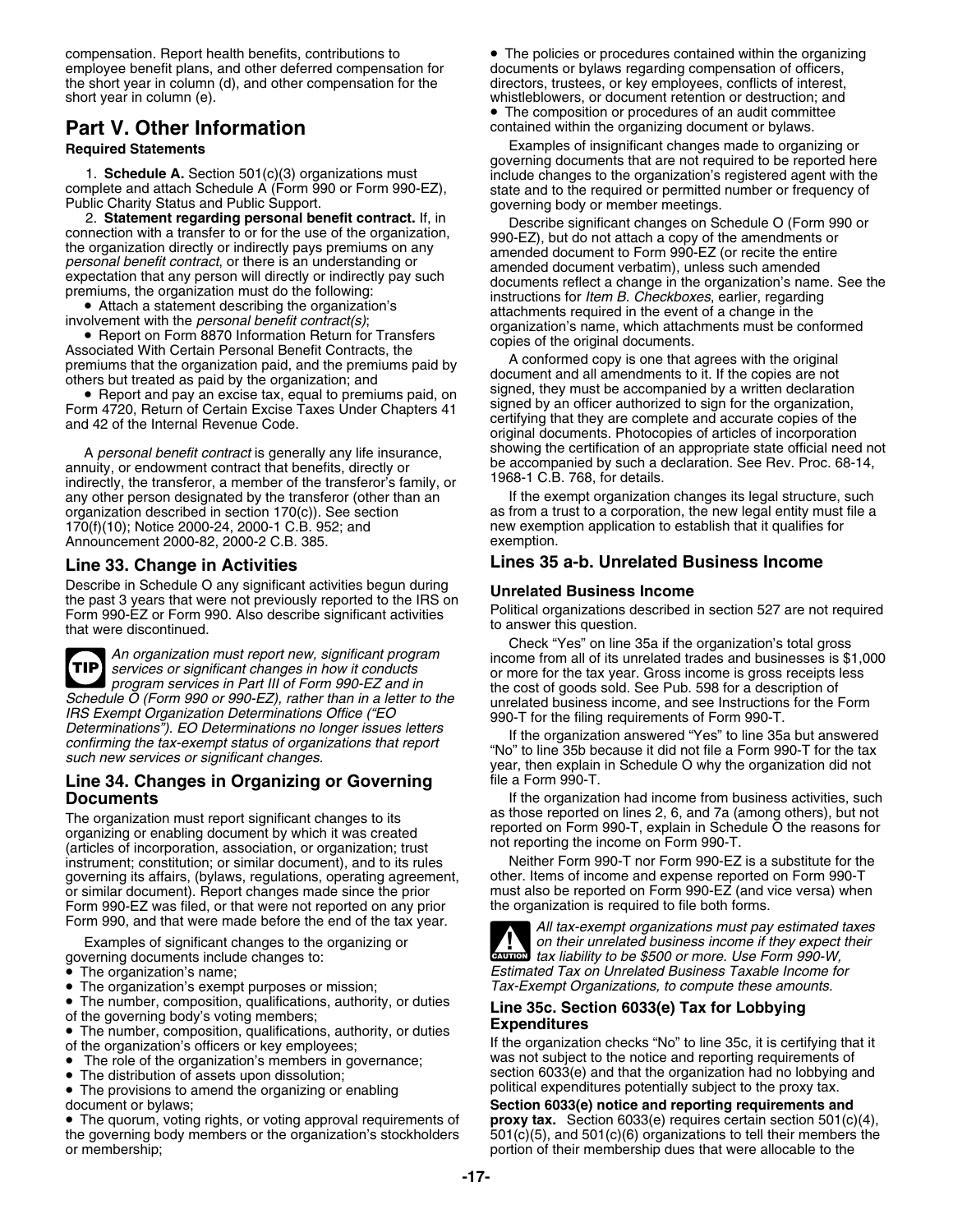political or lobbying activities of the organization. If an 3. Incurred lobbying expenses during the current tax year organization does not give its members this information, then consisting only of in-house direct lobbying expenses totaling<br>the organization is subject to a proxy tax. The tax is reported on \$2,000 or less, but excluding: the organization is subject to a proxy tax. The tax is reported on Form 990-T. a. Any allocable overhead expenses, and

If the organization checks "Yes" on line 35c to declare that it b. All direct lobbying expenses of any local council<br>had reportable section 6033(e) lobbying and political expenses regarding legislation of direct interest t

1. Complete Part III of Schedule C (Form 990 or 990-EZ), **Definitions** Political Campaign and Lobbying Activities (see instructions);

Only the following tax-exempt organizations are subject to **Direct lobbying includes attempting to influence:**<br>the section 6033(e) notice and reporting requirements, and a **•** Legislation through communication with legisla

•Section 501(c)(4) social welfare organizations,

• Section 501(c)(5) agricultural and horticultural organizations, officials through direct communication. and *Direct lobbying does not include attempting to* •

# **If the organization is not tax-exempt under sections** • Any local council on legislation of direct interest to the **501(c)(4), 501(c)(5), or 501(c)(6), check "No" on line 35c.** organization or its members, and

excluded from the notice, reporting, and proxy tax requirements of section 6033(e), and it should check "No" to line 35c. See **Other lobbying includes:**<br>also Rev. Proc. 98-19, 1998-1 C.B. 547. • Grassroots lobbying,<br>**Exception 1. Section 6033(e)(3) exception for** • Foreign lobbying,

### **Exception 1. Section 6033(e)(3) exception for** • Foreign lobbying, **nondeductible dues.** • Third-party lobbying, and

other than section 501(c)(4), 501(c)(5), and 501(c)(6) *In-house expenditures include:* organizations;

organizations described in section 501(c)(4), but not section (including amounts paid or including amounts pai<br>501(c)(4) social welfare organizations:  $501(c)(4)$  social welfare organizations;

3. Labor unions and other labor organizations described in **In-house expenditures do not include:**<br>section 501(c)(5), but not section 501(c)(5) agricultural and • Any payments to other taxpayers engaged in lobbying or<br>poli

horticultural organizations;<br>4. Section 501(c)(4), 501(c)(5), and 501(c)(6) organizations • • Any dues paid to another organization<br>that receive more than 90% of their dues from:<br>lobbying or political activities

a. Section 501(c)(3) organizations,

c. Entities whose income is exempt from tax under section 115, or

5. Section 501(c)(4) and (5) organizations that receive more the applicable parts of Schedule N (Form 990 or 990-EZ).<br>For a complete liquidation dissolution termination or

- 
- 

90% or more of its members cannot deduct their dues (or 1. One or more dispositions during the organization's tax<br>similar amounts) as business expenses whether or not any part year amounting to more than 25% of the FMV of similar amounts) as business expenses whether or not any part of their dues are used for lobbying purposes; or

8. Any organization that is not a membership organization.

beginning of the tax year when the first disposition of net assets *agricultural and horticultural organizations, and business* occurred. Whether a series of related dispositions is a **CAUTION** *leagues as parts of a single organizations, and business*<br>*exanced leagues as parts of a single organization for purposes of meeting the nondeductible dues exception. See Rev. Proc.* significant disposition of net assets depends on the facts and meeting the nondeductible dues exception. See Rev. Proc. circumstances in each case. *98-19.*

lobbying expenditures during the current tax year; and

**Grassroots lobbying.** Refers to attempts to influence any 2. Attach this schedule to Form 990-EZ. segment of the general public regarding legislative matters or referendums.

the section 6033(e) notice and reporting requirements, and a **Communication through communication with legislators and other potential proxy tax:** government officials, and

The official actions or positions of covered executive branch

# and<br>■ Section 501(c)(6) organizations.<br>If the organization is not tax-exempt under sections<br>If the organization is not tax-exempt under sections<br>■ Any local council on legislation of direct interest to t

If the organization meets *Exception 1* or *2* below, it is **•** The general public regarding legislative matters (grassroots **budget**).

- 
- 
- 
- Dues paid to another organization that were used to lobby. 1. All organizations exempt from tax under section 501(a),
	-

2. Local associations of employees' and veterans' • Other expenses of the organization's officials and staff anizations described in section 501(c)(4), but not section  $\frac{1}{2}$  (including amounts paid or incurred for the

• Any dues paid to another organization that are allocable to lobbying or political activities.

# **Line 36. Liquidation, Dissolution, Termination, or Significant Disposition of Net Assets**

1, or<br>115, or If there was a liquidation, dissolution, termination, or significant<br>15. Section 501(c)(4) and (5) organizations that receive more the applicable parts of Schedule N (Form 990 or 990-EZ)

the solution, dissolution, dissolution, termination, or<br>a. Persons, cessation of operations, also check the *Terminated* box in the<br>b. Families, or a. Entities begins of the return.<br>that each paid annual dues of \$103 or le

that each paid annual dues of \$103 or less in 2011 (adjusted<br>
annually for inflation). See Rev. Proc. 2010-40, 2010-46 I.R.B.<br>
663, section 3.23;<br>
6. Any organization that receives a private letter ruling from<br>
the IRS sta

organization's assets as of the beginning of its tax year; or<br>2. One of a series of related dispositions or events commenced in a prior year, that when combined comprise more than 25% of the FMV of the organization's assets as of the *Special rules treat affiliated social welfare organizations,* than 25% of the FMV of the organization's assets as of the

Examples of the types of transactions that are *significant*<br> **exception.** An organization satisfies the \$2,000 in-house<br>
lobbying exception if it:<br>
1. Did not receive a waiver for proxy tax owed for the prior<br>
1. Did not

• Taxable or tax-free sales or exchanges of exempt assets for year;<br>2. Did not make any political expenditures or foreign exaction 501(c)(7) selling land, or an exempt organization selling section 501(c)(7) selling land, or an exempt organization selling assets it had used to further its exempt purposes);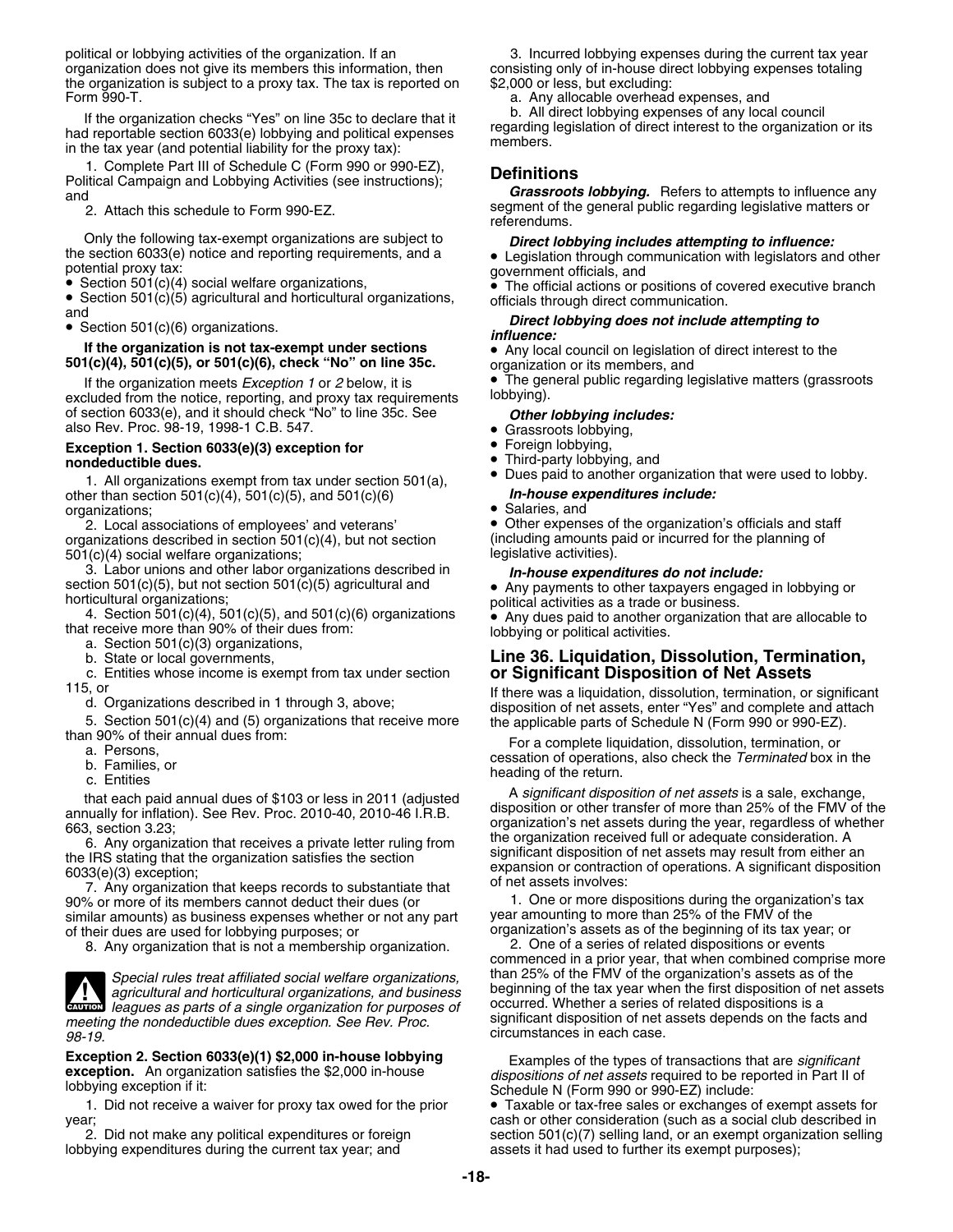• Sales, contributions, or other transfers of assets to establish  $A$  manager of a section 501(c)(3) organization who or maintain a partnership, joint venture, or corporation (for-profit knowingly agrees to a political expenditure must pay a section<br>or nonprofit), regardless of whether such sales or transfers are 4955 excise tax, unless t or nonprofit), regardless of whether such sales or transfers are governed by section 721 or section 351, whether or not the reasonable cause. A manager who does not agree to a transferor receives an ownership interest in exchange for the correction of the political expenditure may have to pay an transfer:

• Sales of assets by a partnership or joint venture in which the

• A contraction of net assets resulting from a grant or charitable contribution of assets to another organization A contribution of het assets resulting from a grant or<br>charitable contribution of assets to another organization<br>described in section 501(c)(3).



The following are not considered significant dispositions of<br>
net assets for purposes of Schedule N, Part II:<br>
Any other expense that has the primary effect of promoting<br>
Any other area if the benefits are therefore remari

• The change in composition of publicly traded securities held<br>in an exempt organization's passive investment portfolio;<br>• Asset sales made in the ordinary course of the organization's An organization is effectively contro • Asset sales made in the ordinary course of the organization's An organization is effectively controlled by a candidate or exempt activities to accomplish the organization's exempt prospective candidate only if such individual has a continuing,

• Grants or other assistance made in the ordinary course of the management of the organization.

• A decrease in the value of net assets due to market

• A decrease in the value of net assets due to market Regulations section 53.4955.<br>
fluctuation in the value of assets held by the organization; and<br>
• Transfers to a disregarded entity of which the organization is Use For • Transfers to a disregarded entity of which the organization is Use Form 4720 to figure and report these excise taxes.

selection, nomination, election, or appointment of anyone to a federal, state, or local public office, or office in a political and loaned \$500 to another, none of which has been repaid, organization, or the election of Presidential or Vice-Presidential report \$1,500 on line 38b. organization, or the election of Presidential or Vice-Presidential

advance, deposit, or gift of money, or anything of value. It also Schedule L instructions.<br>includes a contract, promise, or agreement to make an Benort any interest e

Expenditure, whether or not legally enforceable.<br> **Expenditure, whether or not legally enforceable.**<br> **All section 501(c) organizations.** An exempt organization<br>
that is not a political organization must file Form 1120-POL

If a section 501(c) organization establishes and maintains a **Gross receipts test.** See *Appendix C* for a discussion of the section 527(f)(3) separate segregated fund, it is the fund's<br>
responsibility to file its own Form 1120-POL if the fund meets<br>
the Form 1120-POL filing requirements. Do not include the<br>
segregated fund's receipts, expenditu should disregard the political expenses and Form 1120-POL,<br>U.S. Income Tax Return for Certain Political Organizations, section 501(c)(7) organizations, as discussed in *Appendix C*. filing requirement of the segregated fund. However, when a **Line 39b.** Gross receipts for public use of club facilities are section 501(c) (7) exemption separate segregated section 527(f)(3) fund for use as political purposes) derived from the use of the organization's facilities by<br>expenses, the section 501(c) organization must report the persons other than members, spous expenses, the section 501(c) organization must report the persons other than members, spouses of members.<br>transferred funds as its own political expenses on its Form dependents of members, or guests of members. transferred funds as its own political expenses on its Form<br>990-FZ.

opposition to, any candidate for public office. The organization it is set aside for one or more of the following purposes:

additional excise tax.

Sales of assets by a partnership or joint venture in which the When an organization promotes a candidate for public office exempt partner has an ownership interest;<br>• Transfers of assets under to a reorganization in which • Transfers of assets under to a reorganization in which the candidate), amounts paid or incurred for the following purposes organization is a surviving entity; and are political expenditures:

Travel expenses of such individual;

*An organization filing Form 990-EZ need not complete* • Expenses of conducting polls, surveys, or other studies, or *Preparing papers or other material for use by such individual; significant disposition of net assets.* • Expenses of advertising, publicity, and fundraising for such

public recognition or otherwise primarily accruing to the benefit of such individual.

purposes, such as gross sales of inventory;<br>• Grants or other assistance made in the ordinary course of the management of the organization.

organization's exempt activities to accomplish the<br>organization of whether the primary purpose of an<br>organization's exempt purposes, such as the regular charitable<br>distributions of a United Way or other federated fundraisi

# the sole member.<br> **Line 38. Loans To or From Officers, Directors,**<br> **Line 38. Loans To or From Officers, Directors,**<br> **Political organizations described in section 527 are not**<br> **Enter the end-of-vear unpaid balance of sec**

**Political organizations described in section 527 are not** Enter the end-of-year unpaid balance of secured and **required to answer this question.** Unsection in the secured loans made to or received from officers, directors A political expenditure is one intended to influence the trustees, and key employees (as defined in Part IV above). For<br>ection, nomination, election, or appointment of anyone to a example, if the organization borrowed \$1,0

electors. It does not matter whether the attempt succeeds.<br>An expenditure includes a payment, distribution, Ioan, attach Part II of Schedule L (Form 990 or 990-EZ). See the attach Part II of Schedule L (Form 990 or 990-EZ). See the

### Line 39. Section 501(c)(7) Organizations

gross receipts (as defined above for  $501(c)(7)$  exemption

**SECTION 501(c)(3) organizations.** A section 501(c)(3) **Investment income and Form 990-T.** If a section 501(c)(7) organization **Section 501(c)** organization qualifies as tax-exempt under the gross receipts organization wi A section 501(c)(3) organization must pay a section 4955 is required to file Form 990-T. Investment income earned by a<br>excise tax for any amount paid or incurred on behalf of, or in section 501(c)(7) organization is not ta section  $501(c)(7)$  organization is not tax-exempt income unless must pay an additional excise tax if it fails to correct the religious, charitable, scientific, literary, educational purposes, or<br>expenditure timely. prevention of cruelty to children or animals.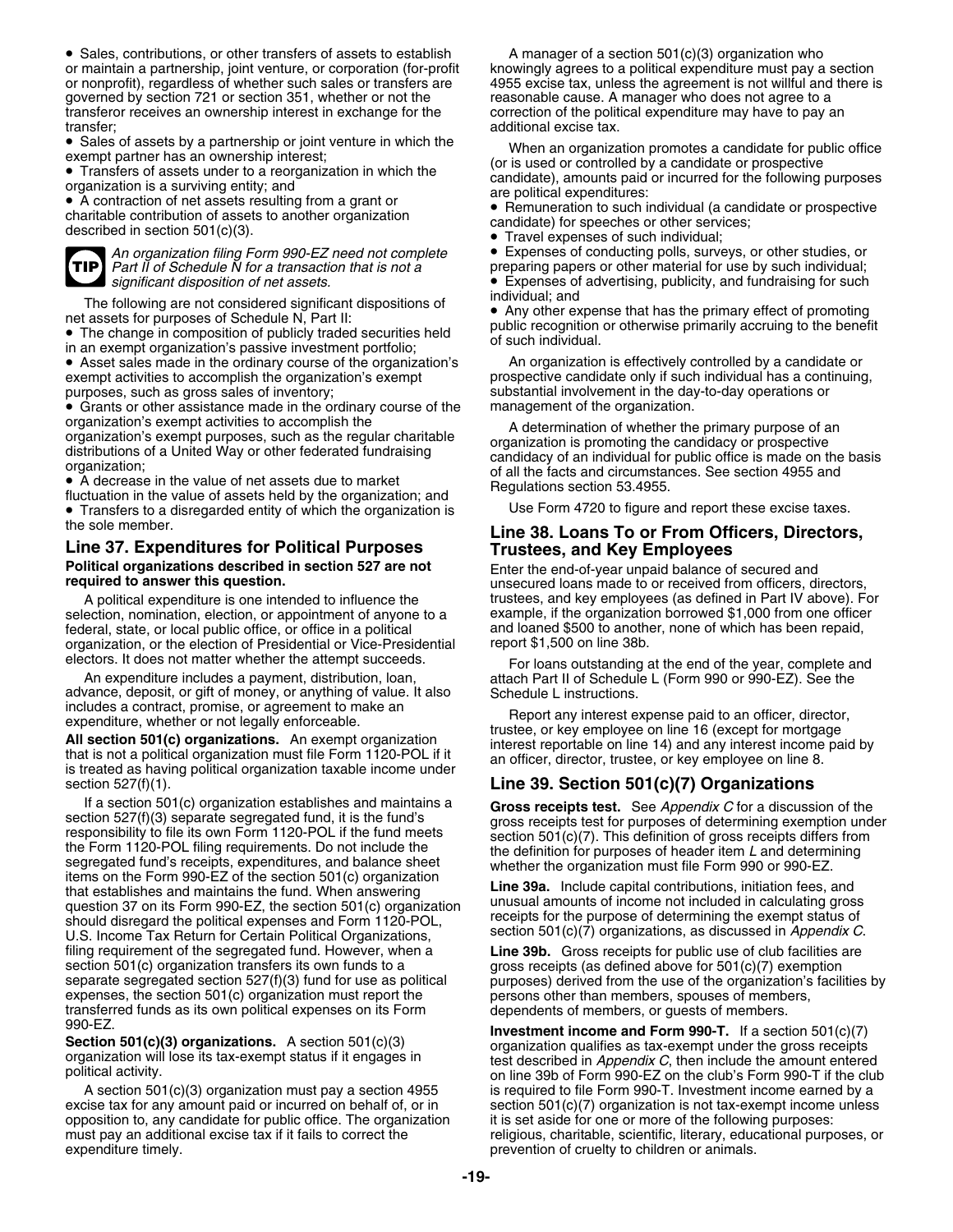If the combined amount of an organization's gross **Line 40e. Tax on Prohibited Tax Shelter** investment income and other unrelated business income<br>exceeds \$1,000, it must report the investment income and other<br>unrelated business income on Form 990-T.<br>shelter transaction as described in section 4965(e) at any time

**Nondiscrimination policy.** A section 501(c)(7) organization is during the organization's tax year. An organization that files not exempt from income tax if any written policy statement, Form 990-EZ (other than a section 5 not exempt from income tax if any written policy statement, including the governing instrument and bylaws, allows

religion, if the social club:<br>**1.** Is an auxiliary of a fraternal beneficiary society exempt<br>List each state where the org<br>List each state where the org

2. Limits its membership to the members of a particular return in full or partial satisfaction of state filing requirements.<br>Line 42a. I ocation of Books and Becords

# **Line 40a. Section 501(c)(3) Organizations:** address and telephone number of such individual.

# Line 40b. Section 501(c)(3) and 501(c)(4)<br>Organizations: Disclosure of Section 4958<br>Excess Benefit Transactions and Excise Taxes<br>Excess Benefit Transactions and Excise Taxes<br>Section 4958<br>operated by a U.S. financial instit

Sections 6033(b) and 6033(f) require section 501(c)(3) and 2. The organization owns more than 50% of the stock in any 501(c)(4) organizations to report the amount of taxes imposed under section 4958 (excess benefit transac organization, unless abated, as well as any other information If "Yes," enter the name of the foreign country c<br>The Secretary may require concerning those transactions. Continue on Schedule O if more space is needed. the Secretary may require concerning those transactions.

the transaction with the organization, any organization the IRS website at the transaction with the organization, any organization with the original version. **TIP** *managers that knowingly approved of the transaction, and the* organization itself. A section 501(c)(3) or 501(c)(4) organization<br>that becomes aware that it may have engaged in an excess<br>benefit transaction should obtain competent advice regarding<br>section 4947(a)(1) nonexempt charita *section 4958, consider pursuing correction of any excess* A section 4947(a)(1) nonexempt charitable trust that has no *benefit, and take other appropriate steps to protect its interests* taxable income under Subtitle A can use Form 990-EZ to meeting<br>with regard to such transaction and the potential impact it could its section 6012 filing *with regard to such transaction and the potential impact it could* its section 6012 filing requirement by checking the box on line host on line host on line host on line host on line host on line host on the organization' have on the organization's continued exempt status. See 43 (in which case Form 1041 is not required). In such case,<br>Appendix E for a discussion of section 4958, and Schedule L. enter on line 43 the total of exempt-interest Appendix E for a discussion of section 4958, and Schedule L, Part I, about reporting excess benefit transactions.

For line 40c, enter the amount of taxes imposed on organization<br>managers and/or disqualified persons under sections 4912.<br>Section 4947(a)(1) nonexempt charitable trusts must managers and/or disqualified persons under sections 4912, 4955, and 4958, unless abated. complete all sections of the Form 990-EZ and schedules that

For line 40d, enter the amount of tax on line 40c that was<br>reimbursed by the organization. Any reimbursement of the<br>excise tax liability of a disqualified person or organization unless expressly excepted. manager will be treated as an excess benefit unless: **Line 44a. Donor Advised Funds**

1. The organization treats the reimbursement as

compensation during the year the reimbursement is made, and **A** sponsoring organization of a donor advised fund must<br>2. The total compensation to that person. including the **A** sponsoring organization of a donor advised fu 2. The total compensation to that person, including the *file Form 990 rather than Form 990-EZ, regardless of* 2. The total compensation to that person, including the<br>reimbursement, is reasonable.<br>**CAUTION** the amount of its gross receipts or net assets.

a section  $4947(a)(1)$  trust) and that is a party to a prohibited tax discrimination on the basis of race, color, or religion. Shelter transaction must file Form 8886-T, Disclosure by<br>Tax-Exempt Entity Regarding Prohibited Tax Shelter However, section 501(i) allows social clubs to retain their<br>exemption under section 501(c)(7) even though their<br>membership is limited (in writing) to members of a particular<br>membership is limited (in writing) to members of

List each state where the organization is filing a copy of this

### **Line 42a. Location of Books and Records**

a. A good-faith attempt to further the teachings or principles<br>of that religion, and<br>b. Not intended to exclude individuals of a particular race or<br>color.<br>color.<br>color. and phone number can be used instead, or the business

Disclosure of Excise Taxes Imposed under<br>
Section 4911, 4912, or 4955<br>
Section 501(c)(3) organizations must disclose any excise tax<br>
imposed during the year under section 4911 (excess lobbying<br>
expenditures), 4912 (disqua

If the organization answers "Yes," then complete and attach<br>Part I of Schedule L (Form 990 or 990-EZ).<br>Calendar year with the Department of the Treasury at the *An excess benefit transaction can have serious* address shown on the form. Form TD F 90-22.1 is available by *implications for the disqualified person that entered into* calling 1-800-TAX-FORM (1-800-829-3676) or by downloading

*Part II, accrued (if reporting under the accrual method of accounting)* during the tax year. Such tax-exempt interest includes **Line 40c. Taxes Imposed on Organization** exempt-interest dividends received from a mutual fund or other **Managers or Disqualified Persons** regulated investment company as well as tax-exempt interest

501(c)(3) organizations must complete. All references to a **Line 40d. Taxes Reimbursed by the Organization** section 501(c)(3) organization in the Form 990-EZ, schedules,<br>Eor line 40d, enter the amount of tax on line 40c that was and instructions include a section 4947(a)(1) trust

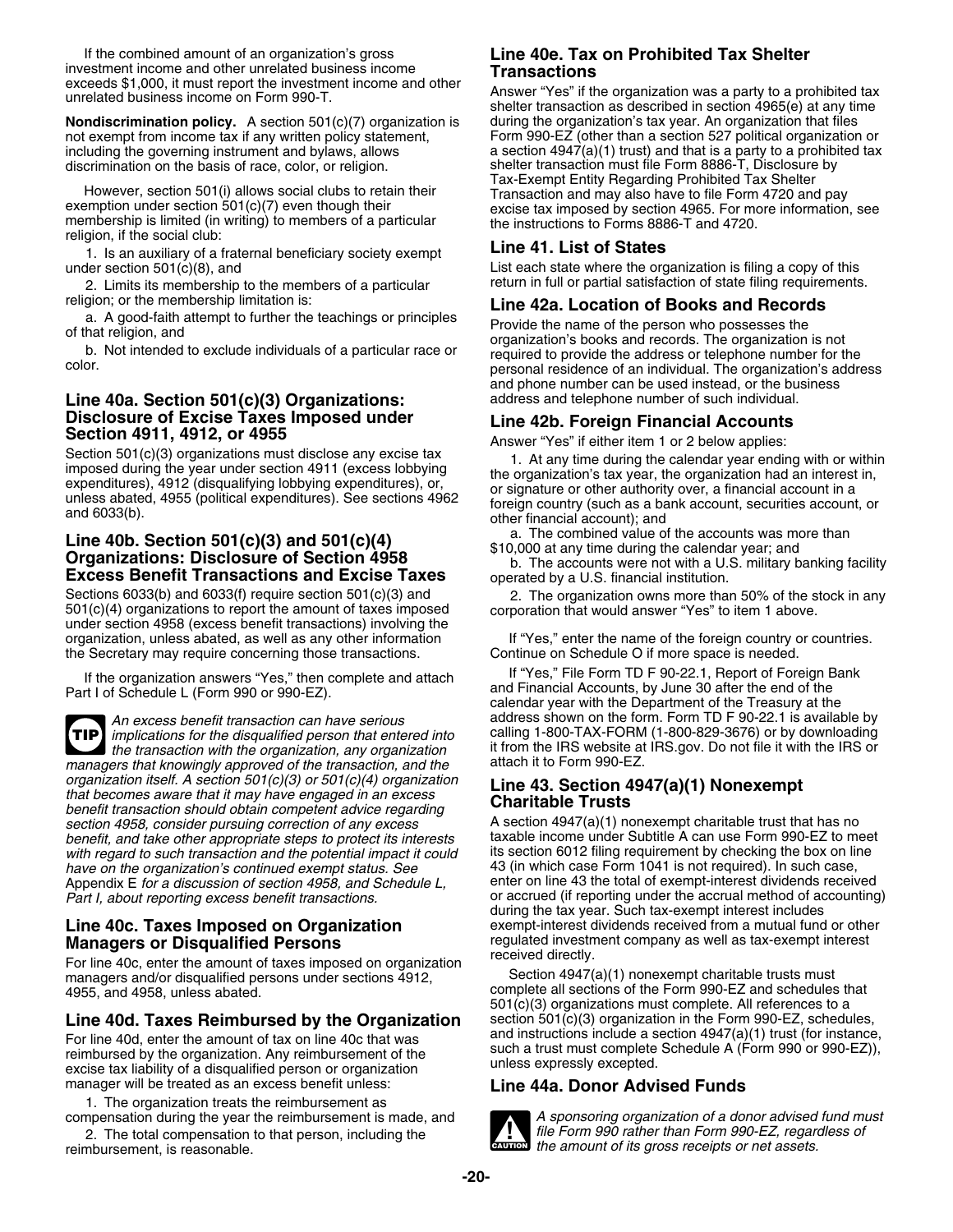3. Over which the donor or donor advisor has or reasonably expects to have advisory privileges in the distribution or investment of amounts held in the donor advised fund or **A CONTIC A** controlling organization of a controlled entity under account because of the donor's status as a donor. *section 512(b)(13) must file Form 990 and Schedule R*

A donor advised fund does not include any fund or account: 1. That makes distributions only to a single identified *organization either:*<br>organization or governmental entity, or **1.** Received or a

2. For which a donor or donor advisor gives advice about *interest, annuities, royalties*, royalties, royalties, royalties, royalties, royalties, royalties, royalties, royalties, royalties, royalties, royalties, royalties, which individuals receive grants for travel, study, or other

a committee member in which all of the committee members are appointed by the sponsoring organization;

c. All grants from the fund or account are awarded on an  $50\%$  of: objective and nondiscriminatory basis following a procedure • The stock of a corporation (measured by voting power or The stock of a corporation (measured by voting power or approved in advance by the board of directors of the sponsoring value),  $\frac{1}{10}$  when  $\frac{1}{10}$ , organization. The procedure must be designed to ensure that  $\bullet$  T The profits or capital interest in a partnership, or all grants meet the requirements of section 4945(g)(1), (2), or •

A "donor advisor" is any person appointed or designated by director.<br>Jonor to advise a sponsoring organization on the distribution **Line 46. Political Campaign Activities** a donor to advise a sponsoring organization on the distribution or investment of amounts held in the donor's donor advised

A "hospital facility" is a facility that is required to be licensed, registered, or similarly recognized by a state as a hospital. This **Part VI. Section 501(c)(3) Organizations** includes a hospital that is operated through a disregarded entity All section 501(c)(3) organizations (including includes a hospital that is operated through a disregarded entity All section 501(c)(3) organizations (including, for purposes of or joint venture treated as a partnership for federal tax Form 990-EZ, section 4<br>
purposes, It does not include hospitals that are located outside must complete Part VI. purposes. It does not include hospitals that are located outside the United States. It also does not include hospitals that are<br>
operated by entities organized as separate legal entities from<br>
the organization that are treated as corporations for federal tax<br>
Answer "Yes" and complete P



# A sponsoring organization is any of the following types of<br>
organizations if it maintains one or more donor advised funds:<br> **Services**<br> **Services**<br> **Constants for indoor tanning**<br> **Services**<br> **Constants for indoor tanning**

1. A section 501(c)(3) public charity described in section<br>
2. A veterans' organization, organized in the United States<br>
2. A veterans' organization, organized in the United States<br>
2. A veterans' organization, organized i

A "donor advised fund" is a fund or account:<br>
1. That is separately identified by reference to contributions<br>
of a donor or donors,<br>
2. That is word and controlled by a sponsoring<br>
organization, and<br>
3. Over which the dono

 $\frac{1}{\text{Cautron}}$ *(Form 990), Related Organizations and Unrelated*

1. Received or accrued from the controlled entity any interest, annuities, royalties, or rent, regardless of amount,

similar purposes, if: *2. Engaged in another type of transaction (see Schedule R* a. The donor or donor advisor's advisory privileges are *Instructions for a description of transactions) with the controlled* entity, if the amounts involved during the tax year for such type of transaction exceeded \$50,000.

are appointed by the sponsoring organization;<br>b. No combination of donors or donor advisors directly or The controlled entity can be a stock or nonstock corporation,<br>indirectly control the committee; and<br>Control exists if

- 
- 

all grants meet the requirements of section 4945(g)(1), (2), or<br>
(3); or<br>
all grants meet the requirements of section 4945(g)(1), (2), or<br>
directors or trustees are either representatives of, or directly or<br>
directors or t

or investment of amounts held in the donor's donor advised<br>
fund or similar account.<br>
Answer "Yes" and complete the applicable parts of Part I of<br>
Lobbying Activities, if the organization participated or intervened<br>
Lobbyi **Lobbying Activities, if the organization participated or intervened**<br>If the organization operated one or more hospital facilities<br>If the organization operated one or more hospital facilities<br>during the tax year, it must c

purposes.<br>
990-EZ) if the organization engaged in lobbying activities or had a section 501(h) election in effect during the tax year. All *The definition of "hospital" for Schedule A (Form 990 or* section 501(c)(3) organizations that had a section 501(h) *Form 990-EZ), Part I, is different from the definition of* election in effect during the tax year must complete Schedule C<br>"hospital facility" for Schedule H (Form 990). See the (Form 990 or 990-EZ), Part II-A, regardless *"hospital facility" for Schedule H (Form 990). See the* (Form 990 or 990-EZ), Part II-A, regardless of whether they Glossary *in the Form 990 instructions for the respective* engaged in lobbying activities during the tax year. See the *definitions.* Schedule C instructions for a discussion of lobbying activities.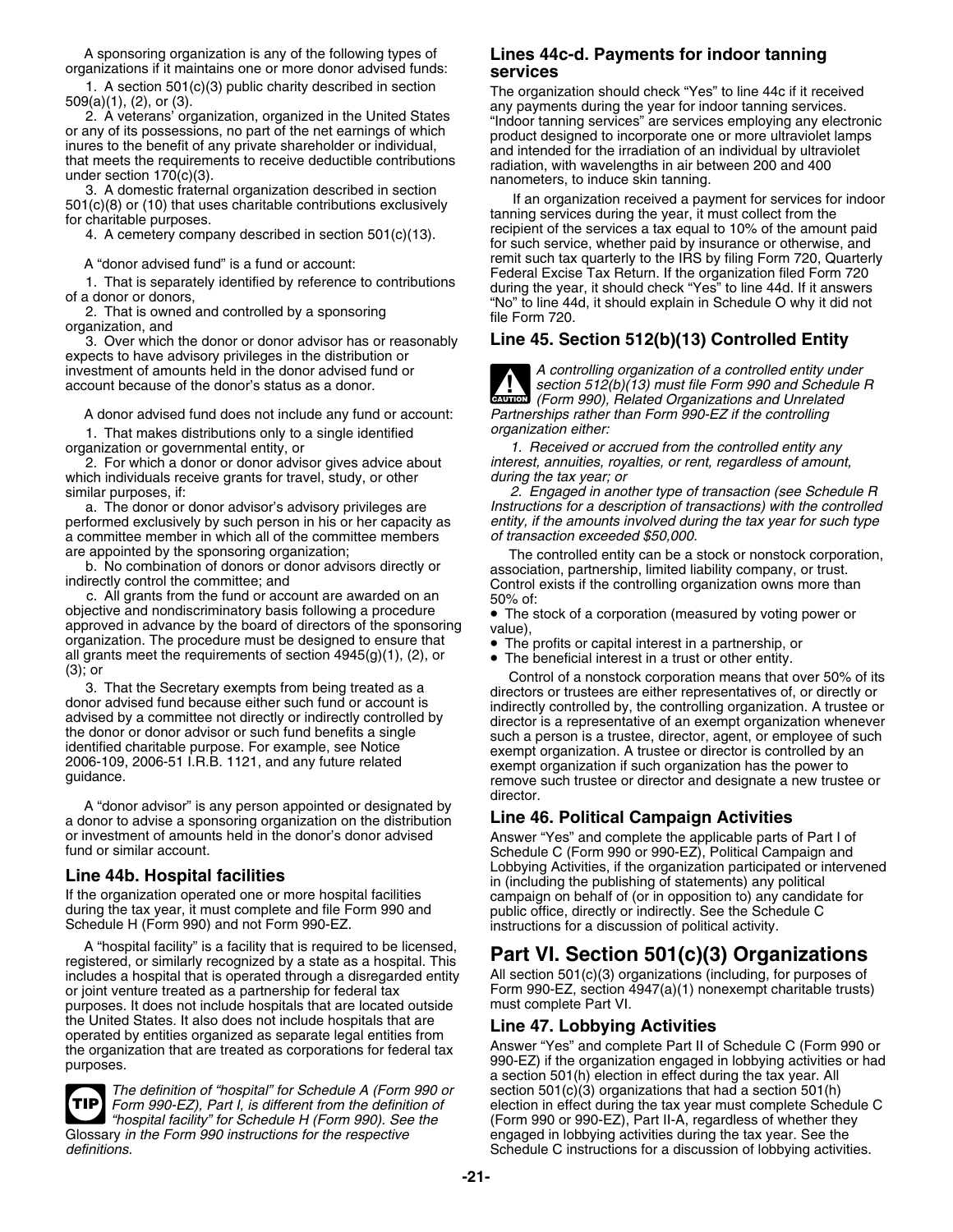Answer "Yes" if the organization made any transfer to a related<br>
organization that is an exempt organization other than a<br>  $501(c)(3)$  organization, such as a related  $501(c)(4)$  organization<br>
or a related 527 political organ

non-charitable related organization, whether or not for adequate<br>consideration. The organization can (but is not required to) Control can be indirect. For example, if the filing organization

or gailization at any time damig the tax year.<br>• Parent: an organization that controls the filing organization or members, then an organization that controls X also controls (see definition of control, below).

• Subsidiary: an organization controlled by the filing

● Brother/Sister: an organization controlled by the same person disregarded entities, and trusts. or persons that control the filing organization. However, if the institution trustee that is also the trustee of another trust, the

• Supporting/supported: an organization that claims to be at • Supporting/supported: an organization that claims to be at  $$100,000$ . On line 50f, enter the number of other employees any time during the tax year, or that is classified by the IRS at (i) a supporting organization of

related, control exists in the following situations:<br>
Control of a nonprofit organization (or other organization  $\frac{100,000}{100,000}$  for the calendar year.<br>
without owners or persons having beneficial interests, whether<br> the organization is taxable or tax-exempt): One or more persons (whether individuals or organizations) control a compensation reporting and for completing table columns (a) control a compensation reporting and for completing table columns (a) nonprofit organization if they have nonprofit organization if they have the power to remove and through (e) of line 50, and for information on replace (or to approve or veto the appointment  $$10,000$ -per-item exception for column (e). replace (or to appoint, elect, or approve or veto the appointment or election of, if such power includes a continuing power to<br>appoint, elect, or appoint or veto the appointment or election<br>of periodically or in the event of vacancies) a majority of the<br>nonprofit organization's directors

• Control of a partnership or limited liability company: One or<br>
more persons control a partnership if they own more than 50%<br>
of the profits or capital interests in the partnership (including a<br>
limited liability company membership interests, or otherwise). A person also controls a See Pub. 525 for more information.

**Line 48. Schools partnership if the person is a managing partner or managing partnership** if the person is a managing partner or managing Answer "Yes" and complete Schedule E (Form 990 or 990-EZ),<br>
Schools, if the organization checked the box on line 2 of<br>
Schedule A (Form 990 or 990-EZ), Public Charity Status and<br>
Public Support, Part I, indicating that it **Line 49. Transfers to Exempt Non-Charitable** (regardless of which partner has the most actual control). For **Related Organizations**<br>Answer "Yes" if the organization made any transfer to a related such under the partnership agreement, or regularly engaged in

or a related 527 political organization.<br>
A transfer for this purpose is any transaction or arrangement<br>
in which the organization transferred something of value (cash,<br>
other assets, services, use of property, etc.) to th

explain the transfer in Schedule O.<br>
For purposes of Form 990-F7, a related organization is an organization will be treated as controlling Entity B. To determine For purposes of Form 990-EZ, a related organization is an organization will be treated as controlling Entity B. To determine<br>
organization (including a nonprofit organization, a stock<br>
corporation, a partnership or limited

See Regulations sections 301.7701-2, 3, and 4 for more organization. information on classification of corporations, partnerships,

# filing organization is a trust that has a bank or financial **Line 50. Five Highest Compensated Employees**

other trust is not a brother/sister related organization of the filing Complete this table for the five employees (other than officers, organization on the ground of common control by the bank or directors, trustees, and k

subsidiary nonprofit organization if a majority of the subsidiary's<br>directors or trustees are trustees, directors, officers, employees,<br>or agents of the parent.<br>• Control of a stock corporation: One or more persons (whethe individuals or organizations) control a stock corporation if they<br>own more than 50% of the stock (by voting power or value) of<br>the corporation.<br><br>Control of a partnership or limited liability company: One or<br> $\frac{1}{2}$  more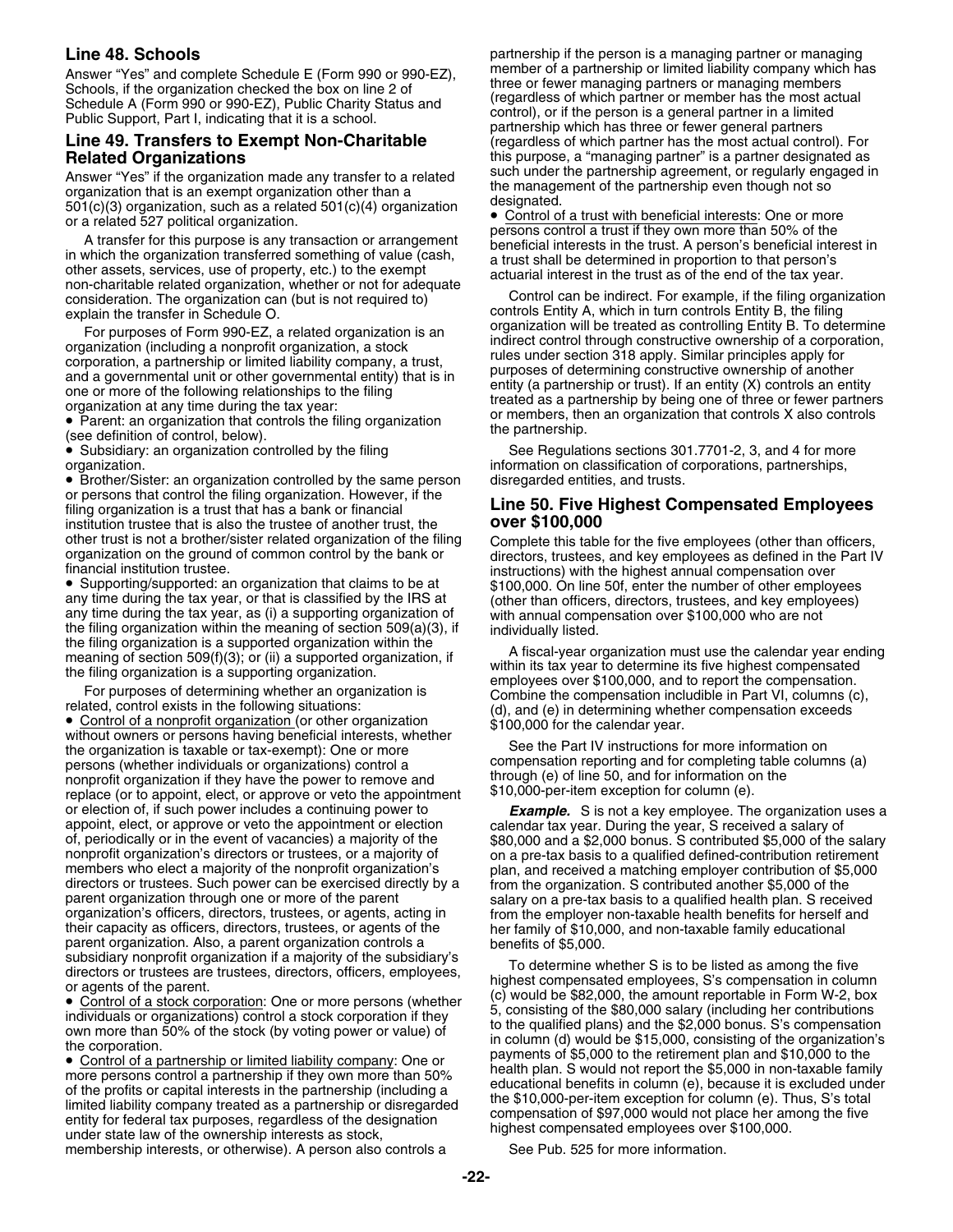# **Line 51. Five Highest Compensated Independent** The paid preparer must:

Complete this table for the five highest compensated<br>independent contractors that received more than \$100,000 in entity and the preparer firm's EIN if conligable) and the struck of the struck of the struck of the struck of difference in contractors that received more than \$100,000 in and the preparer firm's EIN, if applicable), and<br>compensation for services, whether professional services or  $\bullet$  Give a copy of the return to the organization. other services, from the organization. On line 51d, enter the number of other independent contractors with annual

*Independent contractors include organizations as well as individuals and can include professional fundraisers, law firms,* accounting firms, publishing companies, management<br>companies, and investment management companies. See Pub.<br>1779, Independent Contractor or Employee, and Pub. 15-A,

**Column (c) — compensation.** Enter the amount of compensation the organization paid, whether reported on Form **Paid Preparer Authorization** 1099-MISC, box 7 or paid under the parties' agreement or applicable state law, for the calendar year ending with or within On the last line of Form 990-EZ, check "Yes" if the IRS can<br>the organization's tax year. Otherwise, report the amount paid contact the paid preparer who sig the organization's tax year. Otherwise, report the amount paid contact the paid preparer who signed the return to discuss the<br>under the parties' agreement or applicable state law eturn. This authorization applies only to t under the parties' agreement or applicable state law.



Compensation includes fees and similar payments to<br>
independent contractors but not reimbursement of expenses.<br>
However, for this purpose, the organization must report the<br>
gross payment to the independent contractor that expenses and fees if the expenses are not separately reported to the organization.

**Signature Block**<br>
The return must be signed by the current president, vice<br>
president, treasurer, assistant treasurer, chief accounting<br>
officer, or other corporate officer (such as tax officer) who is<br>
authorized to sign

Generally, anyone who is paid to prepare the return must sign<br>the return, list the preparer's taxpayer identification number<br>(PTIN), and fill in the other blanks in the *Paid Preparer Use* Check (PTIN), and fill in the other blanks in the *Paid Preparer Use* Check "No" if the IRS is to contact the organization at the

**Contractors over \$100,000** • Sign the return in the space provided for the preparer's

Any paid preparer can apply for and obtain a PTIN online at compensation over \$100,000 who are not individually listed. www.irs.gov/taxpros or by filing Form W-12, *IRS Paid Preparer*

**CAUTION** *preparer's block. The IRS will not redact the paid preparer's SSN if such SSN is entered on the paid preparer's* **!** 1779, Independent Contractor or Employee, and Pub. 15-A,<br>
Employer's Supplemental Tax Guide, for distinguishing<br>
employees from independent contractors.<br>
The organization must use the calendar year ending with or<br>
within i

independent contractors and reporting their compensation in **Note.** A paid preparer may sign original or amended returns such year on line 51.<br> **Column (c)** compensation Enter the amount of program.<br>
program.

signature appears in the *Paid Preparer Use Only* section of the *Form 1099-MISC is not always required to be issued for*<br> **Form 990-EZ.** It does not apply to the firm, if any, shown in that<br> **payments to an independent contractor.**<br> **Section** section.

• Call the IRS for information about the processing of the return, and

• Respond to certain IRS notices about math errors, offsets,

trustee, or assignee must sign any return he or she files for a<br>corporation or association. See Regulations section<br>1.6012-3(b)(4). For a trust, the authorized trustee(s) must sign.<br>1.6012-3(b)(4). For a trust, the authori **Paid Preparer**<br>Constally environment of the representing must experience and set of the preparer's authorization or revoke the authorization before it

*Only* area. An employee of the filing organization is not a paid address or telephone number listed in the heading, rather than preparer. the paid preparer.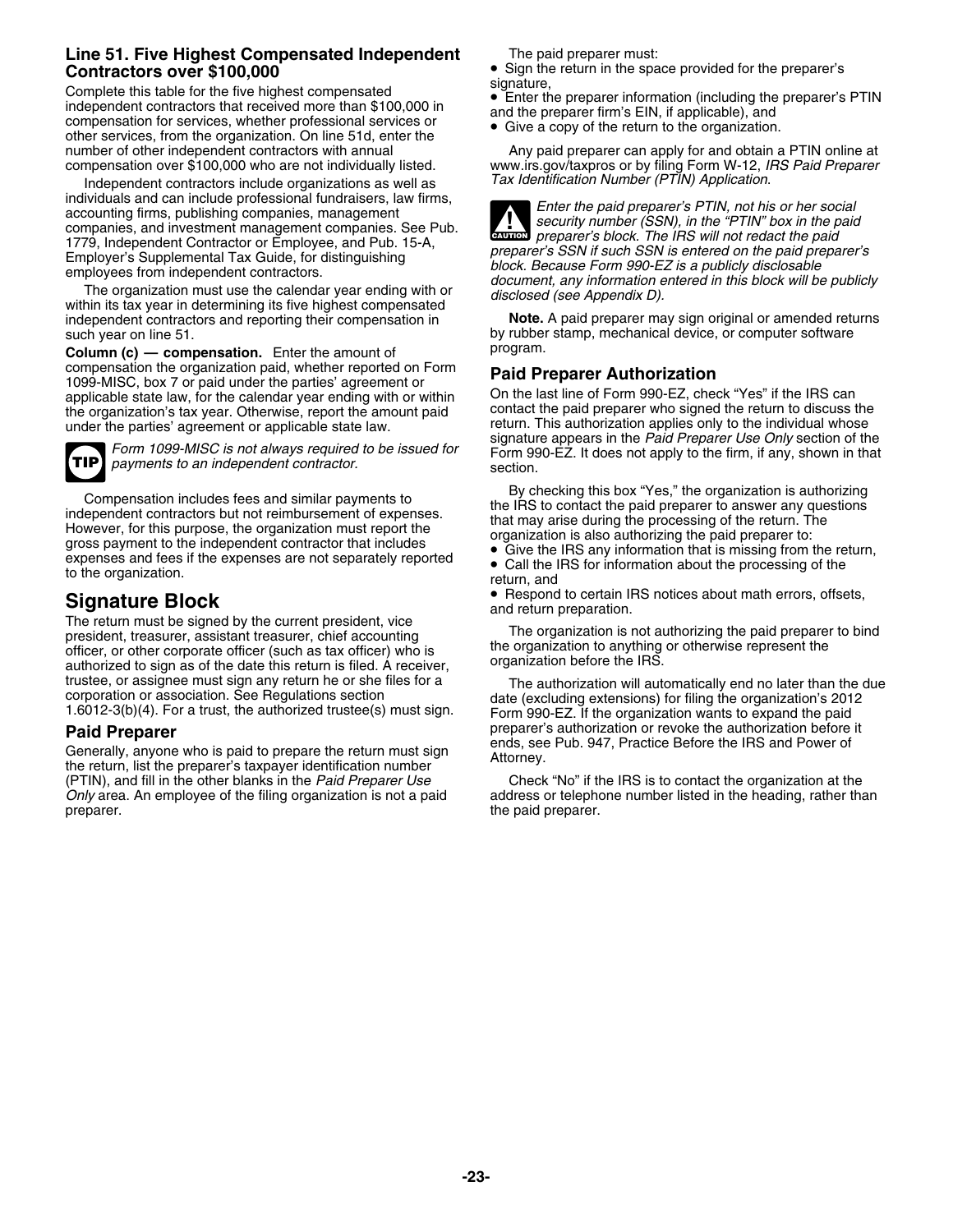### **Appendix of Special Instructions to Form 990-EZ Contents**

- **A** Exempt Organizations Reference Chart<br>**B** How to Determine Whether an Organiza
- **B** How to Determine Whether an Organization's Gross Receipts Are Normally \$50,000 (or \$5,000) or Less **C** Special Gross Receipts Tests for Determining Exempt Status of Section 501(c)(7) and Section 501(c)(15
- **C** Special Gross Receipts Tests for Determining Exempt Status of Section 501(c)(7) and Section 501(c)(15) Organizations
- 
- **D** Public Inspection of Returns<br>**E** Section 4958 Excess Benefit **E** Section 4958 Excess Benefit Transactions
- **F** Forms and Publications To File or Use
- **G** Use of Form 990 or 990-EZ To Satisfy State Reporting Requirements
- **Contributions**

## **Appendix A: Exempt Organizations Reference Chart**

 To determine how the instructions for Form 990-EZ apply to the organization, an organization must know the Code section under which the organization is exempt.

| <b>Type of Organization</b>                                                                                                      | I.R.C. Section      |
|----------------------------------------------------------------------------------------------------------------------------------|---------------------|
|                                                                                                                                  |                     |
| Corporations Organized Under Act of Congress                                                                                     | 501(c)(1)           |
|                                                                                                                                  |                     |
| <b>Title Holding Corporations</b>                                                                                                | 501(c)(2)           |
|                                                                                                                                  |                     |
| Charitable, Religious, Educational, Scientific, etc. Organizations                                                               | 501(c)(3)           |
|                                                                                                                                  |                     |
| Civic Leagues and Social Welfare Organizations                                                                                   | 501(c)(4)           |
|                                                                                                                                  |                     |
| Labor, Agricultural, and Horticultural Organizations                                                                             | 501(c)(5)           |
|                                                                                                                                  |                     |
| Business Leagues, etc.                                                                                                           | 501(c)(6)           |
|                                                                                                                                  |                     |
| Social and Recreation Clubs                                                                                                      | 501(c)(7)           |
|                                                                                                                                  |                     |
| Fraternal Beneficiary and Domestic Fraternal Societies and Associations                                                          | 501(c)(8) & (c)(10) |
|                                                                                                                                  |                     |
| <b>Voluntary Employees' Beneficiary Associations</b>                                                                             | 501(c)(9)           |
|                                                                                                                                  |                     |
| <b>Teachers' Retirement Fund Associations</b>                                                                                    | 501(c)(11)          |
|                                                                                                                                  |                     |
| Benevolent Life Insurance Associations, Mutual Ditch or Irrigation Companies,<br>Mutual or Cooperative Telephone Companies, etc. | 501(c)(12)          |
|                                                                                                                                  |                     |
| <b>Cemetery Companies</b>                                                                                                        | 501(c)(13)          |
|                                                                                                                                  |                     |
| State Chartered Credit Unions, Mutual Reserve Funds                                                                              | 501(c)(14)          |
|                                                                                                                                  |                     |
| Insurance Companies or Associations Other than Life                                                                              | 501(c)(15)          |
|                                                                                                                                  |                     |
| Cooperative Organizations to Finance Crop Operations                                                                             | 501(c)(16)          |
|                                                                                                                                  |                     |
| Supplemental Unemployment Benefit Trusts                                                                                         | 501(c)(17)          |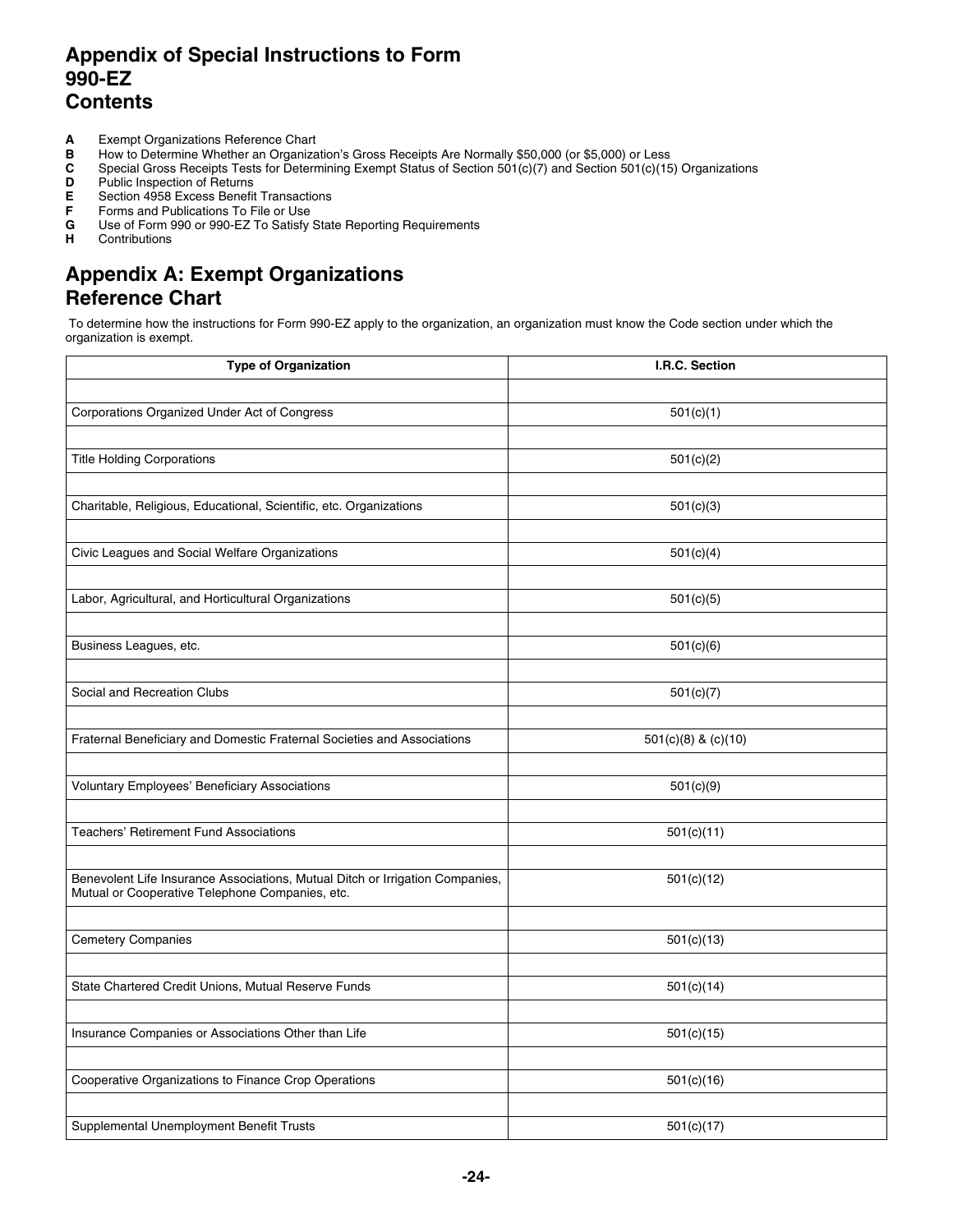| <b>Type of Organization</b>                                                           | I.R.C. Section       |
|---------------------------------------------------------------------------------------|----------------------|
|                                                                                       |                      |
| Employee Funded Pension Trusts (created before 6/25/1959)                             | 501(c)(18)           |
|                                                                                       |                      |
| Organizations of Past or Present Members of the Armed Forces                          | 501(c)(19) & (c)(23) |
|                                                                                       |                      |
| <b>Black Lung Benefit Trusts</b>                                                      | 501(c)(21)           |
|                                                                                       |                      |
| Withdrawal Liability Payment Funds                                                    | 501(c)(22)           |
|                                                                                       |                      |
| Trusts described in section 4049 of the Employer Retirement Income Security<br>Act    | 501(c)(24)           |
|                                                                                       |                      |
| Title Holding Corporations or Trusts                                                  | 501(c)(25)           |
|                                                                                       |                      |
| State-Sponsored Organizations Providing Health Coverage for High-Risk<br>Individuals  | 501(c)(26)           |
|                                                                                       |                      |
| State-Sponsored Workmen's Compensation and Insurance and Reinsurance<br>Organizations | 501(c)(27)           |
|                                                                                       |                      |
| National Railroad Retirement Investment Trust                                         | 501(c)(28)           |
|                                                                                       |                      |
| Qualified Nonprofit Health Insurance Issuers                                          | 501(c)(29)           |
|                                                                                       |                      |
| Religious and Apostolic Associations                                                  | 501(d)               |
|                                                                                       |                      |
| Cooperative Hospital Service Organizations                                            | 501(e)               |
|                                                                                       |                      |
| Cooperative Service Organizations of Operating Educational Organizations              | 501(f)               |
|                                                                                       |                      |
| <b>Amateur Sports Organizations</b>                                                   | 501(j)               |
|                                                                                       |                      |
| <b>Child Care Organizations</b>                                                       | 501(k)               |
|                                                                                       |                      |
| <b>Charitable Risk Pools</b>                                                          | 501(n)               |
|                                                                                       |                      |
| <b>Political Organizations</b>                                                        | 527                  |

## **Appendix B: How to Determine Whether** *Do not use the definition of gross receipts described in*<br> **Appendix C, Special Gross Receipts Tests for**<br> **Appendix C, Special Gross Receipts Tests for** an Organization's Gross Receipts Are<br>
Normally \$50 **000 (or \$5 000)** or Less Section 501(c)(15) Organizations, to figure gross receipts for **Normally \$50,000 (or \$5,000) or Less**

To figure whether an organization has to file Form 990-EZ (or *the tax-exemp*<br>Form 990), apply the \$50,000 (or \$5,000) gross receipts test *organizations.*<br>(below) using the following definition of gross receipts and (below) using the following definition of gross receipts and **Gross receipts when acting as an agent.** If a local chapter information in *Figuring Gross Receipts* below.

Gross receipts are the total amounts the organization received funds or otherwise deriving any benefit from them, the local from all sources during its annual tax year (including short chapter does not include the premiums from all sources during its annual tax year (including short chapter does not include the premiums in its gross receipts.<br>
years), without subtracting any costs or expenses. The parent lodge reports them instead. The same

**CAUTION** Determining Exempt Status of Section 501(c)(7) and **!** *this purpose. The* Appendix C *tests are limited to determining*

of a section 501(c)(8) fraternal organization collects insurance premiums for its parent lodge and merely sends those **Gross Receipts** premiums to the parent without asserting any right to use the The parent lodge reports them instead. The same treatment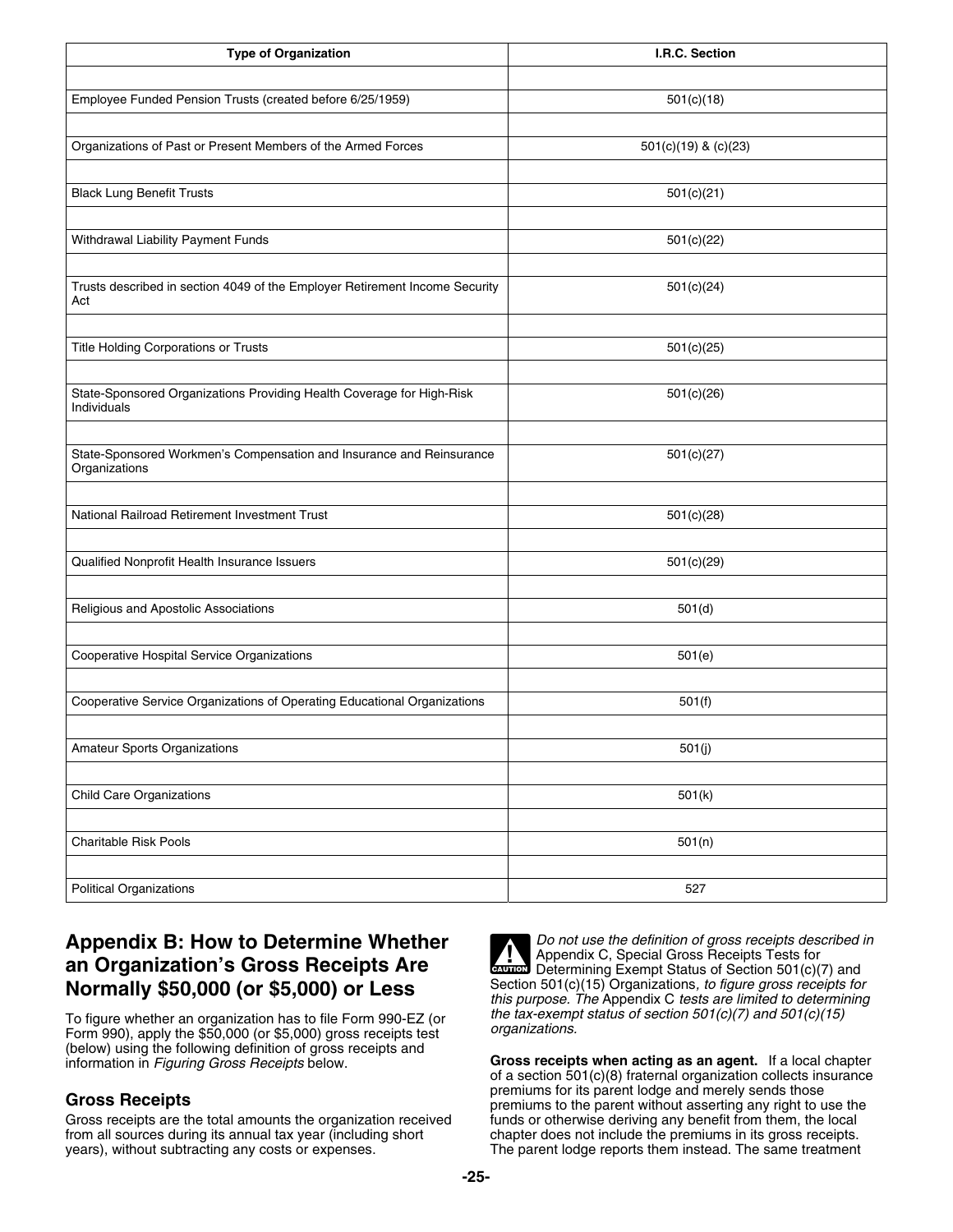### **Figuring Gross Receipts**

Figure gross receipts for Form 990 and Form 990-EZ as • Admissions,<br>follows. • Membership follows. •

**Form 990.** Gross receipts are the sum of lines 6b (both **•** Dues,<br>columne) 7b (both columns) 8b 9b 10b and 12 (Column A) of • Assessments, and columns), 7b (both columns), 8b, 9b, 10b, and 12 (Column A) of Columns and Columns, and similar Form 990, Part VIII.

Form 990-EZ. Gross receipts are the sum of lines 5b, 6b, 7b,<br>and 9 of Form 990-EZ. Gross receipts are the sum of lines 5b, 6b, 7b,<br>and 9 of Form 990-EZ, Part I.

 Capital contributions (see Regulations section 1.118-1), *Example.* Organization M reported \$50,000 as total •revenue on line 9 of its Form 990-EZ. M added back the costs revenue on line 9 of its Form 990-EZ. M added back the costs<br>and expenses it had deducted on lines 5b (\$2,000); 6b clubhouse).<br>(\$1,500); and 7b (\$500) to its total revenue of \$50,000 and<br>determined that its gross receipts

To determine whether an organization's gross receipts are normally \$50,000 or less, apply the following test. An **Section 501(c)(15)**<br>organization's gross receipts are considered normally to be lf any section 501(c)(15)

1. Up to a year old and has received, or donors have pledged to give, \$75,000 or less during its first tax year; 1. The company's gross receipts must be equal to or less

2. Between 1 and 3 years old and averaged \$60,000 or less than \$600,000, and in gross receipts during each of its first 2 tax years; or 2. The company

3. Three years old or more and averaged \$50,000 or less in gross receipts. gross receipts for the immediately preceding 3 tax years (including the year for which the return would be filed). If the company did not meet this test and the company is a

If the organization's gross receipts are normally \$50,000 or to qualify to file Form 990 (or Form 990-EZ, if applicable).<br>Insurance companies that do not qualify as tax-exempt m for Tax-Exempt Organizations not Required To File Form 990 or 990-EZ , if it chooses not to file Form 990 or 990-EZ (but see Company Income Tax Return, or Form 1120, U.S. Corporation filing exceptions described in *General Instruction B.* Income Tax Return, as taxable entities for the year. See Notice *Organizations Not Required to File Form 990 or 990-EZ*, 2006-42, which is on page 878 of the Internal Revenue Bulletin earlier).

in gross receipts during each of its first 2 tax years; or<br>3. Three years old or more and averaged \$5,000 or less in<br>gross receipts for the immediately preceding 3 tax years<br>(including the year for which the return would b

# *mutual insurance company or a member of the* **Appendix C: Special Gross Receipts Tests for Determining Exempt Status of** that is exempt under section 501(c)(15) (or would be exempt if this provision did not apply).<br>**Section 501(c)(7) and Section 501(c)(15)** Gross receipts. To determine whether a sect

Section 501(c)(7) organizations (social clubs) and 501(c)(15)<br>
organizations (insurance companies) annly the same gross and all Premiums (including deposits and assessments) without organizations (insurance companies) apply the same gross 1. Premiums (including deposits and assessment receipts test as other organizations to determine whether they deduction for return premiums or premiums paid for receipts test as other organizations to determine whether they reduction for<br>must file the Form 990 or 990-F7 However section 501(c)(7) reinsurance; must file the Form 990 or 990-EZ. However, section  $501(c)(7)$  reinsurance;<br>and  $501(c)(15)$  organizations are also subject to separate gross 2. Gross investment income of a non-life insurance and 501(c)(15) organizations are also subject to separate gross 2. Gross investment income of a non-life insection 834(b)); and<br>receipts tests to determine if they qualify as tax-exempt for the company (as described in sec receipts tests to determine if they qualify as tax-exempt for the company (as described in section 834(b)); and<br>tax year. The following tests use a special definition of gross (3. Other items that are included in the filer tax year. The following tests use a special definition of gross 3. Other items that are included in the filer's gross in<br>sceipts for purposes of determining whether these summer Subchapter B, Chapter 1, Subtitle A of the C receipts for purposes of determining whether these

A section 501(c)(7) organization can receive up to 35% of its gross receipts, including investment income, from sources outside its membership and remain tax-exempt. Part of the 35% result of entering into an insurance contract. They are reported (up to 15% of gross receipts) can be from public use of a social on Form 990, Part VIII (Statement of Revenue), line 2, or on

applies in other situations in which one organization collects "Gross receipts," for purposes of determining the tax-exempt funds merely as an agent for another.<br> $\blacksquare$  status of section 501(c)(7) organizations, are the club's income from its usual activities and include:

• Charges,

- 
- Membership fees,
- Dues,
- 

- 
- 
- 



determined that its gross receipts for the tax year were \$54,000. *College fraternities or sororities or other organizations*<br>that charge membership initiation fees, but not annual **EXECUTE 1999 MARGE 1999 MARGE 1999 MARGE 1999 MARGE 1999 MARGE 1999 MARGE 1999 MARGE 1999 MARGE 1999 MARGE 1999 MARGE 1999 MARGE 1999 MARGE 1999 MARGE 1999 MARGE 1999 MARGE 1999 MARGE 1999 MARGE 1999 MARGE 1999 MARGE 1999** 

If any section  $501(c)(15)$  insurance company (other than life \$50,000 or less if the organization is: insurance) meets both parts of the following test, then the<br>.1. Up to a year old and has received, or donors have company can file Form 990 (or Form 990-EZ, if applicable).

2. The company's premiums must be more than 50% of its

mutual insurance company, then it must meet the *Alternate test* Insurance companies that do not qualify as tax-exempt must file<br>Form 1120-PC, U.S. Property and Casualty Insurance 2006-19 available at IRS.gov.

**\$5,000 Gross Receipts Test**<br>
To determine whether an organization's gross receipts are<br>
normally \$5,000 or less, apply the following test. An<br>
organization's gross receipts are<br>
norganization's gross receipts are consider



**CAUTION** *employee's family is an employee of another company*

**Organizations** organization satisfies either of the above tests described in<br>Section 501(c)<sup>(7)</sup> organizations (social clubs) and 501(c)(15) Appendix C, figure gross receipts by adding:

organizations are exempt for a particular tax year. This definition does not, however, include contributions to **Section 501(c)(7)**<br>A section 501(c)(7) craanization can receive up to 35% of its [I.R.B. 878.<br>A section 501(c)(7) craanization can receive up to 35% of its [I.R.B. 878.

> **Premiums.** Premiums consist of all amounts received as a Form 990-EZ, Part I, line 2.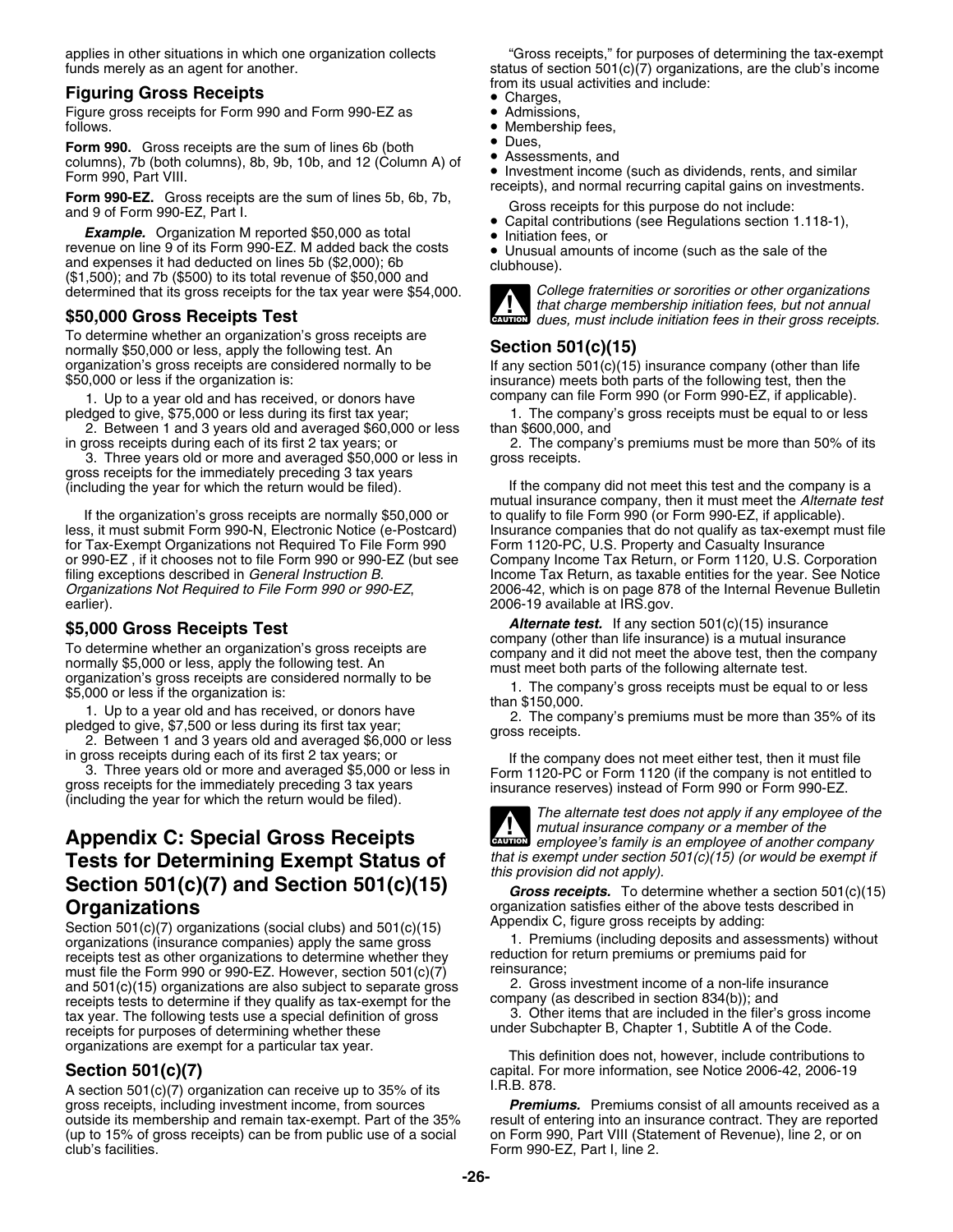501(c)(15)(C), explains how gross receipts (including returns of section 501(c) organizations and section 4947(a)(1) premiums) from all members of a controlled group are returns of section 501(c) organizations and premiums aggregated in figuring the above tests described in Appendix C. *distribution of applications for tax exemption and annual*

**Returns**<br>Some members of the public rely on Form 990 or 990-EZ as the<br>primary or sole source of information about a particular<br>organization filing Form 990-PF) must disclose their<br>cases may be determined by the informatio

cases may be determined by the information presented on its<br>returns.<br>An organization's completed Form 990 or 990-EZ is<br>available for public inspection as required by section 6104.<br>Schedule B (Form 990, 990-EZ, or 990-PF), organizations filing Form 990-PF. For other organizations that<br>file Form 990 or Form 990-PF. For other organizations that<br>file Form 990 or Form 990-EZ, the names and addresses of<br>contributors listed on Schedule B are not r Exampled to be made available for public inspection unless it<br>clearly identifies the contributor. Form 990-T filed after August<br>17, 2006, by a section 501(c)(3) organization to report any<br>unrelated business income, is also

• A copy of an exempt or political organization's return, report,

• An inspection of a return, report, notice, or exemption 301.6104(d)-2 and (d)-3). application at an IRS office. **Definitions**

Tax-exempt organization is any organization that is described<br>on a compact disc (CD). Requesters can order the complete set<br>(all Forms 990 and 990-EZ or all Forms 990-PF filed for a year)<br>or a partial set by state or by mo

Internal Revenue Service •Mail Stop 6716 1024),

The IRS generally cannot disclose portions of an exemption to file with the form,<br>plication relating to trade secrets, etc. Additionally, the IRS **Community on the supporting document** submitted in application relating to trade secrets, etc. Additionally, the IRS • Any statement or other support of the application, and contributions. See support of the application, and cannot disclose the names and addresses of contributors. See the Instructions for Schedule B (Form 990, 990-EZ, or 990-PF) • Any letter or other document issued by the IRS concerning<br>for more information about the disclosure of that schedule. the application. for more information about the disclosure of that schedule.

Form 990-T must be made available for public inspection by **Application for tax exemption** does not include:<br>h the IRS and section 501(c)(3) organizations under Notice **Commences Commentary of the Angle of the Any applicat** both the IRS and section  $501(c)(3)$  organizations under Notice

A section 527 organization's Form 990 or 990-EZ can only application on July 15, 1987;<br>be requested for tax years beginning after June 30, 2000.

be requested for tax years beginning after June 30, 2000.<br>A private foundation's Form 990-PF can only be requested<br>for tax years beginning after March 13, 2000.

A return, report, notice, or exemption application can be section 6104. inspected at an IRS office free of charge. Copies of these items<br>can also be obtained through the organization as discussed in the following section.<br>the following section.

**Public inspection and distribution of certain returns of** • An exact copy of the Form 990 or 990-EZ filed by a **unrelated business income.** Section 501(c)(3) organizations tax-exempt organization as required by section 60 **unrelated business income.** Section 501(c)(3) organizations that are required to file Form 990-T after August 17, 2006, must  $\bullet$  Any amended return the organization files with the IRS after make Form 990-T available for public inspection under section the date the original return make Form 990-T available for public inspection under section

**Public inspection and distribution of returns and reports for a political organization.** Section 527 political The copy must include all information furnished to the IRS organizations required to file Form 990 or 990-EZ, must, in The copy must include all information furnished t organizations required to file Form 990 or 990-EZ, must, in on Form 990, 990-EZ, or 990-T as well as all schedules,<br>general, make their Form 8871, 8872, 990, or 990-EZ available attachments and supporting documents, except general, make their Form 8871, 8872, 990, or 990-EZ available

**Anti-abuse rule.** The anti-abuse rule, found in section for public inspection in the same manner as annual information nonexempt charitable trusts. See *public inspection and information returns of tax-exempt organizations*, later. **Appendix D: Public Inspection of** Generally, Form 8871 and Form 8872 are available for **Denotic Inspection of** inspection and printing in the Charities & Nonprofits section of



requirement applies only to Forms 990-T filed after August 17,<br>inspection and disclosure.<br>**Through the IRS** 2006), other than a reasonable fee for reproduction and actual<br>postage costs, of all or any part of any applicatio postage costs, of all or any part of any application or return Use Form 4506-A to request:  $r = 0$  required to be made available for public inspection to any individual who makes a request for such copy in person or in notice, or exemption application; or writing (except as provided in Regulations sections<br>• An inspection of a return, report, notice, or exemption 301.6104(d)-2 and (d)-3).

Any prescribed application form (such as Form 1023 or Form

• All documents and statements the IRS requires an applicant

2008-49, 2008-20 I.R.B. 979. <sup>200</sup> V. Express the organization filing the application had a copy of the application filing the application had a copy of the application filing the application had a copy of the application

Any material that is not available for public inspection under



**Through the Organization** *Annual information return* **includes:** 

 $6104(d)(1)(A)(ii)$ .<br> **Public inspection and distribution of returns and reports** organization.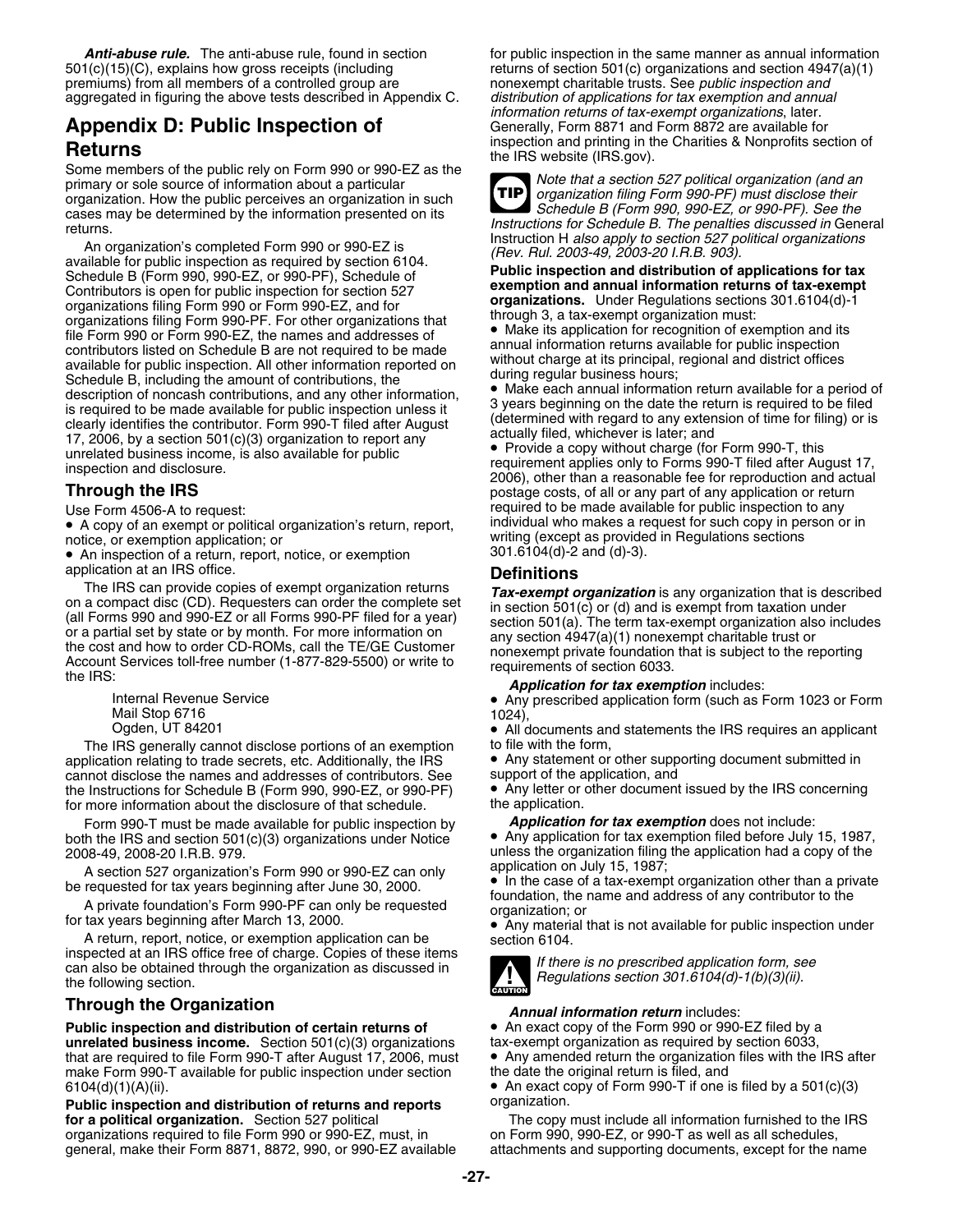Instructions for Schedule B (Form 990, 990-EZ, or 990-PF). the day that the unusual circumstances cease to exist, or the However, schedules, attachments, and supporting documents 5th business day after the date of the requ However, schedules, attachments, and supporting documents filed with Form 990-T that do not relate to the imposition of occurs first. unrelated business income tax are not required to be made Unusual circumstances include: available for public inspection and copying. See Notice •

information return does not include any return after the hours that require an extensive amount of copying; or<br>expiration of 3 years from the date the return is required to be **•** Requests received on a day when the organi expiration of 3 years from the date the return is required to be • • Requests received on a day when the organization's<br>filed (including any extension of time that has been granted for banagerial staff capable of fulfillin filed (including any extension of time that has been granted for filing such return) or is actually filed, whichever is later.

If an organization files an amended return, however, the amended return its regular amended return must be made available for a period of 3 years

office, that has paid employees, whether part-time or full-time,<br>whose aggregate number of paid hours a week are normally at facsimile, or a private delivery service, as defined in section<br>least 120

least 120.<br>
A site is not considered a regional or district office, however,<br>  $\frac{1}{2}$  a principal, regional, or district office by the decomposition; and<br>  $\frac{1}{2}$  Sets forth the address to which the copy of the<br>
docum

• The only services provided at the site further exempt purposes (such as day care, health care or scientific or medical **Time and manner of fulfilling written requests** research); and

### **Special Rules Relating to Public Inspection**

*requests made in-person.* A tax-exempt organization must: organization's entire application for tax exemption or annual • Provide copies of required documents under section 6104(d) • Provide copies of required documents under section 6104(d) information return or any specific part or f its application or in response to a request made in person at its principal, return. A request for a copy of less th  $\bullet$  Provide such copies to a requester on the day the request is  $\qquad$  requested part or schedule.

request, where unusual circumstances exist so that fulfilling the provides the documents, it can require that the individual request on the same business day causes an unreasonable equesting copies of the documents pay the fee. If the<br>burden to the tax-exempt organization, the organization must organization has provided an individual making a re

and address of any contributor to the organization. See the provide the copies no later than the next business day following

available for public inspection and copying. See Notice<br>2008-49. capacity to make copies;<br>capacity to make copies;

**Annual returns more than 3 years old.** An annual **•** Requests received shortly before the end of regular business **ormation return does not include any return after the business hours that require an extensive amount** special duties, such as student registration or attending an off-site meeting or convention, rather than its regular

beginning on the date it is filed with the IRS. **Agents for providing copies.** For rules relating to use of agents to provide copies, see Regulations sections

**Local or subordinate organizations.** For rules relating to<br>annual information returns of local or subordinate organizations,<br>see Regulations section 301.6104(d)-1(f)(2).<br>**Request for copies in writing.** A tax-exempt orga

| • The site does not serve as an office for management staff,<br>other than managers who are involved solely in managing the                                                                                                                                                                                                                                                                                                                                    | IF the organization                                                                                                          | <b>THEN the organization</b>                                                                                                                                                                                           |
|----------------------------------------------------------------------------------------------------------------------------------------------------------------------------------------------------------------------------------------------------------------------------------------------------------------------------------------------------------------------------------------------------------------------------------------------------------------|------------------------------------------------------------------------------------------------------------------------------|------------------------------------------------------------------------------------------------------------------------------------------------------------------------------------------------------------------------|
| exempt function activities at the site.<br><b>Special Rules Relating to Public Inspection</b><br>Permissible conditions on public inspection. A                                                                                                                                                                                                                                                                                                                | Receives a written request<br>for a copy.                                                                                    | Must mail the copy of the requested<br>documents (or the requested parts)<br>within 30 days from the date it receives<br>the request.                                                                                  |
| tax-exempt organization:<br>• Can have an employee present in the room during an<br>inspection,<br>• Must allow the individual conducting the inspection to take<br>notes freely during the inspection, and                                                                                                                                                                                                                                                    | Mails the copy of the<br>requested document,                                                                                 | Is deemed to have provided the copy on<br>the postmark date or private delivery<br>mark (if sent by certified or registered<br>mail, the date of registration or the date<br>of the postmark on the sender's receipt). |
| • Must allow the individual to photocopy the document at no<br>charge, if the individual provides photocopying equipment at the<br>place of inspection.                                                                                                                                                                                                                                                                                                        | Requires payment in<br>advance,                                                                                              | Is required to provide the copies within<br>30 days from the date it receives<br>payment.                                                                                                                              |
| Organizations that do not maintain permanent offices.<br>A tax-exempt organization with no permanent office:<br>• Must make its application for tax exemption and its annual<br>information returns available for inspection at a reasonable<br>location of its choice.<br>• Must permit public inspection within a reasonable amount of<br>time after receiving a request for inspection (normally not more<br>than 2 weeks) and at a reasonable time of day, | Receives a request or<br>payment by mail,                                                                                    | Is deemed to have received it 7 days<br>after the date of the postmark, absent<br>evidence to the contrary.                                                                                                            |
|                                                                                                                                                                                                                                                                                                                                                                                                                                                                | Receives a request<br>transmitted by electronic<br>mail or facsimile.                                                        | Is deemed to have received it the day<br>the request is transmitted successfully.                                                                                                                                      |
| • Can mail, within 2 weeks of receiving the request, a copy of<br>its application for tax exemption and annual information returns<br>to the requester instead of allowing an inspection, and<br>• Can charge the requester for copying and actual postage<br>costs only if the requester consents to the charge.                                                                                                                                              | Receives a written request<br>without payment or with an<br>insufficient payment, when<br>payment in advance is<br>required, | Must notify the requester of the<br>prepayment policy and the amount due<br>within 7 days from the date of the<br>request's receipt.                                                                                   |
| An organization that has a permanent office, but has no<br>office hours, or very limited hours during certain times of the<br>year, must make its documents available during those periods<br>when office hours are limited, or not available, as though it were<br>an organization without a permanent office.                                                                                                                                                | Receives consent from an<br>individual making a<br>request,                                                                  | Can provide a copy of the requested<br>document exclusively by electronic mail<br>(the material is provided on the date the<br>organization successfully transmits the<br>electronic mail).                            |

**Special Rules Relating to Copies** *Request for a copy of parts of a document.* A tax-exempt *Time and place for providing copies in response to n organization must fulfill a request for a copy of the Time and place for providing copies in response to* organization must fulfill a request for a copy of the in response to a request made in person at its principal, return. A request for a copy of less than the entire application or regional and district offices during regular business hours, and less than the entire return mus less than the entire return must specifically identify the requested part or schedule.

made, except for unusual circumstances (see below). **Fees for copies.** A tax-exempt organization can charge a **Unusual circumstances**. In the case of an in-person **Fees for copies.** A tax-exempt organization can charge a v reasonable fee for providing copies. Before the organization organization has provided an individual making a request with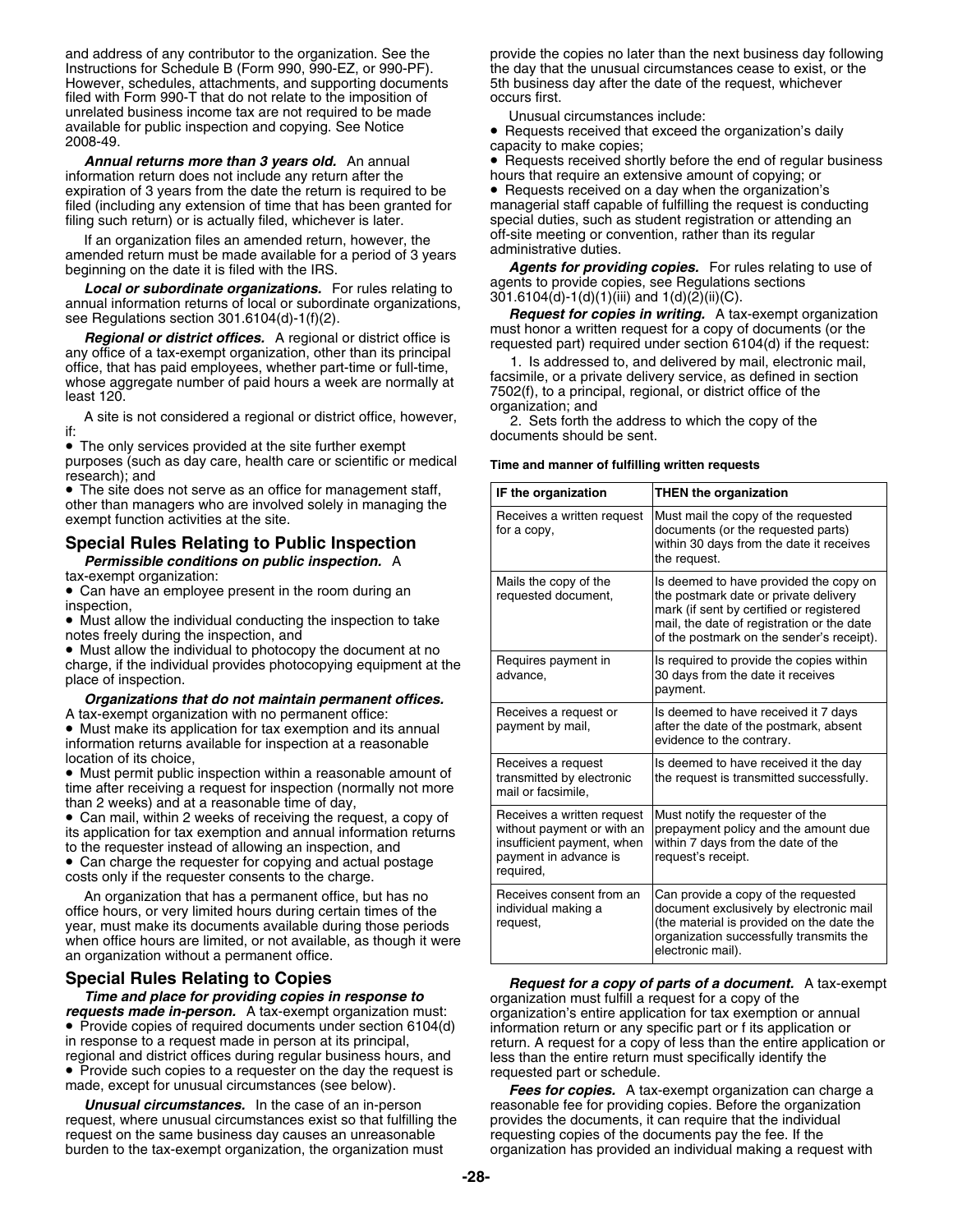notice of the fee, and the individual does not pay the fee within documents to the requester within the same time period instead 30 days, or if the individual pays the fee by check and the check of allowing an inspection. In such a case, the organization can<br>does not clear upon deposit, the organization can disregard the charge the requester for cop request. **if the requester consents to the charge. if the requester consents to the charge.** 

**Form of payment—(A) Request made in person.** If a<br>tax-exempt organization charges a fee for copying, it must<br>accept payment by cash and money order for requests made in<br>person. The organization can accept other forms of p

*Avoidance of unexpected fees.* Where a tax-exempt *copies*, earlier.

**Documents to be provided by regional and district** comply with the public inspection requirements for applications **offices.** Except as otherwise provided, a regional or district are the same as those for annual returns, **offices.** Except as otherwise provided, a regional or district are the same as those for annual returns, except that the office of a tax-exempt organization must satisfy the same rules  $$10,000$  limitation does not apply office of a tax-exempt organization must satisfy the same rules \$10,000 limitation does not apply (sections 6652(c)(1)(C) and<br>as the principal office about allowing public inspection and (D)). Any person who willfully fail providing copies of its application for tax exemption and annual

A regional or district office is not required, however, to make (section 6685). its annual information return available for inspection or to<br>
provide copies until 30 days after the date the return is required<br>
to be filed (including any extension of time that is granted for<br>
filing such return) or is

# **Documents Provided by Local and Subordinate**<br>**Organizations**<br>**Organizations**<br>**Applications for tax exemption.** Except as otherwise<br>**Applications for tax exemption.** Except as otherwise<br>An organization that makes its annic

**Applications for tax exemption.** Except as otherwise provided, a tax-exempt organization that did not file its own<br>application for tax exemption (because it is a local or<br>subordinate organization covered by a group exempt

However, if the central or parent organization submits to the<br>IRS a list or directory of local or subordinate organizations<br>covered by the group exemption letter, the local or subordinate<br>organization is required to provid specifically refer to it. The local or subordinate organization<br>must permit public inspection, or comply with a request for maintained by another entity. The document will be considered<br>conjes made in person, within a reas copies made in person, within a reasonable amount of time<br>(normally not more than 2 weeks) after receiving a request • • The World Wide Web page through which it is available (normally not more than 2 weeks) after receiving a request made in person for public inspection or copies and at a clearly informs readers that the document is available and reasonable time of day. See Bequilations section reasonable time of day. See Regulations section<br>301.6104(d)-1(f) for further information. <br>• The document is posted in a format that, when accessed,

The local or subordinate organization must permit public **Reliability and accuracy.** In order for the document to be inspection, or comply with a request for copies made in person, widely available through an Internet post

subordinate organization can mail a copy of the applicable

charge the requester for copying and actual postage costs only

such as credit cards and personal checks.<br> **(B) Request made in writing.** If a tax-exempt organization<br>
charges a fee for copying and postage, it must accept payment<br>
by certified check, money order, and either personal ch

organization does not require prepayment and a requester does<br>
not enclose payment with a request, an organization must<br>
receive consent from a requester before providing copies for<br>
which the fee charged for copying and p (D)). Any person who willfully fails to comply with the public inspection requirements for annual returns or exemption information returns. applications will be subject to an additional penalty of \$5,000

filing such return) or is actually filed, whichever is later.<br> **A tax-exempt organization is not required to comply with a**<br> **Required to a copy of its application for tax exemption or an**<br> **Required to a copy of its appli** 

organization in the group exemption letter.<br>However, if the central or parent organization submits to the application for tax exemption and/or an annual information

301.6104(d)-1(f) for further information.<br> **Annual information returns.** A local or subordinate<br>
organization that does not file its own annual information return<br>
(because it is affiliated with a central or parent organiz

Fraction, the group of the group of the group of the group of the central or parent organization.<br>
However, if the group return includes separate schedules for<br>
each local or subordinate organization included in the group<br>

within a reasonable amount of time (normally not more than 2 maintaining the World Wide Web page must have procedures<br>weeks) after receiving a request made in person for public<br>inspection or copies and at a reasonable time In a case where the requester seeks inspection, the local or prevent alteration, destruction or accidental loss of the<br>Dordinate organization can mail a copy of the applicable document when posted on its page. In the event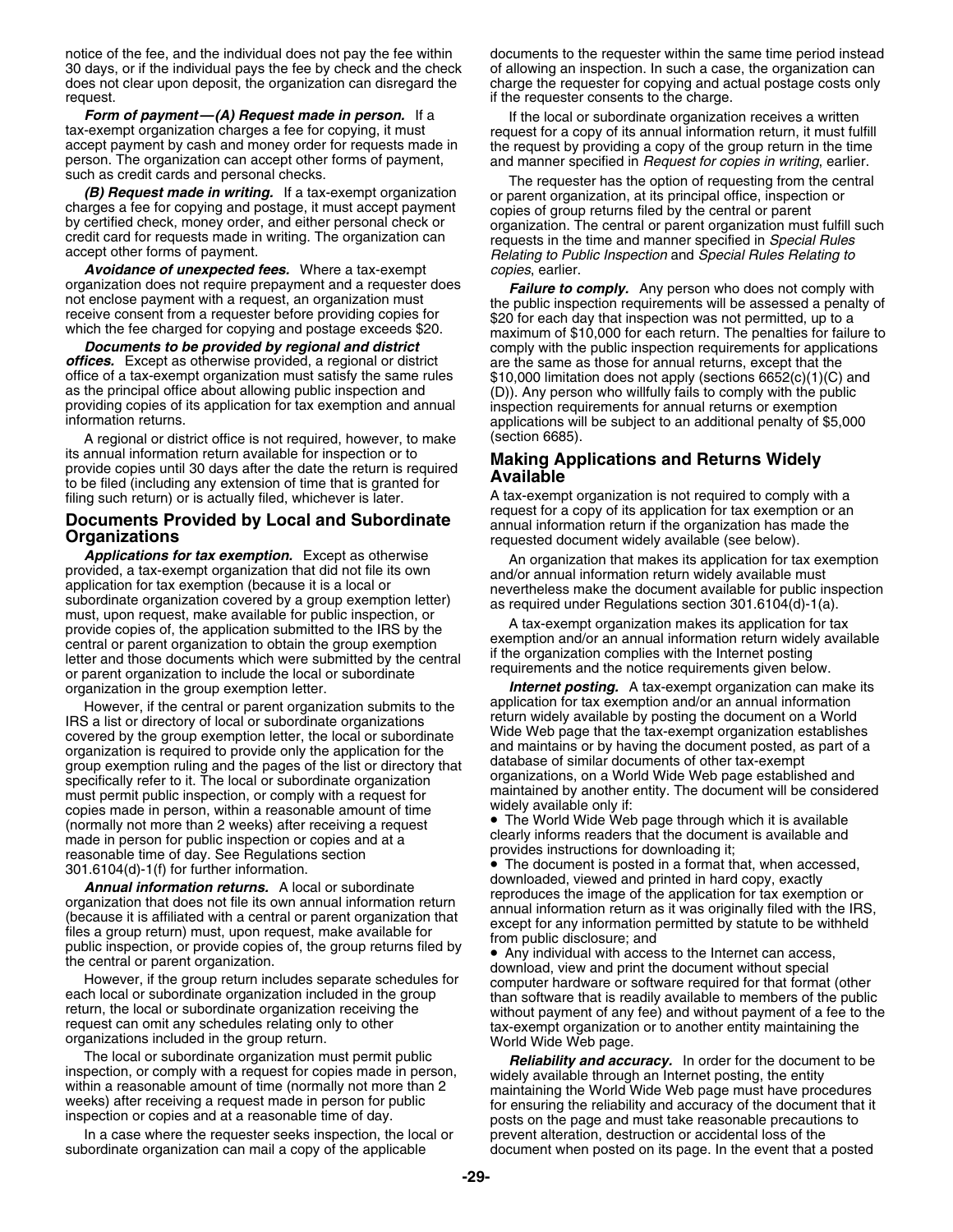document is altered, destroyed or lost, the entity must correct or benefit, not to exceed \$20,000 for all participating managers on replace the document. The contraction of the document of the contraction of the contraction.

**Notice requirement.** If a tax-exempt organization has<br>
information for tax exemption and/or an annual<br>
information return widely available, it must notify any individual<br>
requesting a copy where the documents are availab the request. An applicable tax-exempt organization does not include:

# Tax-Exempt Organization Subject to Harassment • A private foundation as defined in section 509(a),

that the organization is being harassed, a tax-exempt • Certain foreign organizations.

such as:

• A sudden increase in requests; **Disqualified Person**

• An extraordinary number of requests by form letters or

• Hostile requests;

• Evidence showing bad faith or deterrence of the

• Prior provision of the requested documents to the purported payments. The IRS calls this class of covered individuals harassing group; and disqualified persons.

• A demonstration that the organization routinely provides

copies of all or part of any document beyond the first two time during a 5-year period ending on the date of the<br>
received within any 30-day period or the first four received transaction. Persons who hold certain powers, r address, regardless of whether the EO Technical office has substantial influence over the affairs of the organization. This determined that the organization is subject to a harassment would include, for example, voting members of the governing campaign.<br>
body, and persons holding the power of:

it is the subject of a harassment campaign and that compliance officers, and<br>with requests that are part of the campaign would not be in the **Cause** Treasurers and chief financial officers. with requests that are part of the campaign would not be in the

In addition, the organization can suspend compliance with The following persons are considered disqualified persons<br>any request it reasonably believes to be part of the harassment<br>campaign until it receives a response to i Narassment campaign determination. However, if the EO<br>
Technical office determines that the organization did not have a<br>
reasonable basis for requesting a determination that it was<br>
subject to a harassment campaign or reas

exempt organization community as a whole, and for ensuring compliance in this area. The rules provide a roadmap by which • An employee who receives benefits that total less than the an organization can steer clear of situations that may give rise highly compensated amount (\$100,000 in 2007, \$105,000 in

Under section 4958, any disqualified person who benefits<br>from an excess benefit transaction with an applicable<br>tax-exempt organization is liable for a 25% tax on the excess<br>henefit. The disqualified person; also liable for excess benefit transaction knowingly, willfully, and without who else can be considered a disquare excess benefit transaction knowingly, willfully, and without Who else can be considered a disq reasonable cause are liable for a 10% tax on the excess

• A private foundation as defined in section 509(a),

**Campaign**<br>
If the Exempt Organizations (EO) Technical office determines an annual return under Regulations section 1.6033-2(g)(6), and<br>
If the Exempt Organizations (EO) Technical office determines an annual return under R an annual return under Regulations section 1.6033-2(g)(6), and

organization is not required to comply with any request for<br>copies that it reasonably believes is part of a harassment<br>campaign.<br>Whether a group of requests constitutes a harassment<br>whether a group of requests constitutes Whether a group of requests constitutes a harassment section 501(a), so long as the determination was not based on campaign depends on the relevant facts and circumstances private inurement or one or more excess benefit tr private inurement or one or more excess benefit transactions.

The vast majority of section  $501(c)(3)$  or  $501(c)(4)$  organization similarly worded correspondence; entity and independent contractors will not be affected by these rules. Only the few influential persons within these organizations are covered by these rules when they receive organization's exempt purpose;<br>• Prior provision of the requested documents to the purported payments. The IRS calls this class of covered individuals

A demonstration that the organization routinely provides and a *A disqualified person*, regarding any transaction, is any copies of its documents upon request.<br>Person who was in a position to exercise substantial influence over the affairs of the applicable tax-exempt organization at any received within any 30-day period or the first four received transaction. Persons who hold certain powers, responsibilities,<br>within any 1-year period from the same individual or the same or interests are among those who ar or interests are among those who are in a position to exercise body, and persons holding the power of:

A tax-exempt organization can apply for a determination that  $\bullet$  Presidents, chief executive officers, or chief operating<br>s the subject of a harassment campaign and that compliance officers, and

public interest by submitting a signed application to the EO **A** disqualified person also includes certain family members<br>Technical office. See Rev. Proc. 2011-4, 2011-1 I.R.B. 123, and of a disqualified person, and 35% co

**Appendix E: Section 4958 Excess** information regarding these disqualified persons.<br> **Benefit Transactions**<br>
The intermediate sanction regulations are important to the substantial influence over the affairs of an organizat substantial influence over the affairs of an organization. They include

 $2008, $110,000$  in  $2009-2011$ ) and who does not hold the

benefit. The disqualified person is also liable for a 200% tax on<br>the excess benefit if the excess benefit is not corrected by a<br>section 501(c)(4) organizations engaging in transactions with

**Who else can be considered a disqualified person?** Other persons not described above can also be considered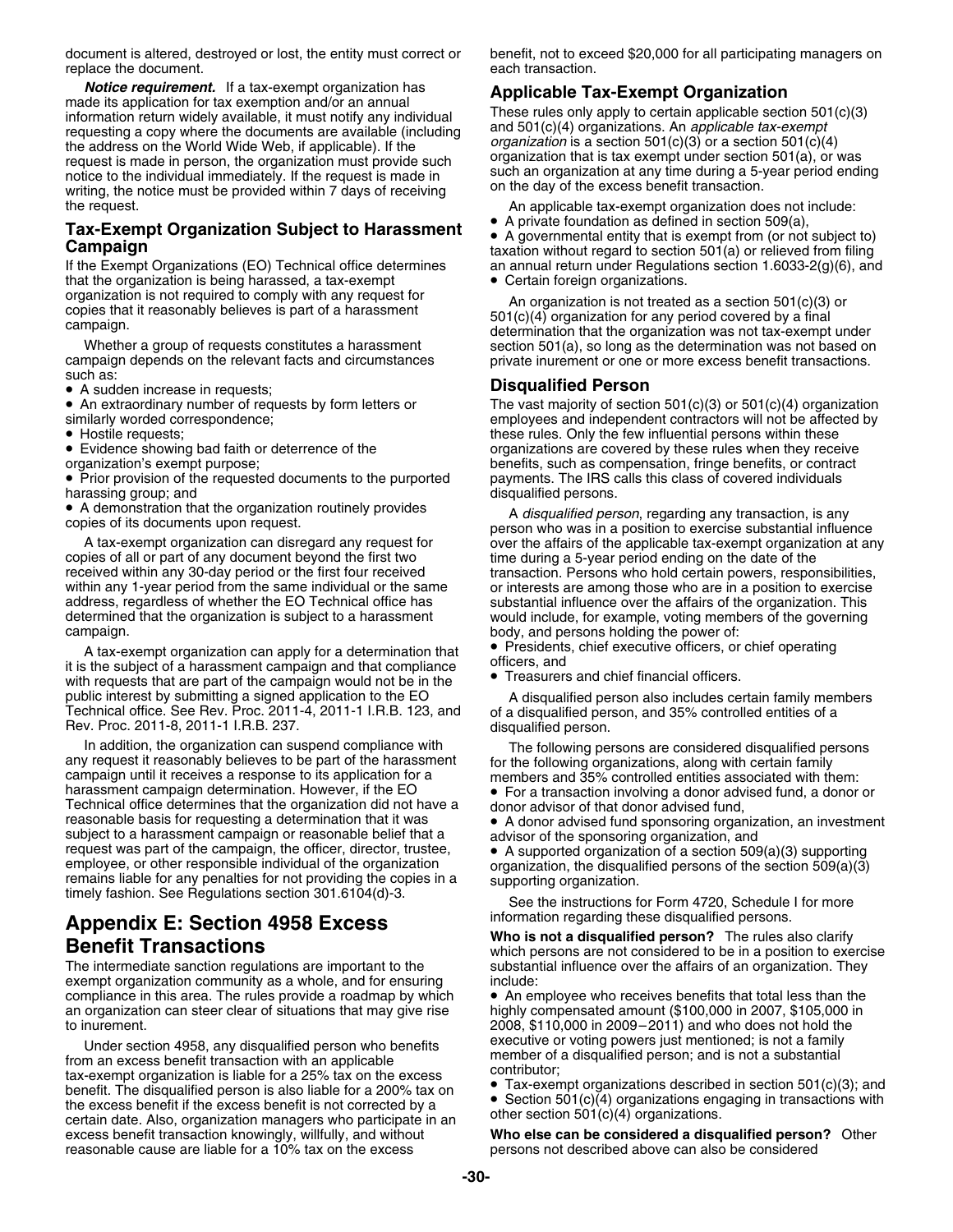disqualified persons, depending on all the relevant facts and • Family member of a donor or donor advisor, circumstances. • 35% controlled entity of a donor or donor advisor, or

# $influence.$

• The person founded the organization.

• The person is a substantial contributor to the organization • The person is a substantial contributor to the organization<br>under the section 507(d)(2)(A) definition, only taking into<br>account contributions to the organization for the past 5 years.

 The person has or shares authority to control or determine a •substantial portion of the organization's capital expenditures,<br>expenditures,<br>Family member of a substantial contributor, operating budget, or compensation for employees.

• The person manages a discrete segment or activity of the organization that represents a substantial portion of the Equivalent matriciplesents a substantial portion of the<br>activities, assets, income, or expenses of the organization, as contributor.<br>Addition compared to the organization as a whole.

vote or value) in a corporation, partnership, or trust that is a person (other than an organization described in section disqualified person.  $509(a)(1), (2),$  or (4)).

• The person is a nonstock organization controlled directly or

### Facts and circumstances tending to show no substantial organization, if that amount is more than 2% of the total *influence.* Contributions and bequests received by the organization before  $\blacksquare$

 $\bullet$  The person is an independent contractor whose sole  $\qquad \qquad$  the end of the tax year of the organization in which the relationship to the organization is providing professional advice contribution or bequest is received by the organization from<br>(without having decision-making authority) for transactions from such person. In the case of a (without having decision-making authority) for transactions from which the independent contractor will not economically benefit. also means the creator of the trust.

• The person has taken a vow of poverty.

• The direct supervisor of the person is not a disqualified person.

• The person does not participate in any management  $\blacksquare$  An excess benefit transaction occurs on the date the segment of the organization that represents a substantial organization for federal income tax purposes. However<br>nortion of the activities, assets, income, or expenses of the single contractual arrangement provides for a se portion of the activities, assets, income, or expenses of the single contractual arrangement provides for a series of<br>organization, as compared to the organization as a whole compensation payments or other payments to a di

**What about persons who staff affiliated organizations?** In<br>the case of multiple affiliated organizations, the determination of<br>whether a person has substantial influence is made separately<br>for each applicable tax-exempt o for each applicable tax-exempt organization. A person can be a limit the case of the transfer of property subject to a substantia<br>disqualified person for more than one organization in the same lisk of forfeiture, or in the disqualified person for more than one organization in the same transaction.

An excess benefit transaction generally is a transaction in which<br>an economic benefit is provided by an applicable tax-exempt<br>organization, directly or indirectly, to or for the use of any<br>disqualified person, and the valu

For purposes of determining the value of economic benefits, after July 25, 2006. the value of property, including the right to use property, is the **What is Reasonable Compensation?**<br>
fair market value (FMV). FMV is the price at which property, or *Reasonable compensation* is the valuation standard t the right to use property, would change hands between a willing *Reasonable compensation* is the valuation standard that is buyer and a willing seller, neither being under any compulsion used to determine if there is an excess benefit in the<br>to buy, sell or transfer property or the right to use property, and of a disqualified person's services to buy, sell or transfer property or the right to use property, and

**Donor advised funds.** For a donor advised fund, an excess similar payment from the fund to a: in the intermining the reasonableness of compensation. The fact

• Donor or donor advisor,

- 
- 

**Facts and circumstances tending to show substantial** • 35% controlled entity of a family member of a donor or donor<br>*Iuence* 

For these transactions, the excess benefit is defined as the

account contributions to the organization for the past 5 years. **Supporting organizations.** For any supporting organization • The person's compensation **of the past 5 years.** Supporting organizations. For any supporting or derived from activities of the organization that the person<br>
controls.<br>
The person has or shares authority to control or determine a<br>
The person has or shares authority to control or determine a<br>
Substantial contributor.<br>

- 
- 
- 35% controlled entity of a substantial contributor, and<br>■ 35% controlled entity of a family member of a substantial

Additionally, an excess benefit transaction includes any loans provided by the supporting organization to a disqualified • The person owns a controlling interest (measured by either loans provided by the supporting organization to a disqualified

The person is a nonstock organization controlled directly or A substantial contributor is any person who contributed or indirectly by one or more disqualified persons. bequeathed an aggregate of more than \$5,000 to the

The person has taken a vow of poverty.<br>• Any preferential treatment the person receives based on the excelled to those contributors includes the amount of the grant • Any preferential treatment the person receives based on the related to those contributors includes the amount of the grant,<br>size of the person's donation is also offered to others making<br>comparable widely solicited donat

**When does an excess benefit transaction usually occur?**<br>An excess benefit transaction occurs on the date the decisions affecting the organization as a whole or a discrete disqualified person receives the economic benefit from the<br>segment of the organization that represents a substantial organization for federal income tax purpose organization, as compared to the organization as a whole.<br>What about parsons who staff affiliated erganizations? In the person during the disqualified person's tax year, any excess

or property, the transaction occurs on the date the property, or the rights to future compensation or property, is not subject to a<br>
substantial risk of forfeiture. Where the disqualified person<br>
An excess benefit transaction generally is a transaction in which elects to include an amou

provided by the applicable tax-exempt organization exceeds the<br>species of the consideration (including the performance of<br>services) received for providing such benefit, but see the<br>special rules below for donor advised fun

both having reasonable knowledge of relevant facts.<br>*Reasonable compensation* is the value that would ordinarily<br>**Donor advised funds.** For a donor advised fund, an excess be paid for like services by like enterprises un benefit transaction includes a grant, loan, compensation, or circumstances. This is the section 162 standard that will apply that a bonus or revenue-sharing arrangement is subject to a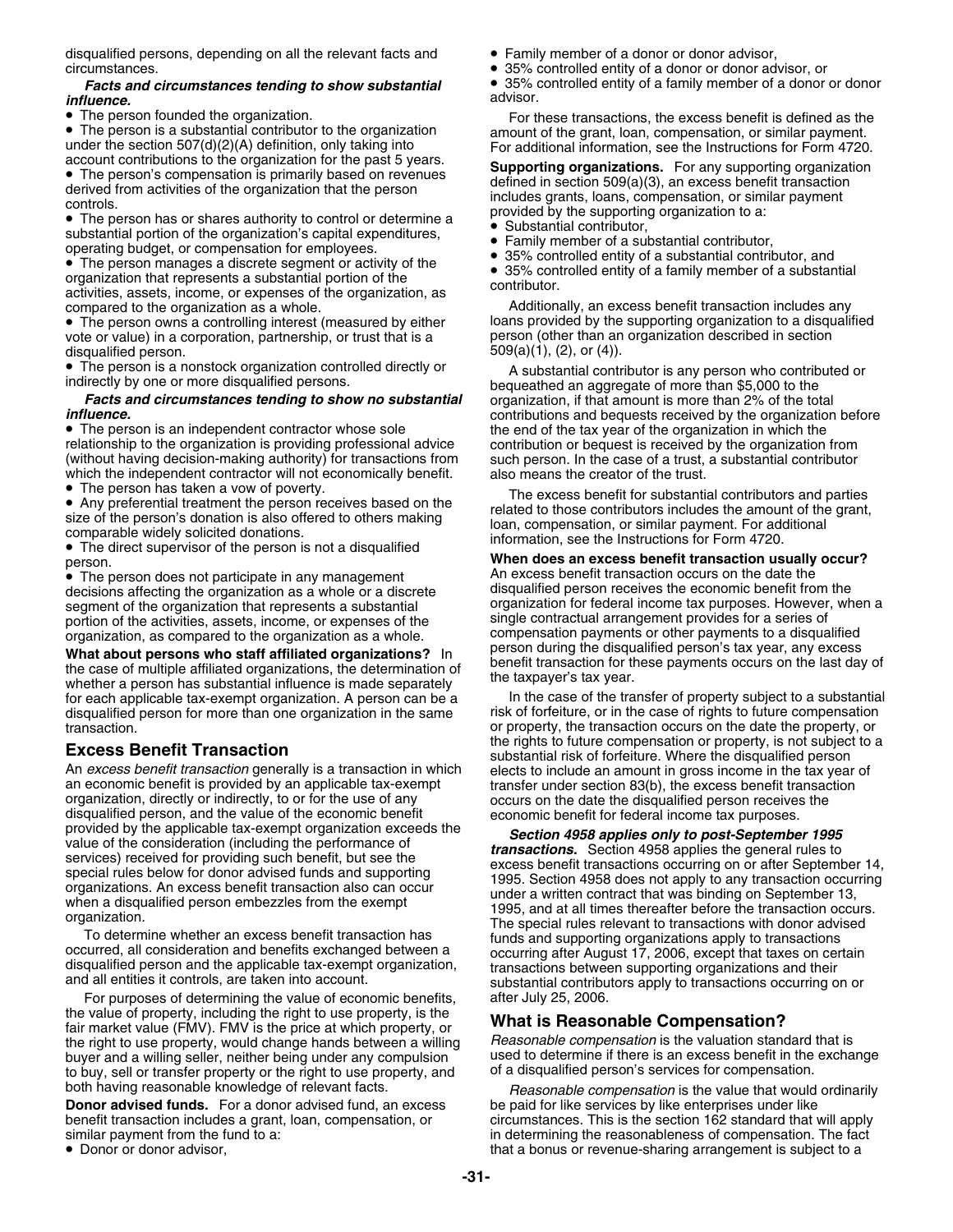compensation. economic benefit to or for the use of a governmental unit, as

taken into account in determining the value of compensation (except for certain economic benefits that are disregarded, as examply, for example, to all initial contracts with new, discussed later in *What benefits are disregarded*. Iater). Items previously unrelated officers and co discussed later in *What benefits are disregarded*, later). Items

• All forms of cash and noncash compensation, including noncash compensation; contract. Contract.

• The payment of liability insurance premiums for, or the • The payment of liability insurance premiums for, or the<br>
payment or reimbursement by the organization of taxes or<br>
certain expenses under section 4958, unless excludable from<br>
income as a *de minimis* fringe benefit und

All other compensatory benefits, whether or not included in payment or deciding whether to make a payment (such as a<br>gross income for income tax purposes;<br>• Taxable and nontaxable fringe benefits, except fringe **Treatment** 

• Foregone interest on loans.

An applicable tax-exempt organization (or entity that it option by the disqualified person), or a more than incidental controls) is treated as clearly indicating its intent to provide an change to the amount payable under the contract, is treated as economic benefit as compensation for services only if the  $\frac{1}{2}$  a new contract as of th economic benefit as compensation for services only if the a new contract as of the effective date of the material change.<br>
organization provides written substantiation that is Treatment as a new contract can cause the cont under consideration. Ways to provide contemporaneous written under the FMV standards of section 4958. substantiation of its intent to provide an economic benefit as<br> **Rebuttable Presumption of Reasonableness**<br>
• The organization produces a signed written employment<br>
<sup>Payments under a compensation arrangement are presumed t</sup>

contract: **be reasonable and the transfer of property (or right to use** be reasonable and the transfer of property (or right to use

• The organization reports the benefit as compensation on an original Form W-2, Form 1099, Form 990, or Form 990-EZ, or

• The disqualified person reports the benefit as income on the person's original Form 1040 or on an amended form filed before transaction.

**Exception.** To the extent the economic benefit is excluded<br>from the disqualified person's gross income for income tax<br>purposes, the applicable tax-exempt organization is not<br>required to indicate its intent to provide an e

What benefits are disregarded? The following economic<br>benefits are disregarded for purposes of section 4958.<br>a. The terms of the approved transaction and the date

• Nontaxable fringe benefits, for example, an economic benefit approved;<br>that is excluded from income under section 132. b. The members of the authorized body who were present<br>• Benefits to volunteers for example, an econo

that is excluded from income under section 132.<br>
■ Benefits to volunteers, for example, an economic benefit<br>
provided to a volunteer for the organization if the benefit is<br>
provided to the general public in exchange for a

benefit provided to a member of an organization due to the<br>
payment of a membership fee, or to a donor as a result of a<br>
deductible contribution, if a significant number of<br>
deductible contribution, if a significant number

• Benefits to a charitable beneficiary, for example, an within a reasonable time thereafter. economic benefit provided to a person solely as a member of a charitable class that the applicable tax-exempt organization **Special rebuttable presumption rule for nonfixed** intends to benefit as part of the accomplishment of its exempt **payments.** As a general rule, in the case of a nonfixed purpose. payment, no rebuttable presumption arises until the exact

cap is a relevant factor in determining the reasonableness of  $\bullet$  Benefits to a governmental unit, for example, a transfer of an For determining the reasonableness of compensation, all defined in section 170(c)(1), if exclusively for public purposes.

items of compensation provided by an applicable tax-exempt **Is there an exception for initial contracts?** Section 4958 organization in exchange for the performance of services are does not apply to any fixed payment made to a person under an<br>taken into account in determining the value of compensation initial contract. This is a very import

of compensation include: An *initial contract* is a binding written contract between an • All forms of cash and noncash compensation, including and applicable tax-exempt organization and a person who was not a salary, fees, bonuses, severance payments, and deferred and disqualified person immediately before e disqualified person immediately before entering into the

• Taxable and nontaxable fringe benefits, except fringe *Treatment as new contract.* A binding written contract benefits described in section 132; and **providing that it can be terminated or canceled by the applicable** tax-exempt organization without the other party's consent<br>(except as a result of substantial non-performance) and without **Examplement is the compensation.** An economic benefit is not treated as<br>
compensation. An economic benefit is not treated as<br>
consideration for the performance of services unless the<br>
organization providing the benefit cl Treatment as a new contract can cause the contract to fall contemporaneous with the transfer of the economic benefits outside the initial contract exception, and it thus would be tested

• The organization produces a signed written employment Payments under a compensation arrangement are presumed to property) is presumed to be at FMV, if the following three conditions are met.

on an amended form filed before the start of an IRS 1. The transaction is approved by an authorized body of the<br>1. The transaction is approved by an authorized body of the<br>1. The transaction is approved by an authorized bo organization (or an entity it controls) which is composed of individuals who do not have a conflict of interest concerning the

the start of an IRS examination.<br>**Exception.** To the extent the economic benefit is excluded obtained and relied upon appropriate data as to comparability.

deductible contribution, if a significant number of the later of the next meeting of the authorized body or 60 days<br>nondisqualified persons make similar payments or contributions after the final actions of the authorized b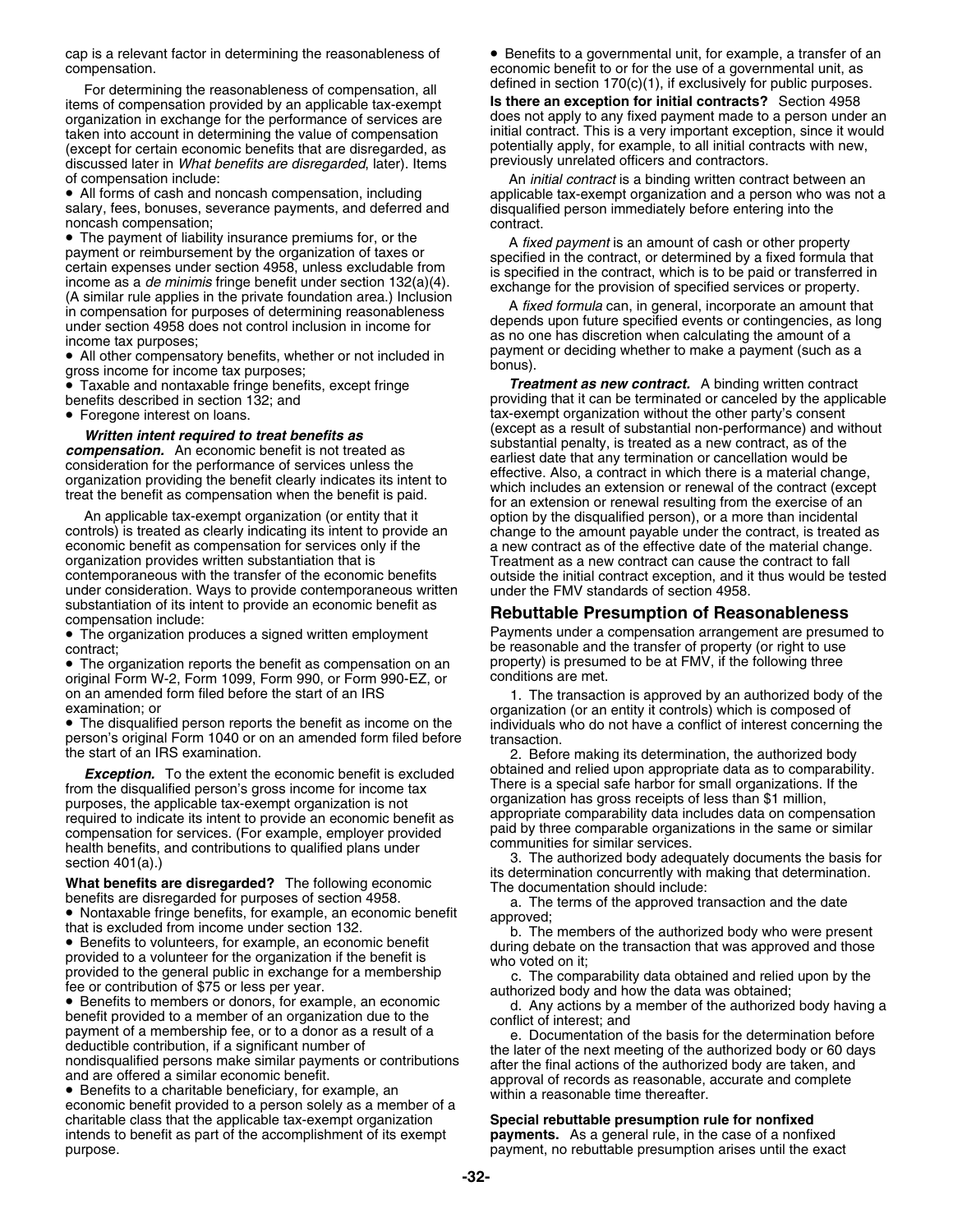amount of the payment is determined, or a fixed formula for manager is not considered to have participated in an excess calculating the payment is specified, and the three requirements benefit transaction where the manager has opposed the creating the presumption have been satisfied. However, if the authorized body approves an employment contract with a manager's responsibilities to the organization. For example, a disqualified person that includes a nonfixed payment (for director who votes against giving an excess benefit would example, discretionary bonus) with a specified cap on the ordinarily not be subject to this tax. example, discretionary bonus) with a specified cap on the

**An IRS challenge to the presumption of reasonableness.** appropriate professional, the organization manager relied on The IRS can refute the presumption of reasonableness only if it the professional's reasoned written opinion on matters within develops sufficient contrary evidence to rebut the probative the professional's expertise or if the manager relied on the fact value of the comparability data relied upon by the authorized that the requirements for the rebuttable presumption of body. This provision gives taxpayers added protection if they reasonableness have been satisfied. Participation by an faithfully find and use contemporaneous persuasive or proganization manager is willful if it is voluntar faithfully find and use contemporaneous persuasive organization manager is willful if it is voluntary, conscious, and<br>
comparability data when they provide the benefits.<br>
Comparability data when they provide the benefits.<br>

**reasonableness.** An organization can still comply with section on behalf 4958 even if it did not establish a presumption of reasonableness. In some cases, an organization may find it<br>
impossible or impracticable to fully implement each step of the<br>
rebutable pressumption process described above. In such<br>
reasons described above. In such a disqu

Tax on disqualified persons. An excise tax equal to 25% of<br>the excess benefit is imposed on each excess benefit<br>transaction between an applicable tax-exempt organization and<br>a disqualified person. The disqualified person w from the transaction is liable for the tax. If the 25% tax is **Exception.** For a correction of an excess benefit imposed and the excess benefit transaction is not corrected transaction described in *Donor advised funds* (d imposed and the excess benefit transaction is not corrected transaction described in *Donor advised funds* (discussed within the tax period, an additional excise tax equal to 200% of the excess benefit is imposed. Secretary can be held in a donor advised fund.

If a disqualified person makes a payment of less than the full **Property.** With the agreement of the applicable tax-exempt<br>rection amount, the 200% tax is imposed only on the unpaid organization, a disqualified person can correction amount, the 200% tax is imposed only on the unpaid organization, a disqualified person can make a payment by portion of the correction amount. If more than one disqualified returning the specific property previously transferred in t<br>person received an excess benefit from an excess benefit excess benefit transaction. The return of person received an excess benefit from an excess benefit excess benefit transaction. The return of the property is<br>transaction, all such disqualified persons are jointly and exconsidered a payment of cash (or cash equivale transaction, all such disqualified persons are jointly and considered a payerally liable for the taxes severally liable for the taxes.

• The FMV of the property on the date the property is returned<br>to the organization, or<br>person must correct the excess benefit transaction during the • person must correct the excess benefit transaction during the • The FM person must correct the excess benefit transaction during the<br>tax period. The tax period begins on the date the transaction<br>occurred.<br>deficiency is issued or the section 4958 taxes are assessed<br>**Insufficient payment.** If t deficiency is issued or the section 4958 taxes are assessed. This 200% tax can be abated if the excess benefit transaction return of the property is less than the correction amount, the

Tax on organization managers. An excise tax equal to 10%<br>
of the excess benefit may be imposed on the participation of an<br>
organization manager in an excess benefit transaction between<br>
an applicable tax-exempt organizatio transaction, is only imposed if the 25% tax is imposed on the **Churches and Section 4958** disqualified person, the organization manager knowingly<br>participated in the transaction, and the manager's participation<br>was willful and not due to reasonable cause. There is also joint<br>and several liability for this tax.

An *organization manager* is any officer, director, or trustee of **Revenue Sharing Transactions** an applicable tax-exempt organization, or any individual having Proposed intermediate sanction regulations were issued in trustees of the organization, regardless of title. An organization

amount, the authorized body can establish a rebuttable<br>presumption as to the nonfixed payment when the employment<br>contract is entered into by, in effect, assuming that the<br>maximum amount payable under the contract will be intentional. An organization manager's participation is due to **Organizations that do not establish a presumption of** reasonable cause if the manager has exercised responsibility<br>**reasonableness** An erganization can still comply with section on behalf of the organization with ordinary

benefit deductions in a manner similar to the established **A** disqualified person corrects an excess benefit by making a procedures for section 162 business expenses. payment in cash or cash equivalents equal to the correction<br>amount to the applicable tax-exempt organization. The **Section 4958 Taxes**<br>Tax on disqualitied persons An excise tax-equal to 25% of the excess benefit; the interest rate can be no lower than the

subsequently is corrected during a 90-day correction period. disqualified person must make an additional cash payment to<br>The organization equal to the difference.

powers or responsibilities similar to officers, directors, or **1998.** The proposed regulations had special provisions covering<br>trustees of the organization, regardless of title. An organization "any transaction in which th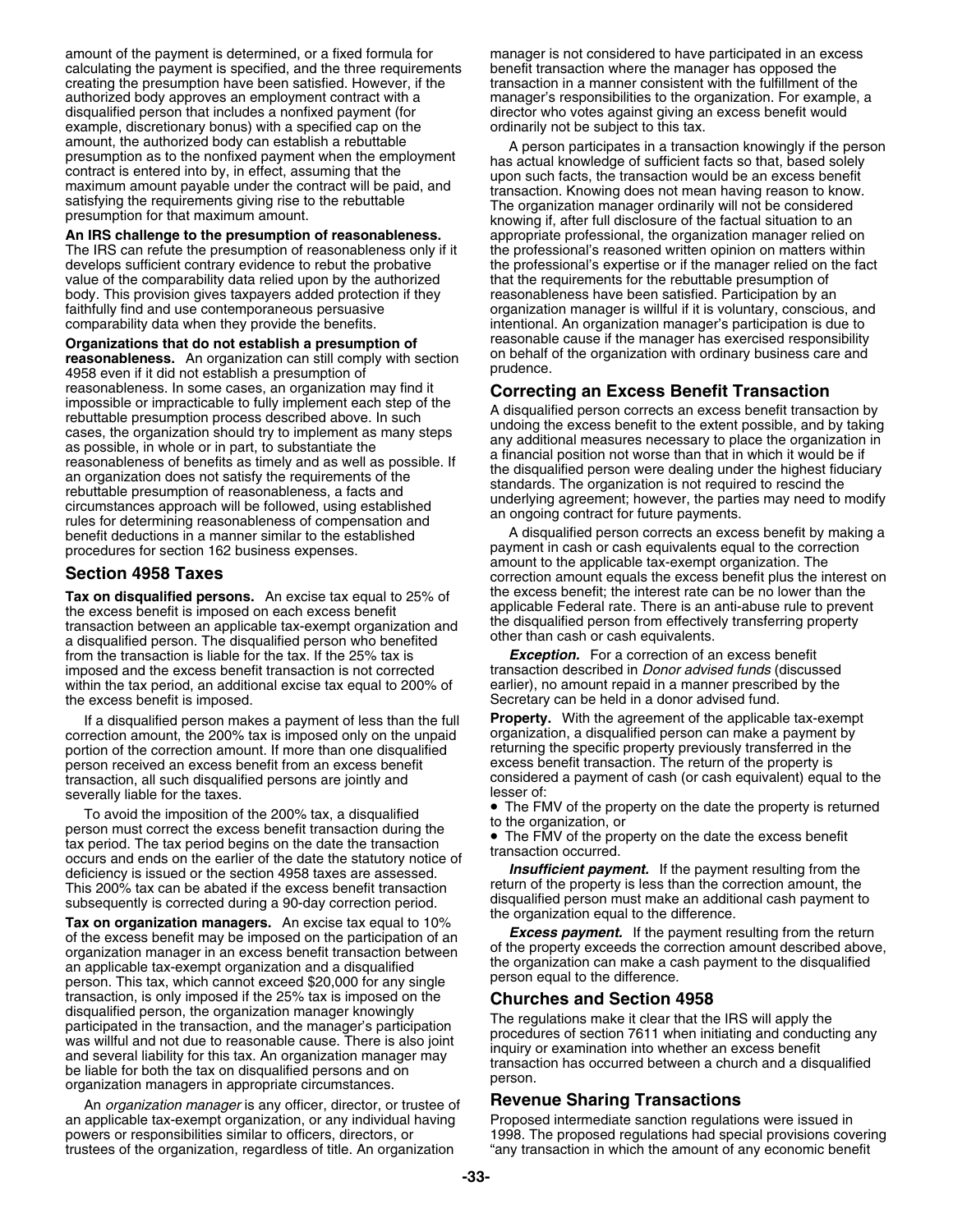provided to or for the use of a disqualified person is determined factors will be considered (among other facts and<br>in whole or in part by the revenues of one or more activities of circumstances) in determining whether to the organization.  $\cdot$   $\cdot$   $\cdot$   $\sim$  so-called revenue-sharing transactions. Rather than setting forth additional rules on revenue-sharing benefit transaction has occurred.<br>
transactions, the final regulations reserve this section. 
<br>
• The size and scope of the orga transactions, the final regulations reserve this section.<br>Consequently, until the Service issues new regulations for this entity different at further exempt purposes before and after the<br>reserved section on revenue-sharing transactions will be evaluated under the general rules (for  $\bullet$  The size and scope of the excess benefit transaction or example, the FMV standards) that apply to all contractual transactions (collectively if more than one

Section 4958 does not affect the substantive standards for tax exemption under section 501(c)(3) or section 501(c)(4), exercises whether the organization has implemented safeguards that including the requirements that the organization be organized are reasonably calculated to prevent including the requirements that the organization be organized are reasonal<br>and operated exclusively for exempt purposes, and that no part transactions. and operated exclusively for exempt purposes, and that no part of its net earnings inure to the benefit of any private shareholder • Whether the excess benefit transaction has been corrected, or individual. The legislative history indicates that in most or the organization has made go or individual. The legislative history indicates that in most or the organization has made good faith efforts to seek<br>instances, the imposition of this intermediate sanction will be in correction from the disqualified pers instances, the imposition of this intermediate sanction will be in correction from the disqualified lieu of revocation. The IRS has indicated that the following the excess benefit transaction. lieu of revocation. The IRS has indicated that the following

circumstances) in determining whether to revoke an applicable tax-exempt organization's exemption status where an excess

example, the FMV standards) that apply to all contractual transactions (collectively, if more than one) in relation to the arrangements between applicable tax-exempt organizations size and scope of the organization's regul

**Revocation of Exemption and Section 4958** • Whether the organization has been involved in multiple<br>Section 4958 does not affect the substantive standards for tax excess benefit transactions with one or more persons.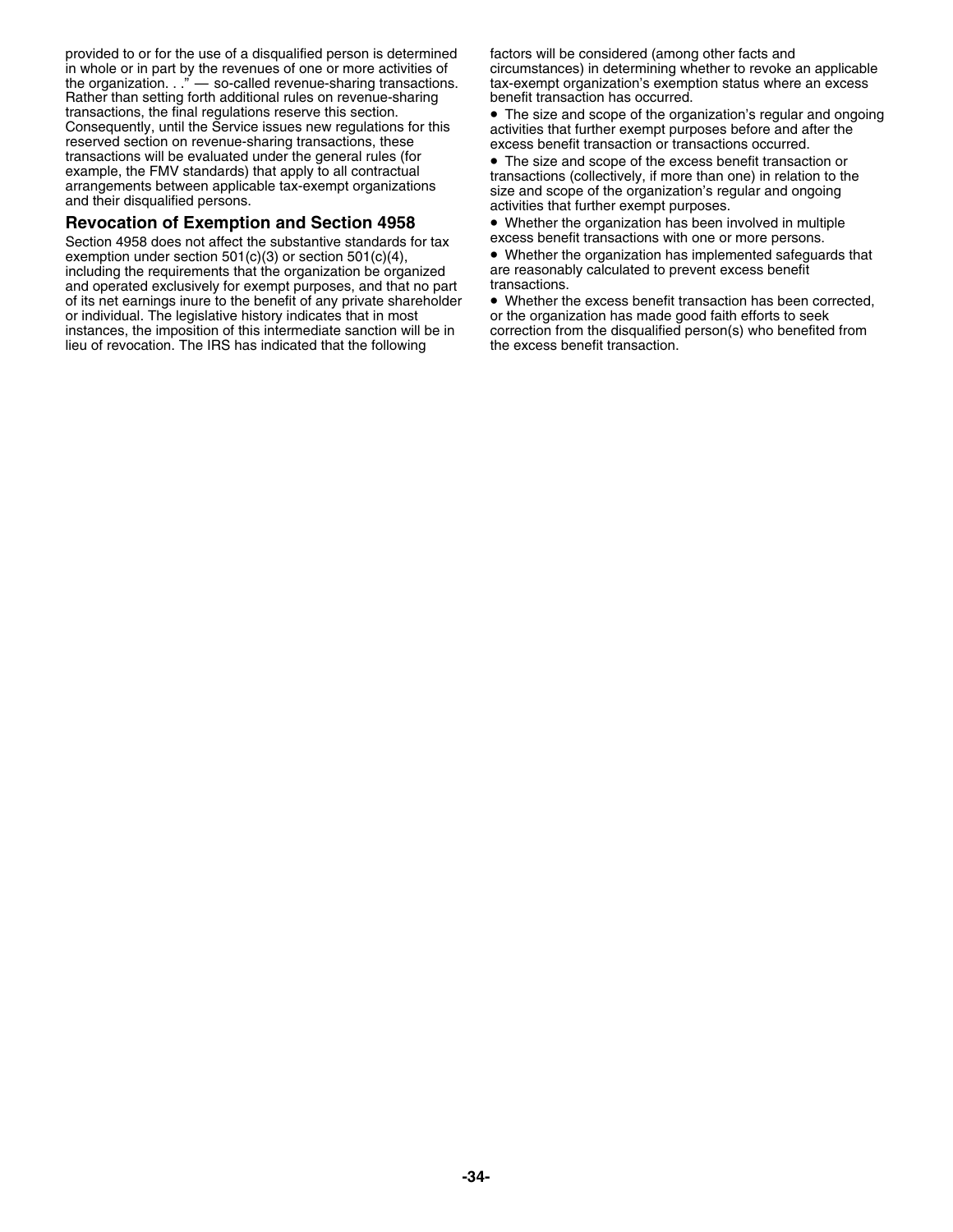# **Appendix F: Forms and Publications To**<br>**All and publications to the address below. You should**<br>**File and publications to the address below. You should File or Use File or Use File or Use File or Use File or Use File or Use File or Use File or Use Figure 2** receive a response within 10 days after your request is

# **How to Get Tax Help Internal Revenue Service How to Get Tax Help Internal Revenue Service**



**Internet.** You can access the IRS website at *[IRS.gov](http://IRS.gov)* 24 **1201 N. Mitsubishi Motorway**<br>hours a day, 7 days a week to: **Bloomington, IL 61705-6613** 

• Download forms, including talking tax forms, instructions and **COVILIAS Tax Products DVD**, and obtain: publications.

- Order IRS products online.
- Research your tax questions online. •
- Search publications online by topic or keyword.
- Use the online Internal Revenue Code, Regulations, or other official guidance. • Tax law frequently asked questions.
- View Internal Revenue Bulletins (IRBs) published in the last  $\qquad \bullet$ view internal nevertue bulletins (index) published in the last values and the Tax Topics from the IRS telephone response system.<br>Few years.<br>Sign up to receive local and national tax news by email values and telectional Rev
- Sign up to receive local and national tax news by email. Internal Revenue Code—Title 26 of the U.S. Code.



Phone. Many services are available by phone. See page 2, Phone Help.

• Ordering forms, instructions, and publications. Call • Ordering forms, instructions, and publications. Call The first release will ship the beginning of January 2012.<br>1-800-TAX-FORM (1-800-829-3676) to order current-year The final release will ship the beginning of March 201 instructions. You should receive your order within 10 days.

• TTY/TDD equipment. If you have access to TTY/TDD *equipment, call 1-800-829-4059 to ask tax questions or to order* fee) or call 1-877-233-67<br>forms and publications  $forms and publications.$ 

**Other Forms That May Be Required**



**DVD for tax products.** You can order Publication 1796,

- Current-year forms, instructions, and publications.
- Prior-year forms, instructions, and publications.
- Tax Map: An electronic research tool and finding aid. •
- 
- 
- 
- Fill-in, print, and save features for most tax forms.
- **Internal Revenue Bulletins.**
- Toll-free and email technical support.
- Two releases during the year.
	-

*TERFIFF/FIFIS/ Stat [www.irs.gov/cdorders](http://www.irs.gov/cdorders)* for \$30 (no handling fee) or call 1-877-233-6767 toll free to buy the DVD for \$30

| Schedule A (Form 990 or 990-EZ)          | Public Charity Status and Public Support                                                                                                                                                     |
|------------------------------------------|----------------------------------------------------------------------------------------------------------------------------------------------------------------------------------------------|
| Schedule B (Form 990, 990-EZ, or 990-PF) | <b>Schedule of Contributors</b>                                                                                                                                                              |
| Schedule C (Form 990 or 990-EZ)          | Political Campaign and Lobbying Activities                                                                                                                                                   |
| Schedule E (Form 990 or 990-EZ)          | Schools                                                                                                                                                                                      |
| Schedule G (Form 990 or 990-EZ)          | Supplemental Information Regarding Fundraising or Gaming Activities                                                                                                                          |
| Schedule L (Form 990 or 990-EZ)          | Transactions with Interested Persons                                                                                                                                                         |
| Schedule N (Form 990 or 990-EZ)          | Liquidation, Termination, Dissolution or Significant Disposition of Assets                                                                                                                   |
| Schedule O (Form 990 or 990-EZ)          | Supplemental Information to Form 990 or 990–EZ                                                                                                                                               |
| Forms W-2 and W-3                        | Wage and Tax Statement; and Transmittal of Wage and Tax Statements                                                                                                                           |
| Form W-9                                 | Request for Taxpayer Identification Number and Certification                                                                                                                                 |
| Form 720                                 | Quarterly Federal Excise Tax Return                                                                                                                                                          |
| Form 926                                 | Return by a U.S. Transferor of Property to a Foreign Corporation                                                                                                                             |
| Form 940                                 | Employer's Annual Federal Unemployment (FUTA) Tax Return                                                                                                                                     |
| Form 941                                 | Employer's QUARTERLY Federal Tax Return. Used to report social security, Medicare,<br>and income taxes withheld by an employer and social security and Medicare taxes paid<br>by an employer |
| <b>Form 943</b>                          | Employer's Annual Tax Return for Agricultural Employees                                                                                                                                      |

Form 990-T Exempt Organization Business Income Tax Return. Filed separately for organizations with gross income of \$1,000 or more from business unrelated to the organization's exempt purpose. The Form 990-T is also filed to pay the section 6033(e)(2) proxy tax. For Form 990, see Part V, line 3 and its instructions; for Form 990-EZ, see Part V, line 35 and its instructions Form 990-W Estimated Tax on Unrelated Business Taxable Income for Tax-Exempt Organizations Form 1023 Application for Recognition of Exemption Under Section 501(c)(3) of the Internal Revenue Code Form 1024 Application for Recognition of Exemption Under Section 501(a) Form 1040 U.S. Individual Income Tax Return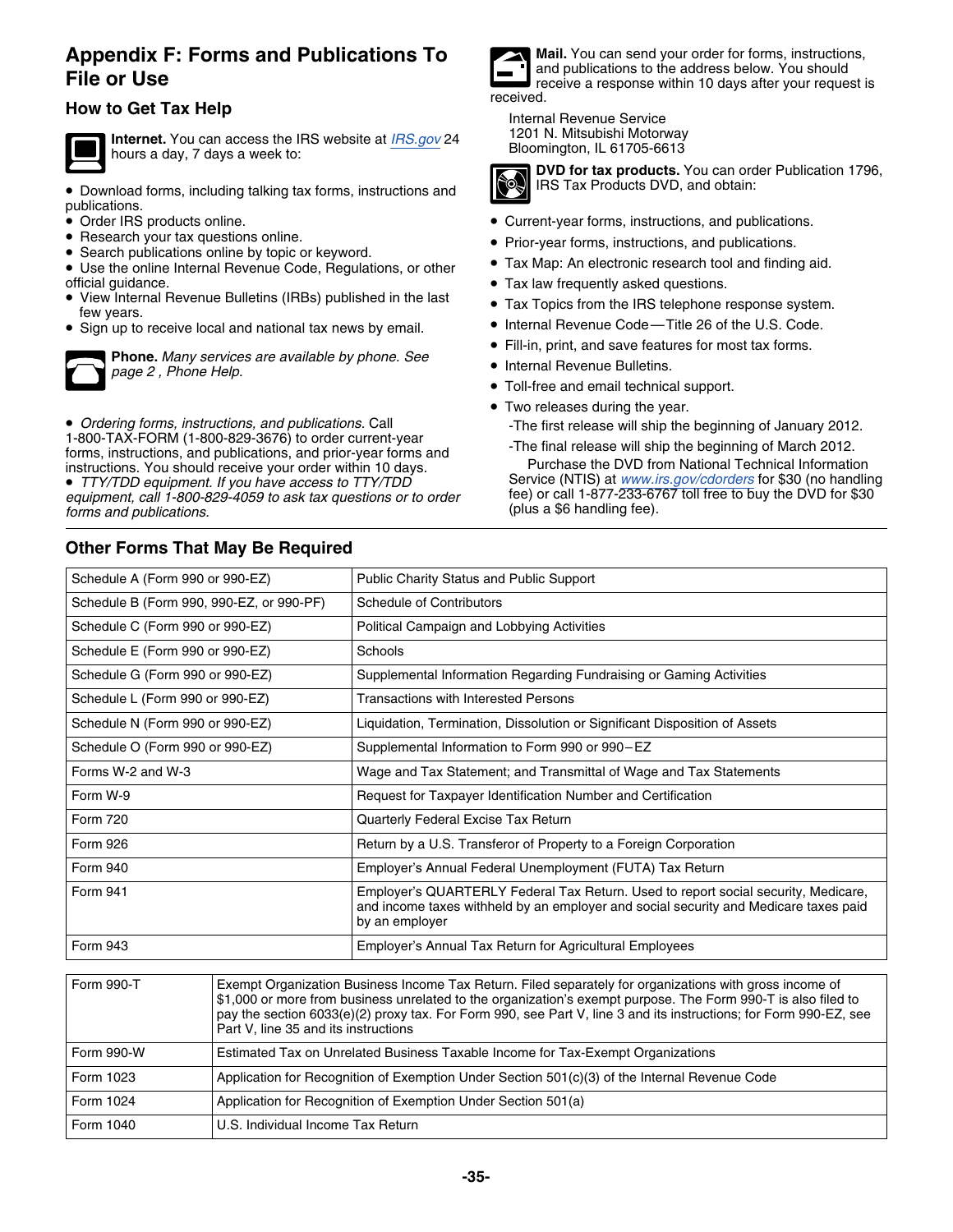| Form 1041        | U.S. Income Tax Return for Estates and Trusts. Required of section 4947(a)(1) nonexempt charitable trusts that<br>also file Form 990 or 990-EZ. However, if such a trust does not have any taxable income under Subtitle A of the<br>Code, it can file Form 990 or 990-EZ, and does not have to file Form 1041 to meet its section 6012 filing<br>requirement. If this condition is met, complete Form 990 or 990-EZ, and do not file Form 1041                                                                                                                                                                                                                                                                                                                                                        |
|------------------|--------------------------------------------------------------------------------------------------------------------------------------------------------------------------------------------------------------------------------------------------------------------------------------------------------------------------------------------------------------------------------------------------------------------------------------------------------------------------------------------------------------------------------------------------------------------------------------------------------------------------------------------------------------------------------------------------------------------------------------------------------------------------------------------------------|
| Form 1096        | Annual Summary and Transmittal of U.S. Information Returns                                                                                                                                                                                                                                                                                                                                                                                                                                                                                                                                                                                                                                                                                                                                             |
| Form 1098 series | Information returns to report mortgage interest, student loan interest, qualified tuition and related expenses<br>received, and a contribution of a qualified vehicle that has a claimed value of more than \$500                                                                                                                                                                                                                                                                                                                                                                                                                                                                                                                                                                                      |
| Form 1099 series | Information returns to report acquisitions or abandonments of secured property, proceeds from broker and barter<br>exchange transactions, cancellation of debt, dividends and distributions, certain government and state qualified<br>tuition program payments, taxable distributions from cooperatives, interest payments, payments of long-term care<br>and accelerated death benefits, miscellaneous income payments, distributions from an HSA, Archer MSA or<br>Medicare Advantage MSA, original issue discount, distributions from pensions, annuities, retirement or<br>profit-sharing plans, IRAs, insurance contracts, etc., and proceeds from real estate transactions. Also, use certain<br>of these returns to report amounts that were received as a nominee on behalf of another person |
| Form 1120-POL    | U.S. Income Tax Return for Certain Political Organizations                                                                                                                                                                                                                                                                                                                                                                                                                                                                                                                                                                                                                                                                                                                                             |
| Form 1128        | Application To Adopt, Change, or Retain a Tax Year                                                                                                                                                                                                                                                                                                                                                                                                                                                                                                                                                                                                                                                                                                                                                     |
| Form 2848        | Power of Attorney and Declaration of Representative                                                                                                                                                                                                                                                                                                                                                                                                                                                                                                                                                                                                                                                                                                                                                    |
| Form 3115        | Application for Change in Accounting Method                                                                                                                                                                                                                                                                                                                                                                                                                                                                                                                                                                                                                                                                                                                                                            |
| Form 3520        | Annual Return To Report Transaction With Foreign Trusts and Receipt of Certain Foreign Gifts                                                                                                                                                                                                                                                                                                                                                                                                                                                                                                                                                                                                                                                                                                           |
| Form 4506        | Request for Copy of Tax Return                                                                                                                                                                                                                                                                                                                                                                                                                                                                                                                                                                                                                                                                                                                                                                         |
| Form 4506-A      | Request for Public Inspection or Copy of Exempt or Political Organization IRS Form                                                                                                                                                                                                                                                                                                                                                                                                                                                                                                                                                                                                                                                                                                                     |
| Form 4562        | Depreciation and Amortization                                                                                                                                                                                                                                                                                                                                                                                                                                                                                                                                                                                                                                                                                                                                                                          |
| Form 4720        | Return of Certain Excise Taxes on Charities and Other Persons Under Chapters 41 and 42 of the Internal<br>Revenue Code                                                                                                                                                                                                                                                                                                                                                                                                                                                                                                                                                                                                                                                                                 |
| Form 5471        | Information Return of U.S. Persons With Respect To Certain Foreign Corporations                                                                                                                                                                                                                                                                                                                                                                                                                                                                                                                                                                                                                                                                                                                        |
| Form 5500        | Annual Return/Report of Employee Benefit Plan. Employers who maintain pension, profit-sharing, or other funded<br>deferred compensation plans are generally required to file the Form 5500. This requirement applies whether or<br>not the plan is qualified under the Internal Revenue Code and whether or not a deduction is claimed for the<br>current tax year. Available at: www.efast.dol/gov/welcome.html.                                                                                                                                                                                                                                                                                                                                                                                      |
| Form 5578        | Annual Certification of Racial Nondiscrimination for a Private School Exempt From Federal Income Tax                                                                                                                                                                                                                                                                                                                                                                                                                                                                                                                                                                                                                                                                                                   |
| Form 5768        | Election/Revocation of Election by an Eligible Section 501(c)(3) Organization To Make Expenditures To Influence<br>Legislation                                                                                                                                                                                                                                                                                                                                                                                                                                                                                                                                                                                                                                                                         |
| Form 7004        | Application for Automatic Extension of Time To File Certain Business Income Tax, Information, and Other<br>Returns                                                                                                                                                                                                                                                                                                                                                                                                                                                                                                                                                                                                                                                                                     |
| Form 8038        | Information Return for Tax-Exempt Private Activity Bond Issues                                                                                                                                                                                                                                                                                                                                                                                                                                                                                                                                                                                                                                                                                                                                         |
| Form 8282        | Donee Information Return. Required of the donee of charitable deduction property who sells, exchanges, or<br>otherwise disposes of donated property within 3 years after receiving it. The form is also required of any<br>successor donee who disposes of charitable deduction property within 3 years after the date that the donor gave<br>the property to the original donee. It does not matter who gave the property to the successor donee. It may have<br>been the original donee or another successor donee                                                                                                                                                                                                                                                                                   |
| Form 8274        | Certification by Churches and Qualified Church-Controlled Organizations Electing Exemption from Employer<br>Social Security and Medicare Taxes                                                                                                                                                                                                                                                                                                                                                                                                                                                                                                                                                                                                                                                         |
| Form 8283        | Noncash Charitable Contributions                                                                                                                                                                                                                                                                                                                                                                                                                                                                                                                                                                                                                                                                                                                                                                       |
| Form 8300        | Report of Cash Payments Over \$10,000 Received in a Trade or Business. Used to report cash amounts in<br>excess of \$10,000 that were received in a single transaction (or in two or more related transactions) in the course<br>of a trade or business (as defined in section 162). However, if the organization receives a charitable cash<br>contribution in excess of \$10,000, it is not subject to the reporting requirement since the funds were not received<br>in the course of a trade or business                                                                                                                                                                                                                                                                                           |
| Form 8328        | Carryforward Election of Unused Private Activity Bond Volume Cap                                                                                                                                                                                                                                                                                                                                                                                                                                                                                                                                                                                                                                                                                                                                       |
| Form 8718        | User Fee for Exempt Organization Determination Letter Request                                                                                                                                                                                                                                                                                                                                                                                                                                                                                                                                                                                                                                                                                                                                          |
| Form 8821        | Tax Information Authorization                                                                                                                                                                                                                                                                                                                                                                                                                                                                                                                                                                                                                                                                                                                                                                          |
| Form 8822        | Change of Address. Used to notify the IRS of a change in mailing address that occurs after the return is filed                                                                                                                                                                                                                                                                                                                                                                                                                                                                                                                                                                                                                                                                                         |
| Form 8868        | Application for Extension of Time to File an Exempt Organization Return                                                                                                                                                                                                                                                                                                                                                                                                                                                                                                                                                                                                                                                                                                                                |
| Form 8871        | Political Organization Notice of Section 527 Status                                                                                                                                                                                                                                                                                                                                                                                                                                                                                                                                                                                                                                                                                                                                                    |
| Form 8872        | Political Organization Report of Contributions and Expenditures                                                                                                                                                                                                                                                                                                                                                                                                                                                                                                                                                                                                                                                                                                                                        |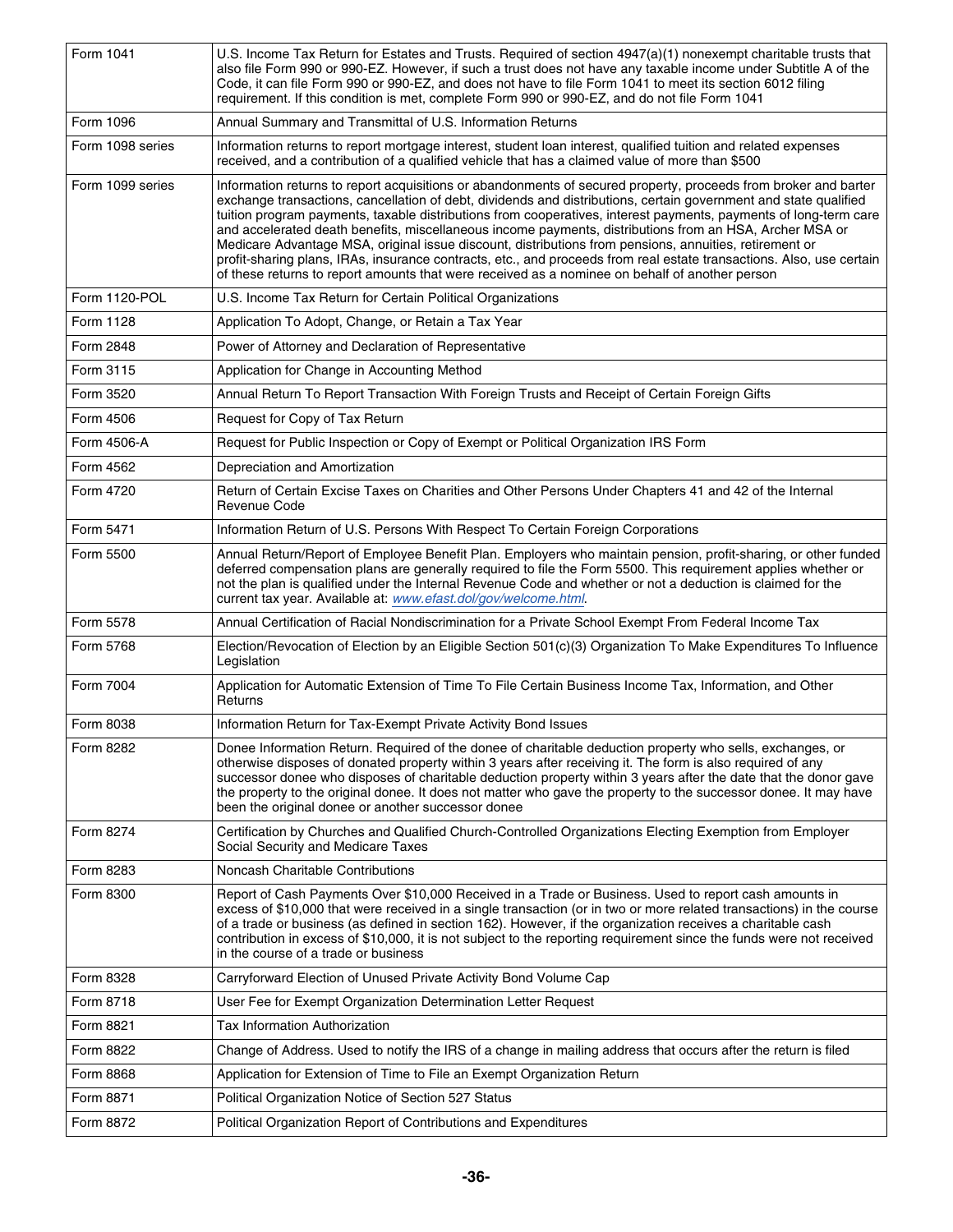| Form 8886         | Reportable Transaction Disclosure Statement                                                                                                     |
|-------------------|-------------------------------------------------------------------------------------------------------------------------------------------------|
| Form 8886-T       | Disclosure by Tax-Exempt Entity Regarding Prohibited Tax Shelter Transaction                                                                    |
| Form 8899         | Notice of Income from Donated Intellectual Property. Used to report net income from qualified intellectual<br>property to the IRS and the donor |
| Form SS-4         | Application for Employer Identification Number                                                                                                  |
| Form TD F 90-22.1 | Report of Foreign Bank and Financial Accounts                                                                                                   |

### **Helpful Publications**

| Publication 15      | (Circular E), Employer's Tax Guide                                     |
|---------------------|------------------------------------------------------------------------|
| Publication 15-A    | Employer's Supplemental Tax Guide                                      |
| Publication 463     | Travel, Entertainment, Gift, and Car Expenses                          |
| Publication 525     | Taxable and Nontaxable Income                                          |
| Publication 526     | <b>Charitable Contributions</b>                                        |
| Publication 538     | Accounting Periods and Methods                                         |
| Publication 557     | Tax-Exempt Status for Your Organization                                |
| Publication 561     | Determining the Value of Donated Property                              |
| Publication 598     | Tax on Unrelated Business Income of Exempt Organizations               |
| Publication 892     | Exempt Organization Appeal Procedures for Unagreed Issues              |
| Publication 910     | IRS Guide to Free Tax Services                                         |
| Publication 946     | How To Depreciate Property                                             |
| Publication 947     | Practice Before the IRS and Power of Attorney                          |
| Publication 1771    | Charitable Contributions - Substantiation and Disclosure Requirements  |
| Publication 1779    | Independent Contractor or Employee Brochure                            |
| Publication 1828    | Tax Guide for Churches and Religious Organizations                     |
| Publication 3079    | Tax-Exempt Organizations and Gaming                                    |
| Publication 3386    | Tax Guide for Veterans' Organizations                                  |
| Publication 3833    | Disaster Relief, Providing Assistance through Charitable Organizations |
| Publication 4220    | Applying for 501(c)(3) Tax-Exempt Status                               |
| Publication 4221-PC | Compliance Guide for 501(c)(3) Public Charities                        |
| Publication 4221-PF | Compliance Guide for 501(c)(3) Private Foundations                     |
| Publication 4302    | A Charity's Guide to Vehicle Donations                                 |
| Publication 4303    | A Donor's Guide to Vehicle Donations                                   |
| Publication 4630    | <b>Exempt Organizations Products and Services Navigator</b>            |

**Trust fund recovery penalty.** If certain excise, income, The penalty is equal to the unpaid trust fund tax. See Pub. social security, and Medicare taxes that must be collected or 15 (Circular E), Employer's Tax Guide, for more details, withheld are not collected or withheld, or these taxes are not including the definition of responsible paid to the IRS, a trust fund recovery penalty may apply. The trust fund recovery penalty may be imposed on all persons (including volunteers) who the IRS determines were responsible (including volunteers) who the IRS determines were responsible **Appendix G: Use of Form 990 or 990-EZ** for collecting, accounting for, and paying over these taxes, and

not participate in the day-to-day or financial activities of the 501(c)(3) organizations, but some of the other types of section<br>organization, and do not have actual knowledge of the failure to 501(c) organizations are als organization, and do not have actual knowledge of the failure to 501(c) organizations are also affected. If the organization uses collect, account for, and pay over these taxes. However, the Form 990 or 990-EZ to satisfy s collect, account for, and pay over these taxes. However, the Form 990 or 990-EZ to satisfy state or local filing requirements<br>preceding sentence does not apply if it results in no person such as those under state charitabl preceding sentence does not apply if it results in no person such as those under state charitable for the penalty. being liable for the penalty.

# **To Satisfy State Reporting Requirements**

This penalty does not apply to volunteer unpaid members of<br>any board of trustees or directors of a tax-exempt organization,<br>if these members are solely serving in an honorary capacity, do<br>not participate in the day-to-day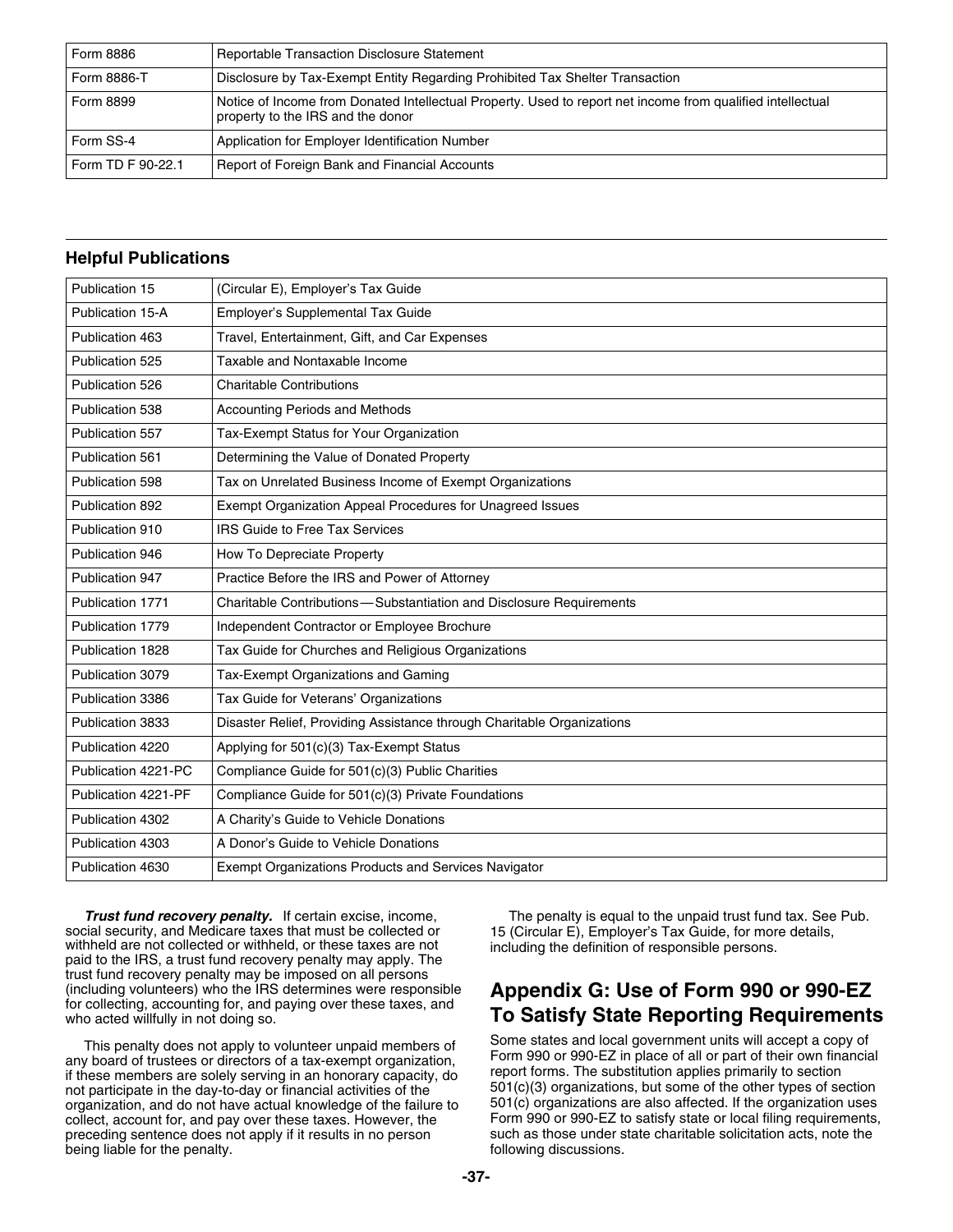### **Determine State Filing Requirements The Method of Accounting**

states and other jurisdictions in which it does business to determine their specific filing requirements. Doing business in a jurisdiction can include any of the following: (a) soliciting jurisdiction can include any of the following: (a) soliciting<br>contributions or grants by mail or otherwise from individuals,<br>businesses, or other charitable organizations; (b) conducting<br>programs; (c) having employees with

Some or all of the dollar limitations applicable to Form 990 or Schedule B to report on tax-deductible and non-tax-deductible<br>990-EZ when filed with the IRS may not apply when using Form contributions. See Schedule B and i 990-EZ when filed with the IRS may not apply when using Form contributions. See Schedule B and its instructions to determine 990-EZ when filed with the IRS may not apply when using Form whether Schedule B must be filed. Se 990 or 990-EZ in place of state or local report forms. Examples whether Schedule B must be filed. See also the Schedule B<br>of the IRS dollar limitations that do not meet some state instructions for the public inspection rul of the IRS dollar limitations that do not meet some state form.<br>
requirements are the normally \$50,000 gross receipts minimum<br>
that creates an obligation to file with the IRS and the \$100,000 **Solicitation of Nondeductible** that creates an obligation to file with the IRS and the \$100,000 minimum for listing independent contractors in Form 990, Part instructions to Form 990, Part V, line 6 for rules on public notice<br>VII. Section B, or Form 990-EZ, Part VI, line 51. come of non-deductibility when soliciting

**Additional Information May Be Required**<br>
State or local filing requirements may require the organization<br>
to attach to Form 990 or 990-EZ one or more of the following:<br>
(a) additional financial statements, such as a compl of functional expenses or a statement of changes in net assets; • Fundraising solicitations, (b) notes to financial statements; (c) additional financial  $\bullet$  Tickets. schedules; (d) a report on the financial statements by an  $\bullet$  Receipts, or independent accountant; and (e) answers to additional<br>questions and other information. Each jurisdiction may require<br>the additional material to be presented on forms they provide.<br>the additional material to be presented on The additional information does not have to be submitted with the Form 990 or 990-EZ filed with the IRS.

Even if the Form 990 or 990-EZ that the organization files with the IRS is accepted by the IRS as complete, a copy of the same return filed with a state will not fully satisfy that state's same return filed with a state will not fully satisfy that state s<br>
filing requirement if (1) required information is not provided,<br>
including any of the additional information discussed above, or<br>
(2) the state determines  $(2)$  the state determines that the form was not completed by following the applicable Form 990 or 990-EZ instructions or supplemental state instructions. In such case, the state may ask<br>the organization to provide the missing information or to submit<br>the organization to provide the missing information or to submit<br>outside fundraisers, materi an amended return. For each fundraising event, the organization must keep

To ensure that all organizations report similar transactions<br>uniformly, many states require that contributions, gifts, grants,<br>similar amounts, and functional expenses be reported<br>according to the AICPA industry audit and according to the AICPA industry audit and accounting guide, Not-Formantic Contributions, Not-Poster, 2003), (Washington, DC, National Health Council, Inc., 1998, 4th file. Also, an organization that files Schedule B must report edition).

Even though donated services and facilities may be reported as<br>
terms of revenue and expense in certain circumstances, many<br>
states and the IRS do not permit the inclusion of those amounts<br>
in Parts VIII and IX of Form 990 (except for such donations by a governmental unit) in Schedule<br>A (Form 990 or 990-EZ). The optional reporting of donated<br>senvices and facilities is discussed in the instructions for Part III Moncash Charitable Contribution services and facilities is discussed in the instructions for Part III complete the Form 8283 and return it so the donor can get a form 8283 and return it so the donor can get a

amended Form 990 or 990-EZ with the IRS, it must also send a in section 170(c) (except a private foundation) that receives or copy of the information or amended return to any state with accrues net income from a qualified copy of the information or amended return to any state with which it filed a copy of Form 990 or 990-EZ originally to meet contribution must file Form 8899, Notice of Income from<br>that state's filing requirement. If a state requires the *Donated Intellectual Property*. See Form 990, organization to file an amended Form 990 or 990-EZ to correct<br>
conflicts with the Form 990 or 990-EZ instructions, the includes any part of the 10-year period beginning on the c conflicts with the Form 990 or 990-EZ instructions, the includes any part of the 10-year period beginning on the date of<br>organization must also file an amended return with the IRS. contribution but not for any tax years in

The organization can consult the appropriate officials of all Most states require that all amounts be reported based on the states require that all amounts be reported based on the states require that all amounts be report

**Monetary Tests May Differ**<br>Some or all of the dollar limitations applicable to Form 990 or Schedule B to report on tax-deductible and non-tax-deductible

of non-deductibility when soliciting nondeductible contributions.

- 
- 
- 
- 

| <b>IF</b>                                                 | THEN                                          |
|-----------------------------------------------------------|-----------------------------------------------|
| The organization<br>advertises its<br>fundraising events, | It must keep samples of the advertising copy. |

Use Of Audit Guides May Be Required<br> **The property of the portion** payment received from patrons that is not deductible; that is, the retail value of the

Not-for-Profit Organizations (New York, NY, AICPA, 2003),<br>supplemented by Standards of Accounting and Financial file Schedule M to report certain noncash (property)<br>Reporting for Voluntary Health and Welfare Organizations

**Donated Services And Facilities**<br>Even though denoted contines and facilities may be reperted as *Dispositions of donated property.* If an organization

charitable contribution deduction. The organization should keep **Amended Returns** a copy for its records. See Form 8283 for more details.

If the organization submits supplemental information or files an *Qualified intellectual property.* An organization described amended Form 990 or 990-EZ with the IRS, it must also send a in section 170(c) (except a priva Donated Intellectual Property. See Form 990, Part V, line 7g. contribution but not for any tax years in which the legal life of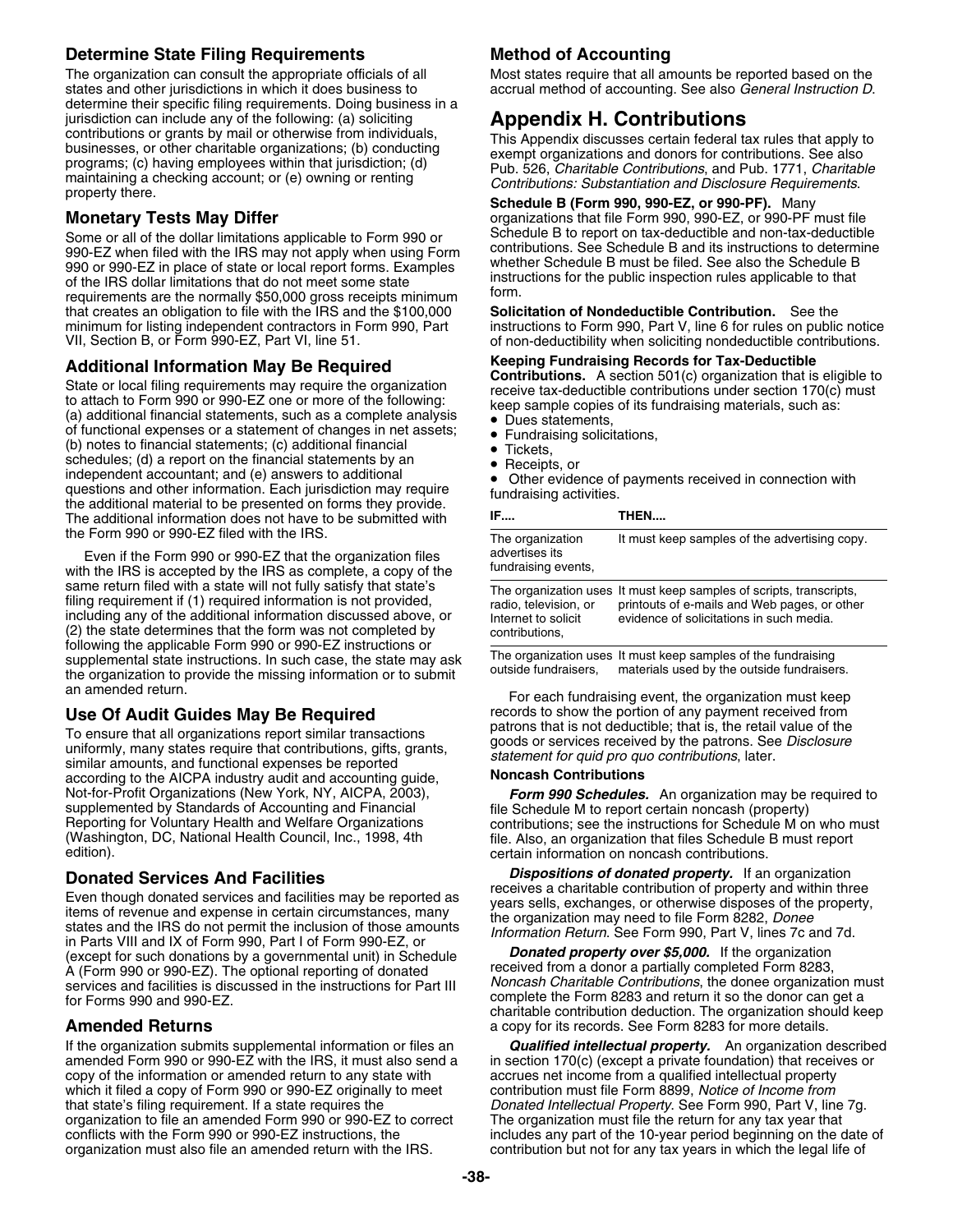the qualified intellectual property has expired or the property 1. Be written.

A donee organization reports all income from donated qualified intellectual property as income other than contributions qualified intellectual property as income other than contributions (for example, royalty income from a under section  $170(m)(1)$ , and a donee is not required to comply Donor's contribution with the substantiation requirements of section 170(f)(8) with **Less**

*Motor vehicles, boats, and airplanes.* Special rules apply **Equals** to charitable contributions of motor vehicles, boats, or airplanes with a claimed value of more than \$500. See Form 990, Part V,<br>
line 7h; section 170(f)(12); Pub. 4302, A Charity's Guide to<br>
Vehicle Donations; and the Instructions for Form 1098-C,<br>
Contributions of Motor Vehicles, Boats *Contributions of Motor Vehicles, Boats, and Airplanes.* 1. Goods or services with insubs<br>2. Certain membership benefits,

**Partnership, or** Record **Exercise ping for cash, check, or other monetary and the partnership, or charitable gifts.** To deduct a contribution of cash, check, or all intangible religious benefits.<br>
other monetary gift (r other monetary gift (regardless of the amount), a donor must<br>
maintain a bank record or a written communication from the sections 1.170A-1, 1.170A-13, and 1.6115-1. maintain a bank record or a written communication from the donee organization showing the donee's name, date, and<br>amount of the contribution. See section 170(f)(17). In the case<br>of a lump-sum contribution (rather than a contribution by payroll<br>deduction) made through the Combined

**Acknowledgment to substantiate charitable**<br> **Cost basis.** If a taxpayer makes a payment of \$48.50 or<br>
donor of a charitable contribution of \$250 or more cannot take<br>
an income tax deduction unless the donor obtains the<br>
o organization's acknowledgment to substantiate the charitable<br>
contribution. See section 170(f)(8) and Regulations section<br>
1.170A-13(f). A charitable organization that receives a payment<br>
made as a contribution is treated made as a contribution is treated as the donee organization for **FMV basis.** It a taxpayer makes a payment to a charitable this purpose even if the organization (according to the donor's organization in a fundraising campa instructions or otherwise) distributes the amount received to with a FMV of not more than 2% of the amount of the payment, one or more charities.<br>
or \$97, whichever is less, the benefits received have

- 
- 
- 
- 

- 
- 
- 

**Exception.** The written acknowledgment need not include a good faith estimate of value for goods or services given to the depending the membership period such as:<br>donor if they are:  $\frac{1}{2}$  a. Free or discounted admissi

- 1. Goods or services with insubstantial value.<br>
2. Certain membership benefits.<br>
2. Admission to events that are
- 

2. Certain membership benefits.<br>
3. Goods or services described in (1) or (2) given to the<br>
employees of a donor organization or the partners of a donor<br>
partnership.<br>
4. Intangible religious benefits.<br>
4. Intangible relig

failed to produce net income.<br>A donee organization reports all income from donated goods or services given in return for the donor's contribution.

regard to any donor's additional deductions. See Pub. 526. The organization's money, goods, and services given in return

- 
- 

**Substantiation and Disclosure Requirements for Charitable** 3. Goods or services described in (1) or (2) given to the **Contributions.** Exercise the partners of a donor employees of a donor organization or the partners of a donor<br>
partnership, or

insubstantial value in determining the taxpayer's contribution.

The organization's acknowledgment must: *The dollar amounts given above are applicable to tax year* 1. Be written. *2011 under Rev. Proc. 2010-40, 2010-46 I.R.B. 663. They are* 2. Be contemporaneous. *adjusted annually for inflation .*

3. State the amount of any cash it received. When a donee organization provides a donor only with 4. State: goods or services having insubstantial value under Rev. Proc. a. Whether the organization gave the donor any intangible<br>
religious benefits (no valuation needed).<br>
b. Whether the organization gave the donor any goods or<br>
b. Whether the organization gave the donor any goods or<br>
servic

5. Describe goods or services the organization:<br>a. Received (no valuation needed).<br>b. Gave (good faith estimate of value needed). exchange for a payment of \$75 or less per year that consist of:

- 
- 
- 
- 

**Example 1.** E offers a basic membership benefits package for \$75. The package gives members the right to buy tickets in These exceptions are defined below.<br> **Disclosure statement for** *quid pro quo* **contributions.** If the<br>
organization receives a *quid pro quo* contribution of more than<br>
\$75, the organization must provide a disclosure statem donor. See section 6115.<br>The organization's disclosure statement must: in return for a payment of \$150 or more. F accepts the preferred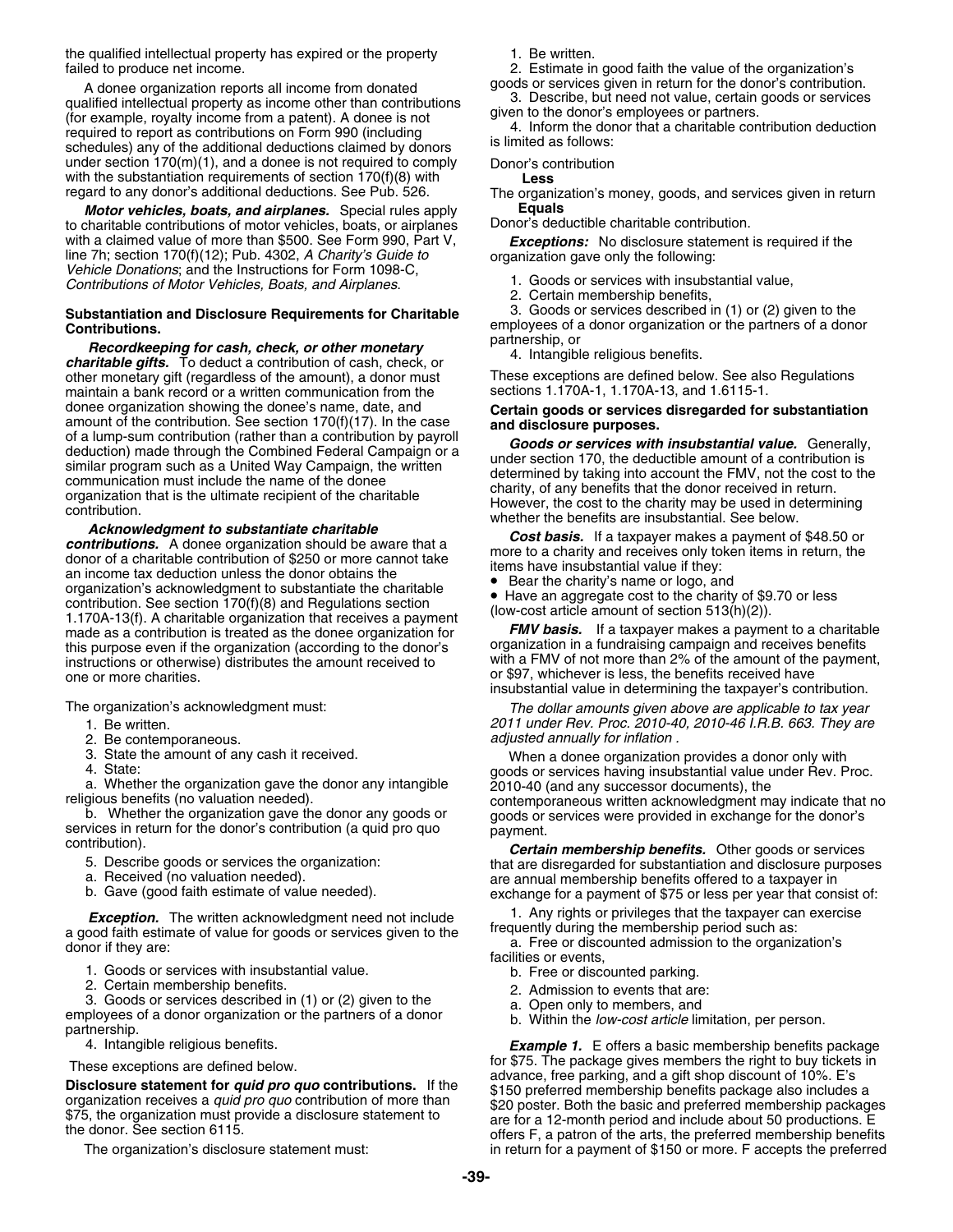membership benefits package for \$300. E's written acknowledgment satisfies the substantiation requirement if it<br>describes the poster, gives a good faith estimate of its FMV taxpayer is treated as a separate contribution. describes the poster, gives a good faith estimate of its FMV

acknowledgment need state only that no goods or services

*Example 3.* G Theater Group performs four plays. Each play is performed twice. Non-members can purchase a ticket for \$15. For a \$60 membership fee, however, members are offered taxpayer must substantiate.<br>free admission to any of the performances. H makes a payment

*Certain goods or services provided to donor's* **matching payment.**<br>*employees or partners.* **Certain goods or services provided to <b>proprovided** being

**Example.** Museum J offers a basic membership benefits meet both requirements with the same written document, an package for \$40. It includes free admission and a 10% gift shop discount. Corporation K makes a \$50,000 payme return, J offers K's employees free admission, a t-shirt with J's<br>
logo that costs J \$4.50, and a 25% gift shop discount. Because<br>
the free admission is offered in both benefit packages and the<br>
value of the t-shirts is in t-shirts. However, because the 25% gift shop discount to K's<br>
employees differs from the 10% discount offered in the basic<br>
membership benefits package, J's disclosure statement must<br>
a concert ticket valued at \$40 (a quid

- To value a donation, and
- To obtain an organization's written acknowledgment • To obtain an organization's written acknowledgment events will not be aggregated for purposes of the \$75 threshold.<br>Substantiating the donation. **Example 2000** or the stimate. An organization may use any

acknowledgment of a donation. Letters, postcards, or computer of goods or services provided by that organization in<br>generated forms may be acceptable. The acknowledgment consideration for a taxpayer's payment to that organ generated forms may be acceptable. The acknowledgment consideration for a taxpayer's payment to that organization. A<br>must, however, provide sufficient information to substantiate the good faith estimate of the value of goo must, however, provide sufficient information to substantiate the good faith estimate of the value of goods or services that a<br>amount of the deductible contribution. The organization may not generally available in a commer amount of the deductible contribution. The organization may either: determined by reference to the FMV of similar or comparable

• Provide separate statements for each contribution of \$250 or goods or services. Goods or services may be similar or

• Furnish periodic statements substantiating contributions of of the goods or services that are being valued. \$250 or more. **Goods or services.** Goods or services include:

Separate contributions of less than \$250 are not subject to the  $\bullet$  Property, requirements of section 170(f)(8), regardless of whether the  $\bullet$  Services requirements of section 170(f)(8), regardless of whether the • Services, sum of the contributions made by a taxpayer to a donee • Benefits, and organization during a tax year equals \$250 or more. • Privileges.

**Contemporaneous.** A written acknowledgment is **a consideration for.** A donee organization provides contemporaneous if the donor obtains it on or before the earlier of:<br>of:<br>of:

• The due date (including extensions) for filing the donor's

 A pledge card or other document from the donee organization that shows its name. For contributions of \$250 or • Admission to a religious ceremony, and more, the document must state that the donee organization • *De minimis* tangible benefits, such as wine provided in provides no goods or services for any payroll contributions. provides no goods or services for any payroll contributions.

(\$20), and disregards the remaining membership benefits. *Substantiation of payments to a college or university for* **Example 2.** In *Example 1*, if F received only the basic *the right to purchase tickets to athletic events.* **The right to membership package for its \$300 payment, E's <b>purchase tickets for an athletic event is valued at** purchase tickets for an athletic event is valued at 20% of the payment.

were provided.<br>**Example 3.** G Theater Group performs four plays. Each **Example.** When a taxpayer pays \$312.50 for the right to purchase tickets for an athletic event, the right is valued at \$62.50. The remaining \$250 is a charitable contribution that the

free admission to any of the performances. H makes a payment<br>of \$350 and accepts this membership benefit. Because of the<br>limited number of performances, the membership privilege<br>cannot be exercised frequently. Therefore, G

**employees or partners.** Certain goods or services provided to<br>
employees of donor organizations or partners of donor<br>
partnerships may be disregarded for substantiation and<br>
disclosure purposes. Nevertheless, the donee or

a concert ticket valued at \$40 (a quid pro quo contribution). In this example, \$60 would be deductible. Because the donor's describe the 25% discount, but need not estimate its value.<br>payment exceeds \$75, the organization must furnish a<br>payment exceeds \$75, the organization must furnish a **Definitions.** *Perinitions. Perinitions.* **The organization must function must function must function must further than**  $\alpha$  **disclosure statement even though the taxpayer's deductible Substantiation.** It is the responsibility of the donor: amount does not exceed \$75. Separate payments of \$75 or less made at different times of the year for separate fundraising

Good faith estimate. An organization may use any There is no prescribed format for the organization's written reasonable method in making a good faith estimate of the value<br>showledgment of a donation, Letters, postcards, or computer of goods or services provided by that more, or<br>• Comparable even though they do not have the unique qualities<br>• Furnish periodic statements substantiating contributions of the goods or services that are being valued.

- Cash,
- 
- 
- 
- 

• The date the donor files the original return for the tax year in organization, the taxpayer receives, or expects to receive, which the contribution was made; or goods or services in exchange for that payment.

• The due date (including extensions) for filing the donor's<br>
original return for that year.<br> **Substantiation of payroll contributions.** An organization<br>
may substantiate an employee's contribution by deduction from<br>
its p

A pay stub, Form W-2, or other document showing a<br>
A pay stub, Form W-2, or other document showing a<br>
contribution to a done organization, together with<br>  $\therefore$  A play stub, Form W-2, or other document showing a<br>  $\therefore$  A pl

- 
-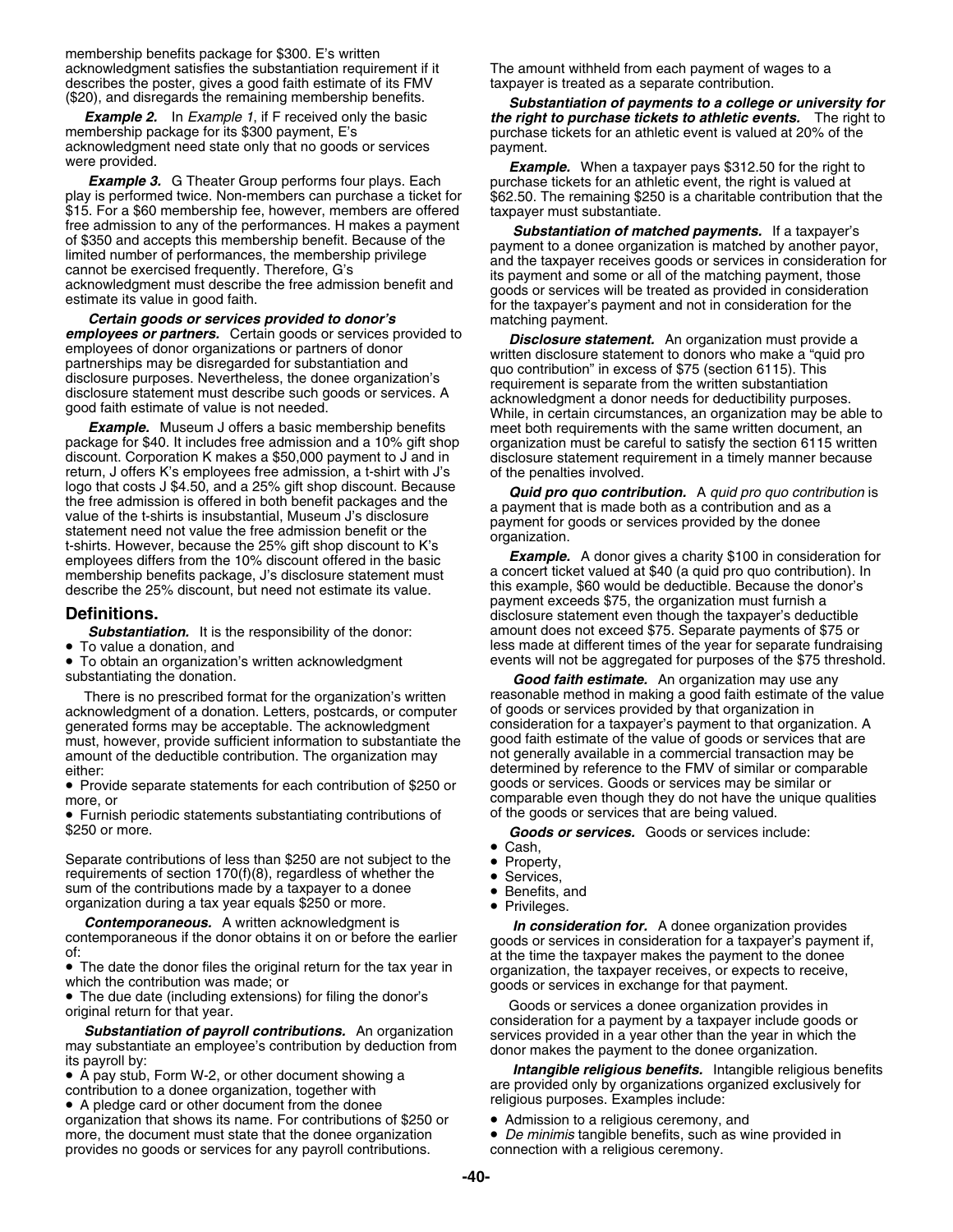**Penalties.** A charity that knowingly provides a false **Time For Filing May Differ**<br>substantiation acknowledgment to a donor may be subject to<br>the penalties under section 6701 for aiding and abetting an<br>understatement of t

Charities that fail to provide the required disclosure<br>**statement for a quid pro quo contribution** of more than \$75 will per fundraising event or mailing. The charity may avoid the penalty if it can show that the failure was due to reasonable cause (section 6714).

The Form 990 or 990-EZ information made available for public inspection by the IRS may differ from that made available by incur a penalty of \$10 per contribution, not to exceed \$5,000 inspection by the IRS may differ from that made available by<br>per fundraising event or mailing. The charity may avoid the the states, such as Schedule B (Form 99

**Paperwork Reduction Act Notice.** We ask for the information on these instructions to carry out the Internal Revenue laws of the United States. You are required to give us the information. We need it to ensure that you are complying with these laws and to allow us to figure and collect the right amount of tax.

You are not required to provide the information requested on a form that is subject to the Paperwork Reduction Act unless the form displays a valid OMB control number. Books or records relating to a form or its instructions must be retained as long as their contents may become material in the administration of any Internal Revenue law. Generally, tax returns and return information are confidential, as required by section 6103.

The time needed to complete and file this form and related schedules will vary depending on individual circumstances. The estimated average times are:

| <b>Form</b>                                 | Recordkeeping   | Learning about the law or<br>the form | Preparing<br>the<br>form | Copying, assembling,<br>and sending the form<br>to the IRS |
|---------------------------------------------|-----------------|---------------------------------------|--------------------------|------------------------------------------------------------|
| 990-EZ                                      | 33 hr., 57 min. | 11 hr., 33 min.                       | 14 hr., 28 min.          | 32 min.                                                    |
| Schedule A (Form 990 or 990-EZ)             | 39 hr., 56 min. | 6 hr., 51 min.                        | 7 hr., 48 min.           | .                                                          |
| Schedule B (Form 990, 990-EZ, or<br>990-PF) | 5 hr., 58 min.  | 1 hr., 35 min.                        | 1 hr., 45 min.           |                                                            |
| Schedule C (Form 990 or 990-EZ)             | 22 hr., 0 min.  | 42 min.                               | 1 hr., 5 min.            | .                                                          |
| Schedule E (Form 990 or 990-EZ)             | 5 hr., 30 min.  | 53 min.                               | 1 hr., 1 min.            | .                                                          |
| Schedule G (Form 990 or 990-EZ)             | 24 hr., 9 min.  | 24 min.                               | 48 min.                  |                                                            |
| Schedule L (Form 990 or 990-EZ)             | 5 hr., 30 min.  | 1 hr., 5 min.                         | 1 hr., 13 min.           | .                                                          |
| Schedule N (Form 990 or 990-EZ)             | 7 hr., 53 min.  | 42 min.                               | 51 min.                  | - - - - -                                                  |
| Schedule O (Form 990 or 990-EZ)             | 43 min.         | - - - - -                             | - - - - -                | .                                                          |

*Comments and suggestions.* We welcome your comments about these instructions and your suggestions for future editions. You can write to us at the following address:

Internal Revenue Service Business Forms and Publications Branch SE:W:CAR:MP:M:S 1111 Constitution Ave. NW, IR-6526 Washington, DC 20224

We respond to many letters by telephone. Therefore, it would be helpful if you would include your daytime phone number, including the area code, in your correspondence.

You can email us at *[\\*taxforms@irs.gov.](mailto:http://taxforms@irs.gov)* Please put "Publications Comment" on the subject line. You can also send us comments from *[www.irs.gov/formspubs/index](http://www.irs.gov/formspubs/)*, select "Comment on Tax Forms and Publications" under "Information about."

Although we cannot respond individually to each comment received, we do appreciate your feedback and will consider your comments as we revise our tax products.

Do not send the form to this address. Instead, see *When, Where, and How to File,* in *General Instruction D.*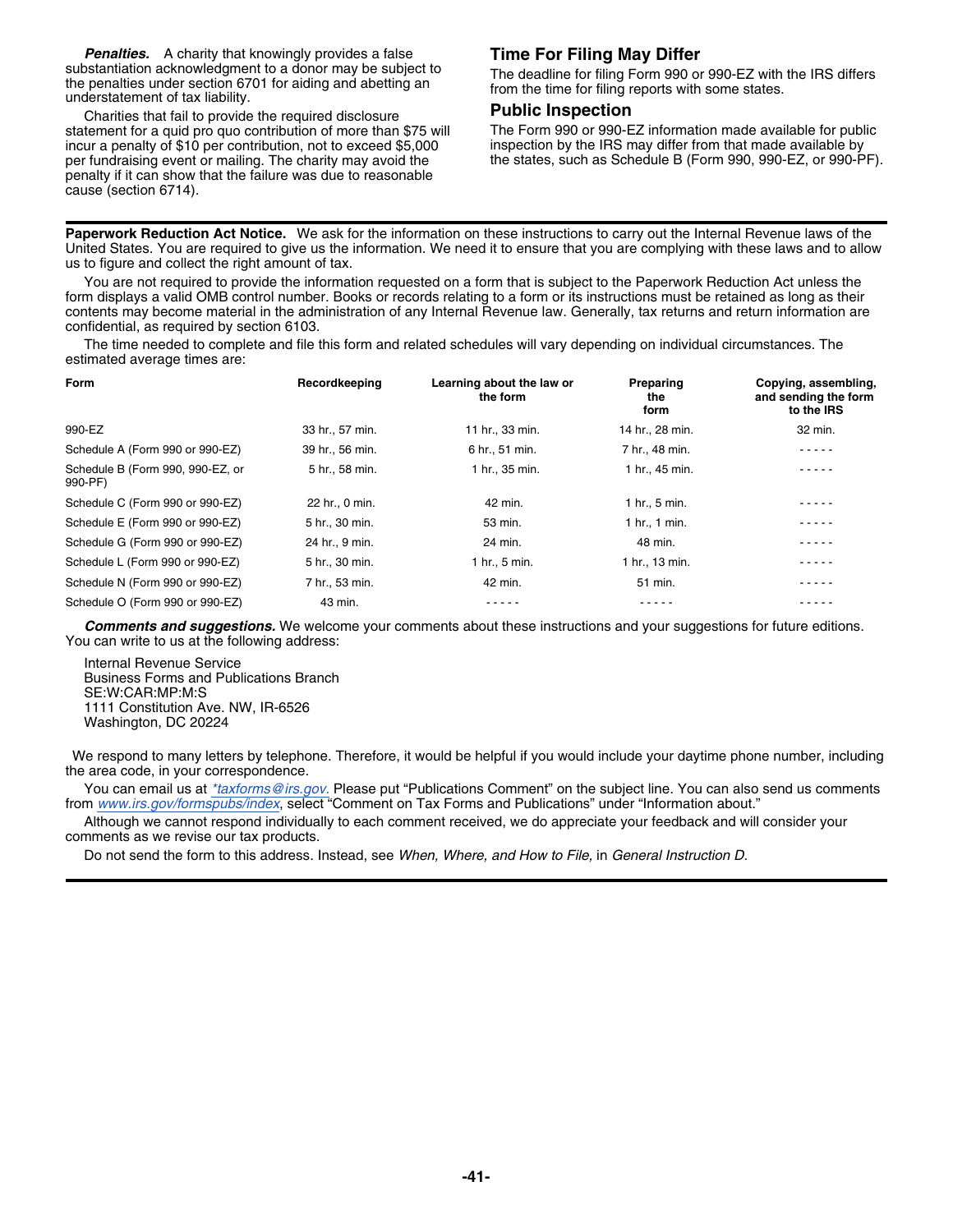### **Index**

| Accounting:                                                                     |                                                                                    |                                                                                   |
|---------------------------------------------------------------------------------|------------------------------------------------------------------------------------|-----------------------------------------------------------------------------------|
|                                                                                 | Reasonable 31, 32                                                                  |                                                                                   |
|                                                                                 |                                                                                    | Five highest compensated employees  22                                            |
|                                                                                 |                                                                                    | Fixed payment  32                                                                 |
|                                                                                 |                                                                                    |                                                                                   |
|                                                                                 | Contracts:                                                                         | Foreign organization (See Organization)                                           |
|                                                                                 |                                                                                    |                                                                                   |
|                                                                                 |                                                                                    | Form 1023, Application for Recognition of                                         |
| Website $\ldots \ldots \ldots \ldots \ldots \ldots \ldots \ldots \ldots \ldots$ | Contributors:                                                                      | Exemption Under Section 501(c)(3) of the                                          |
|                                                                                 |                                                                                    | Internal Revenue Code  3                                                          |
| AKA or a.k.a. (See Name and address)                                            |                                                                                    | Form 1024, Application for Recognition of                                         |
|                                                                                 | Controlling organization $\ldots \ldots \ldots \ldots \overline{3}, \overline{21}$ | Exemption Under Section 501(a) or for                                             |
|                                                                                 |                                                                                    | Determination Under Section 120  3                                                |
| Annual information return 2, 29                                                 |                                                                                    | Form 1041, U.S. Income Tax Return for                                             |
|                                                                                 |                                                                                    |                                                                                   |
|                                                                                 | D                                                                                  | Form 1065, U.S. Return of Partnership                                             |
| Appendix:                                                                       | Deferred compensation  13, 16, 35                                                  |                                                                                   |
| Appendix A Exempt Organizations<br>Reference Chart  24                          |                                                                                    | Form 1099-MISC, Miscellaneous Income,                                             |
| Appendix B How to Determine Whether an <sup>-</sup>                             |                                                                                    |                                                                                   |
| Organization's Gross Receipts are                                               |                                                                                    | Form 1120-POL, U.S. Income Tax Return for                                         |
| Normally \$50,000 (or \$5,000) or                                               |                                                                                    | Certain Political Organizations  19                                               |
|                                                                                 |                                                                                    | Form 1128, Application To Adopt, Change,                                          |
| Appendix C Special Gross Receipts Tests                                         | Disqualified person  30                                                            | or Retain a Tax Year                                                              |
| for Determining Exempt Status of Section                                        |                                                                                    | Form 3115, Application for Change in                                              |
| $501(c)(7)$ and $501(c)(15)$                                                    |                                                                                    | Accounting Method  4                                                              |
| Organizations  26                                                               |                                                                                    | Form 4506, Request for Copy of Tax                                                |
| Appendix D Public Inspection of                                                 | Dividends 11, 20                                                                   |                                                                                   |
|                                                                                 |                                                                                    | Form 4506-A, Request for Public Inspection                                        |
| Appendix E Section 4958 Excess Benefit                                          | Donations:                                                                         | or Copy of Exempt or Political                                                    |
|                                                                                 |                                                                                    | Organization IRS Form  27                                                         |
| Appendix F Forms and Publications To File                                       |                                                                                    | Form 4720, Return of Certain Excise Taxes<br>on Charities and Other Persons Under |
|                                                                                 |                                                                                    | Chapters 41 and 42 of the Internal                                                |
| Appendix G Use of Form 990 or 990-EZ To                                         | Donor advisor $\ldots \ldots \ldots \ldots \ldots \ldots 21.31$                    | Revenue Code  19, 20                                                              |
| Satisfy State Reporting                                                         |                                                                                    | Form 5500, Annual Return/Report of                                                |
|                                                                                 |                                                                                    | Employee Benefit Plan  4                                                          |
| Appendix H, Contributions  38                                                   |                                                                                    |                                                                                   |
|                                                                                 |                                                                                    | Form 8868, Application for Extension of                                           |
|                                                                                 |                                                                                    | Time To File an Exempt Organization                                               |
| Assets:                                                                         |                                                                                    |                                                                                   |
|                                                                                 |                                                                                    | Form 8886-T, Disclosure by Tax-Exempt                                             |
|                                                                                 | Е                                                                                  | Entity Regarding Prohibited Tax Shelter                                           |
|                                                                                 | Economic benefit:                                                                  |                                                                                   |
|                                                                                 |                                                                                    | Form 941, Employer's Quarterly Federal Tax                                        |
|                                                                                 |                                                                                    |                                                                                   |
|                                                                                 | Liability insurance premiums  32                                                   | Form 990-BL, Information and Initial Excise                                       |

| Books and records $\dots\dots\dots\dots\dots\dots$ 11, 20 |  |
|-----------------------------------------------------------|--|
|                                                           |  |
|                                                           |  |

| Candidates for public office 19, 2 |
|------------------------------------|
|                                    |
|                                    |
|                                    |
| Cash receipts and disbursements    |
| Certificates of deposit 11, 1      |
|                                    |
| Children:                          |
| Photographs of missing             |
|                                    |
| Church-affiliated organization     |
|                                    |

| Commercial co-venture  10                                                          |  |  |
|------------------------------------------------------------------------------------|--|--|
| Compensation <u>14, 16, 22, 23</u>                                                 |  |  |
|                                                                                    |  |  |
| Reasonable 31, 32                                                                  |  |  |
|                                                                                    |  |  |
|                                                                                    |  |  |
| Contemporaneous  32                                                                |  |  |
| Contracts:                                                                         |  |  |
|                                                                                    |  |  |
|                                                                                    |  |  |
| Contributors:                                                                      |  |  |
|                                                                                    |  |  |
| Controlled entity 3, $\overline{21}$                                               |  |  |
| Controlling organization $\ldots \ldots \ldots \ldots \overline{3}, \overline{21}$ |  |  |
|                                                                                    |  |  |
|                                                                                    |  |  |

| pendix:<br>Appendix A Exempt Organizations<br>24<br>Reference Chart<br>Appendix B How to Determine Whether an $\overline{\phantom{a}}$<br>Organization's Gross Receipts are<br>Normally \$50,000 (or \$5,000) or<br>Appendix C Special Gross Receipts Tests | Deferred compensation  13, 16, 35<br>Determination Letter  35                                                               | <u>Form Toos, O.O. Figurit of Family ship</u><br>$income$<br>Form 1099-MISC, Miscellaneous Income,<br>16<br>Form 1120-POL, U.S. Income Tax Return for<br>Certain Political Organizations  19<br>Form 1128, Application To Adopt, Change,<br>or Retain a Tax Year  4 |
|-------------------------------------------------------------------------------------------------------------------------------------------------------------------------------------------------------------------------------------------------------------|-----------------------------------------------------------------------------------------------------------------------------|---------------------------------------------------------------------------------------------------------------------------------------------------------------------------------------------------------------------------------------------------------------------|
| for Determining Exempt Status of Section<br>$501(c)(7)$ and $501(c)(15)$<br>Appendix D Public Inspection of                                                                                                                                                 |                                                                                                                             | Form 3115, Application for Change in<br>Form 4506, Request for Copy of Tax<br>Form 4506-A, Request for Public Inspection                                                                                                                                            |
| Appendix E Section 4958 Excess Benefit<br>Transactions $\ldots \ldots \ldots \ldots \ldots \ldots \ldots$ 30                                                                                                                                                | Donations:                                                                                                                  | or Copy of Exempt or Political<br>Organization IRS Form  27                                                                                                                                                                                                         |
| Appendix F Forms and Publications To File<br>Appendix G Use of Form 990 or 990-EZ To<br>Satisfy State Reporting                                                                                                                                             | Of use of property $\dots\dots\dots\dots\dots\dots\dots$<br>Donor advisor $\ldots \ldots \ldots \ldots \ldots \ldots 21,31$ | Form 4720, Return of Certain Excise Taxes<br>on Charities and Other Persons Under<br>Chapters 41 and 42 of the Internal<br>Revenue Code  19, 20                                                                                                                     |
| Appendix H, Contributions  38<br>plication for tax exemption $\ldots \ldots \ldots \overline{27}$                                                                                                                                                           | Supporting organization 31<br>Nondeductible $\ldots, \ldots, \ldots, \ldots, \frac{18}{18}$                                 | Form 5500, Annual Return/Report of<br>Employee Benefit Plan  4<br>Form 8868, Application for Extension of<br>Time To File an Exempt Organization                                                                                                                    |
| :sets:<br>14.15<br><b>NIA+</b>                                                                                                                                                                                                                              |                                                                                                                             | $Return \dots \dots \dots \dots \dots \dots \dots \dots \dots \dots$                                                                                                                                                                                                |

|                                                                               | Economic benefit:                                                 |                                             |
|-------------------------------------------------------------------------------|-------------------------------------------------------------------|---------------------------------------------|
|                                                                               |                                                                   | Form 941, Employer's Quarterly Federal Tax  |
|                                                                               | Interest on loans (foregone) $\ldots \ldots \ldots \frac{32}{32}$ |                                             |
|                                                                               | Liability insurance premiums $\ldots \ldots \ldots \frac{32}{32}$ | Form 990-BL. Information and Initial Excise |
|                                                                               |                                                                   | Tax Return for Black Lung Benefit Trusts    |
|                                                                               |                                                                   | and Certain Related Persons  4              |
| R                                                                             |                                                                   | Form 990-N, Electronic Notice (e-Postcard)  |
|                                                                               |                                                                   | for Tax-Exempt Organizations not            |
| Bank account $\ldots \ldots \ldots \ldots \ldots \ldots \ldots \overline{20}$ | Employer identification number (EIN)  8                           | Required To File Form 990 or                |
|                                                                               |                                                                   | Form 990-PF. Return of Private Foundation   |
|                                                                               | Excess benefit transaction  20, 30, 31, 33                        | or Section 4947(a)(1) Nonexempt             |
|                                                                               |                                                                   | Charitable Trust Treated as a Private       |
|                                                                               | Exempt purpose $\dots\dots\dots\dots\dots\dots\dots\dots$ 11      |                                             |
|                                                                               | Expenses:                                                         | Form 990-T, Exempt Organization Business    |
|                                                                               |                                                                   | Income Tax Return $\ldots$ 17, 19           |
|                                                                               |                                                                   | Form W-2, Wage and Tax Statement  16        |
|                                                                               |                                                                   |                                             |
|                                                                               | Extension of time to file                                         | Eund boloncoc<br>15                         |

| Candidates for public office $\,\dots\dots\dots\,19$ , 21<br>Capital contributions  19<br>Capital gains $\ldots \ldots \ldots \ldots \ldots \ldots \ldots \ldots \ldots$ 11 |                                      | FUTA (See Federal unemployment tax) |
|-----------------------------------------------------------------------------------------------------------------------------------------------------------------------------|--------------------------------------|-------------------------------------|
|                                                                                                                                                                             | Federal unemployment tax (FUTA)  14  |                                     |
| Cash receipts and disbursements $\ldots \ldots \ldots$                                                                                                                      | Federated fundraising agencies  10 G |                                     |
| Certificates of deposit 11, 14                                                                                                                                              | Fees:                                |                                     |
|                                                                                                                                                                             |                                      |                                     |
| Children:                                                                                                                                                                   |                                      | Governing documents  17             |
| Photographs of missing  2                                                                                                                                                   |                                      |                                     |
|                                                                                                                                                                             |                                      |                                     |
|                                                                                                                                                                             |                                      |                                     |
|                                                                                                                                                                             |                                      | Gross revenue (See Revenue)         |

# **A** Commercial co-venture .................. . 10 Registration ........................... . 10 Accountant ............................... . 7 Compensation ................ . 14, 16, 22, 23 Final return ............................... . 5 Accounting: Deferred .............................. . <sup>16</sup> Financial account ........................ . <sup>20</sup> Method ............................. . 4, 38 Reasonable ........................ . 31, 32 Fiscal year ............................... . <sup>4</sup> Five highest compensated employees  $\ldots$ . 22 Accounts payable ....................... . <sup>15</sup> Conformed copy ......................... . <sup>17</sup> Fixed payment .......................... . <sup>32</sup> Accounts receivable ..................... . <sup>15</sup> Contemporaneous ....................... . <sup>32</sup> Foreign country .......................... . <sup>5</sup> Foreign organization (See Organization) AKA or a.k.a. (*See* Name and address) Controlled entity ....................... . 3, 21 Form 1024, Application for Recognition of Exemption Under Section 501(a) or for Description of amendments ............. . <sup>5</sup> Copies .................................. . 28 Determination Under Section 120 ..... . 3 Annual information return Form 1041, U.S. Income Tax Return for .............. . 2, 29 Anti-abuse rule Estates and Trusts ................... . <sup>3</sup> .......................... . <sup>27</sup> **<sup>D</sup>** Form 1065, U.S. Return of Partnership Appendix: Deferred compensation ........... . 13, 16, 35 Income .............................. . <sup>4</sup> Appendix A Exempt Organizations Defined contribution plan ................. . <sup>16</sup> Form 1099-MISC, Miscellaneous Income, Reference Chart .................... . <sup>24</sup> Form 1120-POL, U.S. Income Tax Return for<br>Certain Political Organizations ........ 19 Donations: or Copy of Exempt or Political Appendix E Section 4958 Excess Benefit Of services ........................... . <sup>10</sup> Organization IRS Form .............. . <sup>27</sup> Transactions ........................ . <sup>30</sup> Form 4720, Return of Certain Excise Taxes on Charities and Other Persons Under Chapters 41 and 42 of the Internal Revenue Code ....................... 19, 20 Affiliates Form 8822, Change of Address ......... . <sup>7</sup> Application for tax exemption ............. . <sup>27</sup> .............................. . <sup>11</sup> Form 8868, Application for Extension of<br>Time To File an Exempt Organization Nondeductible Time To File an Exempt Organization ........................ . <sup>18</sup> Assets: Return ............................... . <sup>5</sup> Net ................................ . 14, 15 Form 8886-T, Disclosure by Tax-Exempt Other ................................. . <sup>15</sup> **<sup>E</sup>** Entity Regarding Prohibited Tax Shelter Total ................................. . <sup>15</sup> Economic benefit: Transaction ......................... . <sup>20</sup> Assistance to individuals ................. . <sup>13</sup> Disregarded ........................... . <sup>32</sup> Form 941, Employer's Quarterly Federal Tax Attachments ............................. . <sup>6</sup> Interest on loans (foregone) ............ . <sup>32</sup> Return .............................. . <sup>15</sup> Form 990-BL, Information and Initial Excise and Certain Related Persons ...........<br>Form 990-N, Electronic Notice (e-Postcard) Bingo ................................... . <sup>12</sup> EO Determinations ...................... . <sup>17</sup> Form 990-PF, Return of Private Foundation or Section 4947(a)(1) Nonexempt Charitable Trust Treated as a Private Books and records Exempt purpose ......................... . <sup>11</sup> Foundation .......................... . <sup>4</sup> ................... . 11, 20 Form 990-T, Exempt Organization Business<sup>-</sup><br>Income Tax Return ....................17, 19 Form W-2, Wage and Tax Statement  $\overline{\ldots}$ . 16 Rent .................................. . 14 Fringe benefits .......................... . 32 **C** Extension of time to file ................... . 5 Fund balances .......................... . 15 Calendar year .......................... . 4, 7 Fundraising ........................... . 9, 10

| Goods or services $\,\ldots\ldots\ldots\ldots\ldots\ldots\ldots\,1\overline{3}$ |  |
|---------------------------------------------------------------------------------|--|
| Governing documents  17                                                         |  |
|                                                                                 |  |
|                                                                                 |  |
| Gross rental income  11                                                         |  |
| Gross revenue (See Revenue)                                                     |  |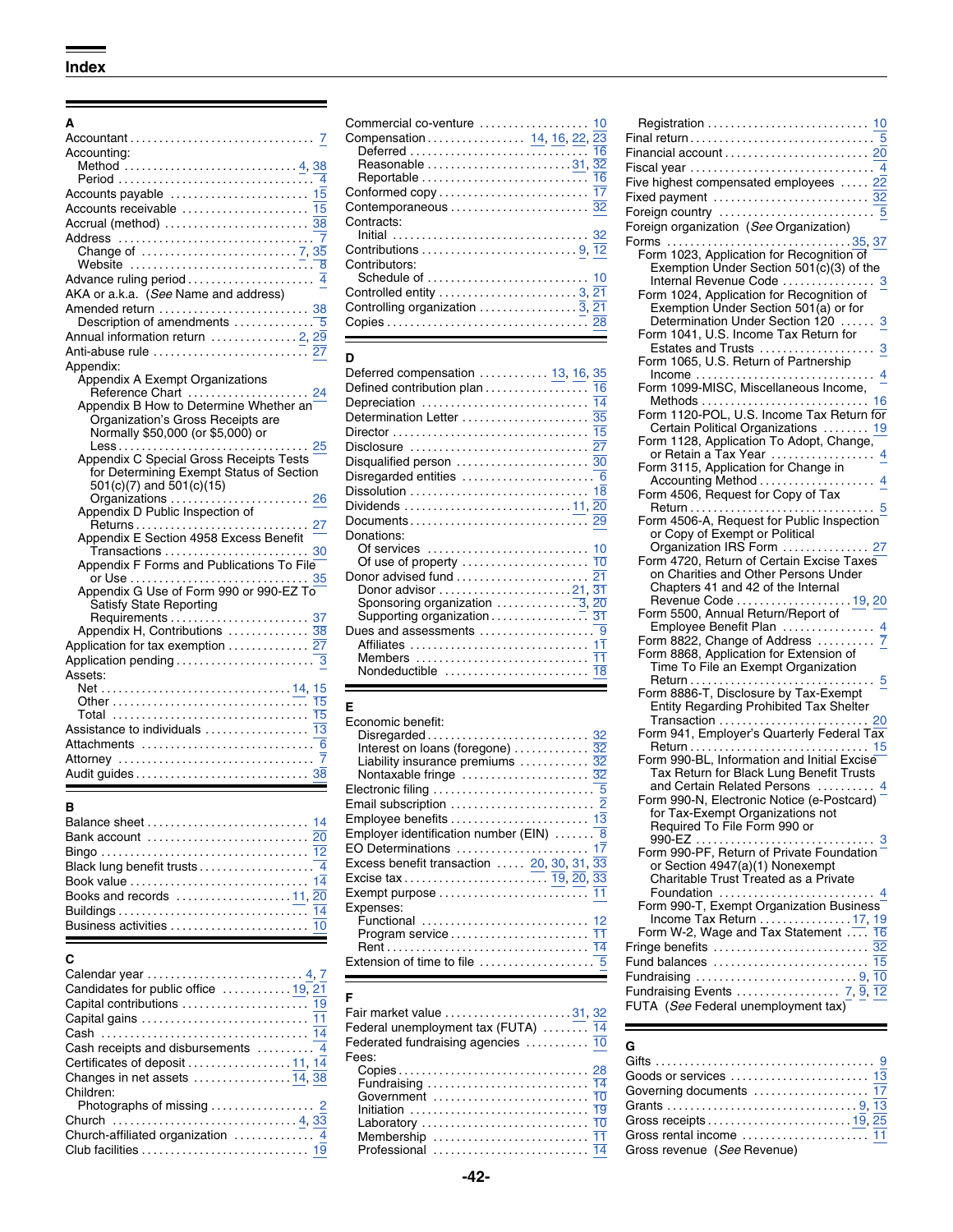| Group exemption number (GEN)  8 |  |
|---------------------------------|--|
|                                 |  |

### **<sup>H</sup>** Religious ............................ . 3, 4 Heath benefits ........................... . <sup>16</sup> Supporting .......................... . 3, 31 **<sup>S</sup>** Help ..................................... . <sup>2</sup> Organization managers .................. . <sup>33</sup> Salaries ................................. . <sup>13</sup> Helpful hints .............................. . <sup>2</sup> Organizing document .................... . <sup>17</sup> Sale: Helpful publications ...................... . <sup>37</sup> Other Assets (*See* Assets) Of assets ............................. . <sup>11</sup>

|                                           |                                                                    | Of securities $\ldots, \ldots, \ldots, \ldots, \ldots, \overline{11}$           |
|-------------------------------------------|--------------------------------------------------------------------|---------------------------------------------------------------------------------|
|                                           |                                                                    |                                                                                 |
|                                           |                                                                    | Savings 11, 14                                                                  |
| Independent contractors 14, 23            | Payments:                                                          | Savings accounts (See Savings)                                                  |
|                                           |                                                                    | Schedules 35.37                                                                 |
|                                           | Independent contractors  14                                        | Schedule A (Form 990 or 990-EZ), Public                                         |
|                                           |                                                                    | Charity Status and Public Support  22                                           |
|                                           |                                                                    | Schedule B (Form 990, 990-EZ, or 990-PF),<br>Schedule of Contributors  2, 8, 41 |
|                                           | Severance  32                                                      | Schedule C (Form 990 or 990-EZ), Political                                      |
| Investment:                               | To affiliates $\ldots, \ldots, \ldots, \ldots, \ldots, \ldots, 13$ | Campaign and Lobbying Activities  18.                                           |
|                                           |                                                                    |                                                                                 |
| Rental income encourage and all penalties |                                                                    | $Oshendule$ $E/Enum 000au 000$ $EZ$                                             |

| Key employee $\ldots \ldots \ldots \ldots \ldots \ldots \ldots \ldots \ldots$ 15 |  |
|----------------------------------------------------------------------------------|--|
|                                                                                  |  |
|                                                                                  |  |
|                                                                                  |  |
| Legislation 18,35                                                                |  |
|                                                                                  |  |
|                                                                                  |  |
| List of officers directors, trustees, and key                                    |  |
| List of required schedules and                                                   |  |
|                                                                                  |  |
| Lobbying:                                                                        |  |
|                                                                                  |  |

| Maintenance expense  14              |
|--------------------------------------|
|                                      |
|                                      |
|                                      |
| Membership dues and assessments (See |
| Dues and assessments)                |
| Miscellaneous expenses  14           |
| Miscellaneous income  16             |
|                                      |
|                                      |
| Mortgage interest (See Interest)     |

| Net assets (See Assets)          |  |
|----------------------------------|--|
|                                  |  |
|                                  |  |
|                                  |  |
| Nonfixed payments (See Payments) |  |
|                                  |  |
|                                  |  |
|                                  |  |

| Offices: |  |
|----------|--|
|          |  |
|          |  |

| Political 4, 19, 22, 27   |
|---------------------------|
|                           |
|                           |
|                           |
| Organization managers  33 |
| Organizing document  17   |
| Other Assets (See Assets) |
|                           |

# Mortgage<br>
Mortgage<br>
Mortgage<br>
Mortgage<br>
Mortgage<br>
Mortgage<br>
Mortgage<br>
Mortgage<br>
Mortgage<br>
Mortgage<br>
Mortgage<br>
Mortgage<br>
Mortgage<br>
Mortgage<br>
Mortgage<br>
Mortgage<br>
Mortgage<br>
Mortgage<br>
Mortgage<br>
Mortgage<br>
Mortgage<br>
Mortgage<br>
M **<sup>K</sup>** Phone Help .............................. . <sup>2</sup> Schedule G (Form 990 or 990-EZ), Political campaign activities .............. . <sup>21</sup> Supplemental Information Regarding Key employee ........................... . <sup>15</sup> Political expenditures  $\dots\dots\dots\dots\dots$  .  $\frac{19}{19}$ <br>Political organization (See Organization) Political organization (*See* Schedule L (Form 990 or 990-EZ), Organization) **<sup>L</sup>** Transactions With Interested Postage ................................ . <sup>14</sup> Land .................................... . <sup>14</sup> Persons ......................... . 19, 20 Printing ................................. . <sup>14</sup> Late filing Schedule N (Form 990 or 990-EZ), ................................ . <sup>6</sup> Prior period adjustment ................... . <sup>5</sup> Liquidation, Termination, Dissolution, or Legislation ........................... . 18, 35 Private delivery services .................. . <sup>5</sup> Significant Disposition of Assets .... . 5, 7, Liabilities, total .......................... . <sup>15</sup> Private foundation ........................ . <sup>4</sup> <sup>18</sup> Liquidation .............................. . <sup>18</sup> Professional fees (*See* Fees) Schedule O ...... . 4, 5, 6, 7, 13, 14, 15, 17, List of officers directors, trustees, and key Program services ........................ . <sup>10</sup> 20, 21, 22, 35, 41 employees ............................ . <sup>15</sup> Program-related investment (*See* Investment) School .................................. . <sup>22</sup> List of required schedules and Proxy tax ............................... . <sup>17</sup> Securities ............................ . 11, 14 attachments ............................ . <sup>6</sup> Public charity .......................... . 4, 21 Securities account ....................... . <sup>20</sup> Loans ................................... . <sup>19</sup> Public inspection ............... . 6, 27, 28, 41 SFAS 116, Accounting for Contributions Lobbying: Publications: Received and Contributions Made .... . 4, 9, Direct ................................. . <sup>18</sup> Helpful ................................ . <sup>37</sup> <sup>14</sup> Grassroots ............................ . <sup>18</sup> Pub. 15, Circular E Employer's Tax Shipping ................................ . <sup>14</sup> Lobbying expenses ...................... . <sup>17</sup> Guide .............................. . <sup>37</sup> Short accounting period or short year ...... . <sup>4</sup> Local or subordinate organizations ........ . <sup>28</sup> Deferred compensation .............. . <sup>16</sup> Signature ................................ . <sup>6</sup> Pub. 15-A, Employer's Supplemental Tax **M** Guide .............................. . 23 Block ................................. . 23 Pub. 1771, Charitable<br>Contributions - Substantiation and Contributions—Substantiation and Major disposition of assets ............... . <sup>18</sup> Social security number ................... . <sup>23</sup> Disclosure Requirements ............. . <sup>9</sup> Medicare taxes .......................... . <sup>14</sup> Social security taxes ..................... . <sup>14</sup> Pub. 1779, Independent Contractor or Membership benefits .................... . <sup>11</sup> Solicitation .............................. . <sup>10</sup> Employee ........................... . <sup>23</sup> Membership dues and assessments (*See* Specific Instructions ...................... . <sup>7</sup> Pub. 463, Travel, Entertainment, Gift, and Dues and assessments) Car Expenses ....................... . <sup>10</sup> State filing requirements ............... . 5, 38 Pub. 525, Taxable and Nontaxable Miscellaneous income ................... . 16 Income ............................. . <sup>22</sup> Statement of Program Service Pub. 526, Charitable Contributions ..... 9, 10 Pub. 557, Tax-Exempt Status for Your Mortgage interest (*See* Interest) Organization ......................... . <sup>6</sup> Substantial influence ..................... . <sup>31</sup> Pub. 598, Tax on Unrelated Business Substantiation ........................... . <sup>32</sup> Income of Exempt Organizations ..... . <sup>17</sup> Substitute forms ......................... . <sup>17</sup> **<sup>N</sup>** Pub. 946, How To Depreciate Supporting organization (*See* Organization) Name and address ....................... . <sup>7</sup> Property ............................ . <sup>14</sup> Sweepstakes ............................ . <sup>12</sup> Name change ............................ . <sup>7</sup> Pub. 947, Practice Before the IRS and Power of Attorney ............................. 23 Noncash contributions ................... . <sup>10</sup> Purpose of form .......................... . <sup>2</sup> **<sup>T</sup>**

| Notes receivable  13<br><u> 1980 - Jan Samuel Barbara, martin da shekara tsara 1980 - An tsara 1980 - An tsara 1980 - An tsara 1980 - An</u> | Related Organization (See Organization)                                       | Telephone number<br>Termination                                                                                                                          |
|----------------------------------------------------------------------------------------------------------------------------------------------|-------------------------------------------------------------------------------|----------------------------------------------------------------------------------------------------------------------------------------------------------|
| Occupancy 14<br>Offices:<br>Regional or district 28, 29                                                                                      | Rent Expenses (See Expenses)<br>Reportable compensation (See<br>Compensation) | Text message contribution<br>Total assets (See Assets)<br>Transfers:<br>To exempt non-charitable related<br>organizations<br>Trust, section $4947(a)(1)$ |

### Gross sales ............................. . 13 Organization: Revenue sharing transactions ............ . 33 Group exemption number (GEN) .......... . <sup>8</sup> Affiliated .............................. . <sup>31</sup> Revocation .............................. . <sup>34</sup> Group return ............................. . <sup>3</sup> Foreign ............................. . 3, 30 Rounding off ............................. . <sup>6</sup> Political ...................... . 4, 19, 22, 27 Royalties ......................... . 10, 11, 13

# Hours per week ......................... . <sup>16</sup> Of inventory ........................... . <sup>13</sup> Of merchandise ....................... . 12

| Schedule G (Form 990 or 990-EZ),<br>Supplemental Information Regarding<br>Fundraising or Gaming Activities  12<br>Schedule L (Form 990 or 990-EZ),<br><b>Transactions With Interested</b><br>Persons 19, 20                                        |    |
|----------------------------------------------------------------------------------------------------------------------------------------------------------------------------------------------------------------------------------------------------|----|
| Schedule N (Form 990 or 990-EZ),<br>Liquidation, Termination, Dissolution, or<br>Liquidation, Terminianon, Disposition<br>Significant Disposition of Assets  5, 7,                                                                                 |    |
| Schedule O $\underline{4}$ , $\underline{5}$ , $\underline{6}$ , $7$ , $\underline{13}$ , $\underline{14}$ , $\underline{15}$ , $\underline{17}$ ,<br>$\underline{20}$ , $\underline{21}$ , $\underline{22}$ , $\underline{35}$ , $\underline{11}$ |    |
|                                                                                                                                                                                                                                                    |    |
| SFAS 116, Accounting for Contributions                                                                                                                                                                                                             |    |
| Received and Contributions Made  4, 9,                                                                                                                                                                                                             | 14 |
| Short accounting period or short year $\ldots \ldots \overline{4}$                                                                                                                                                                                 |    |
|                                                                                                                                                                                                                                                    |    |
| Significant Disposition of Net Assets  18<br>Social security number $\overline{23}$                                                                                                                                                                |    |
| Social security taxes $\ldots \ldots \ldots \ldots \ldots \overline{14}$                                                                                                                                                                           |    |
| State filing requirements  5, 38                                                                                                                                                                                                                   |    |
| State reporting requirements $\ldots \ldots \ldots \bar{5}, \bar{38}$<br><b>Statement of Program Service</b>                                                                                                                                       |    |
|                                                                                                                                                                                                                                                    |    |
|                                                                                                                                                                                                                                                    |    |
| Supporting organization (See Organization)                                                                                                                                                                                                         |    |

| Nonexempt charitable trust 20<br>Nonfixed payments (See Payments)<br>Notes receivable  13 | Related Organization (See Organization)                                       | Tax shelter transaction $\ldots \ldots \ldots \ldots \ldots$ 20<br>Taxes 14, 20, 33<br>Telephone number  8 |
|-------------------------------------------------------------------------------------------|-------------------------------------------------------------------------------|------------------------------------------------------------------------------------------------------------|
|                                                                                           | Rent Expenses (See Expenses)<br>Reportable compensation (See<br>Compensation) | Total assets (See Assets)<br>Transfers:<br>To exempt non-charitable related                                |
| Offices:                                                                                  |                                                                               | Trust, section $4947(a)(1)$ 3, 20                                                                          |